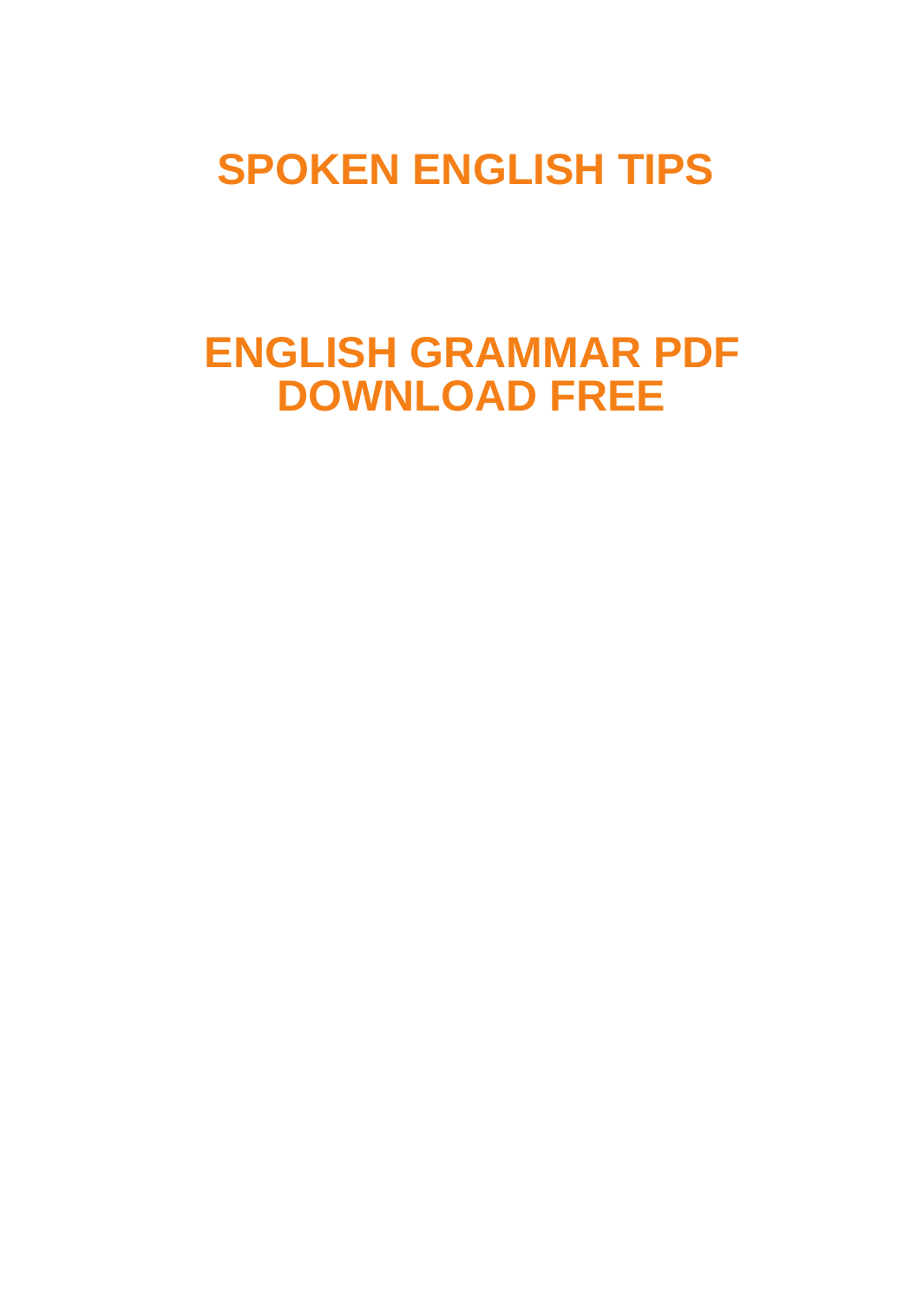# **7 SMART TIPS**

TO IMPROVE YOUR ENGLISH

- Help correct one another's mistakes
- Read to improve your English
- Listen to well-spoken English
- Read out loud to grow in confidence
- Check and double check your work
- Make good use of available resources
- Speak clearly to be understood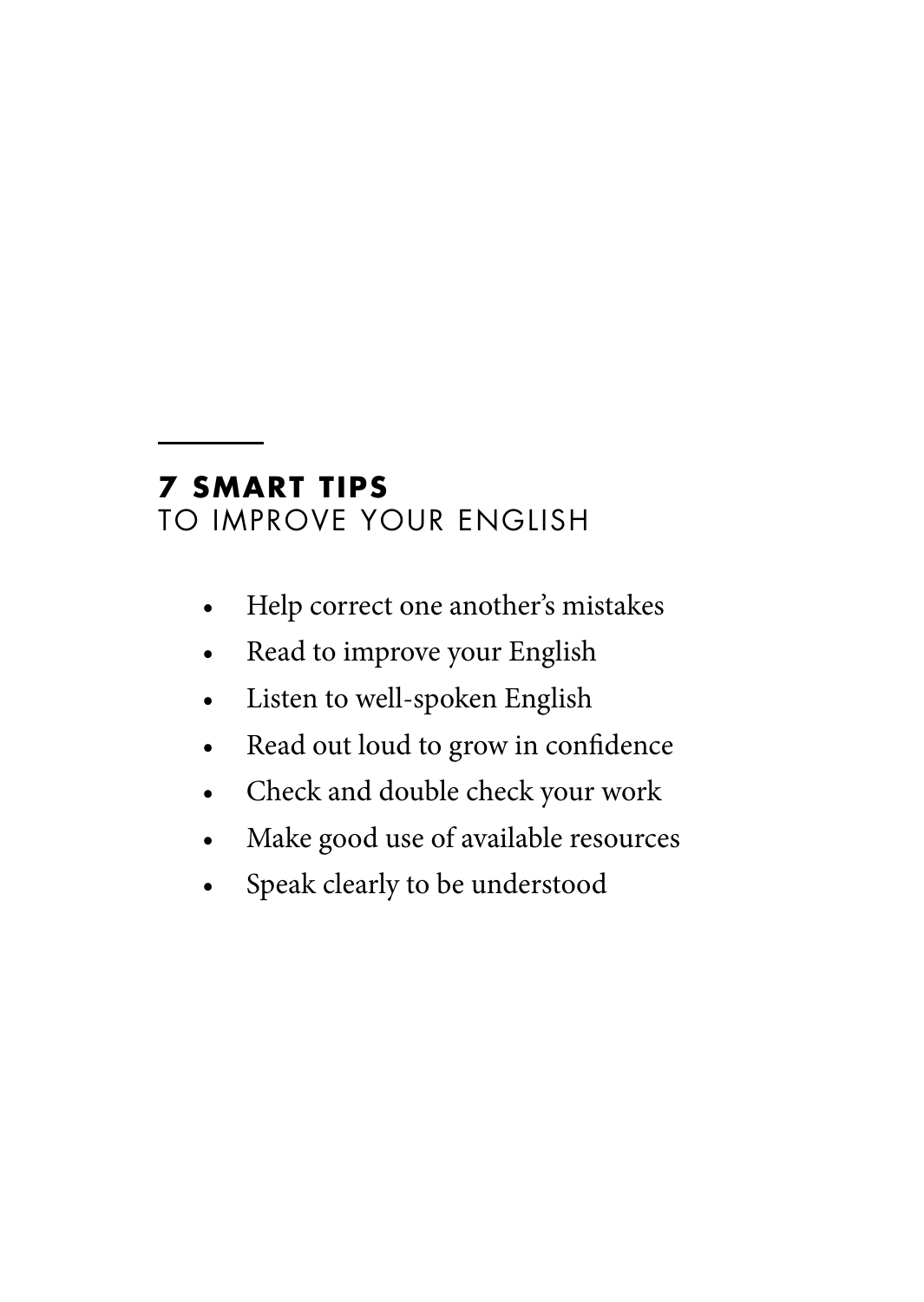|  | 05  / Countable and<br><b>Uncountable Nouns</b> |
|--|-------------------------------------------------|
|  | 14 / Pronouns                                   |
|  | 28 / Adjectives                                 |
|  | 43 / Tenses                                     |
|  | 51 / Subject-Verb Agreement                     |
|  | 59 / Prepositions                               |
|  | 67 / Adverbs                                    |
|  |                                                 |

**/ Conjunctions 79**

...............

- **/ Grammar Gaffes 93**
- **/ Common Errors in Singapore 98**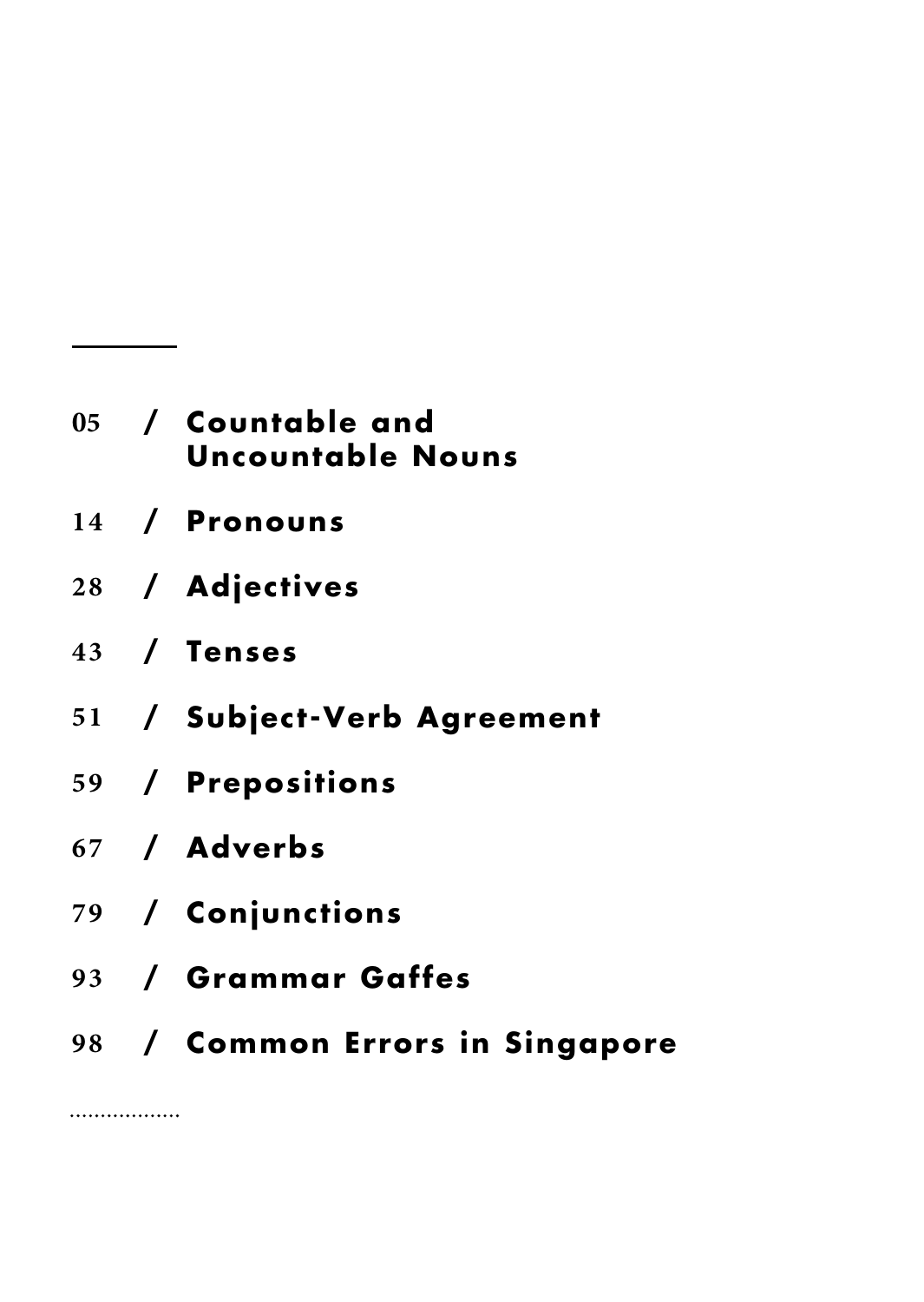# **Countable and Uncountable Nouns**

. . . . . . . . . . . . . . .

A noun is a word that refers to person, place, thing, event, substance or quality; can be either countable or uncountable.

Countable nouns have singular and plural forms while uncountable nouns can be used only in the singular form.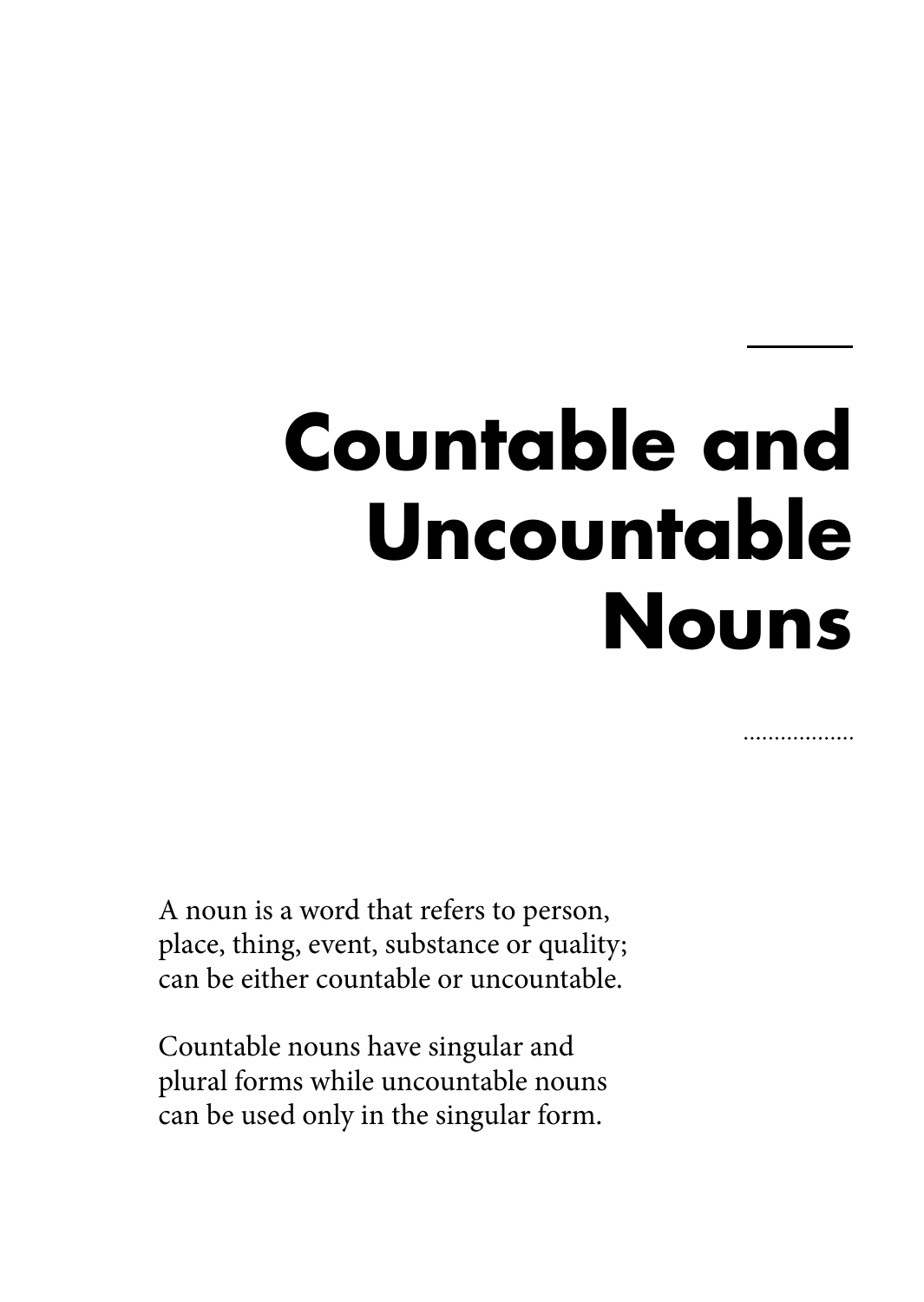In English grammar, words that refer to people, places or things are called nouns. There are several ways to classify nouns. One way is whether they are countable (also known as count) or uncountable (also known as non-count) nouns. Countable nouns, as the term suggests, are things that can be counted.

They have singular and plural forms.

E.g.

• *table, tables; month, months; pen, pens.*

A countable noun becomes plural by adding *s* at the end of the word. Of course, there are nouns that form plurals in other ways.

E.g.

• *man, men; child, children; goose, geese.*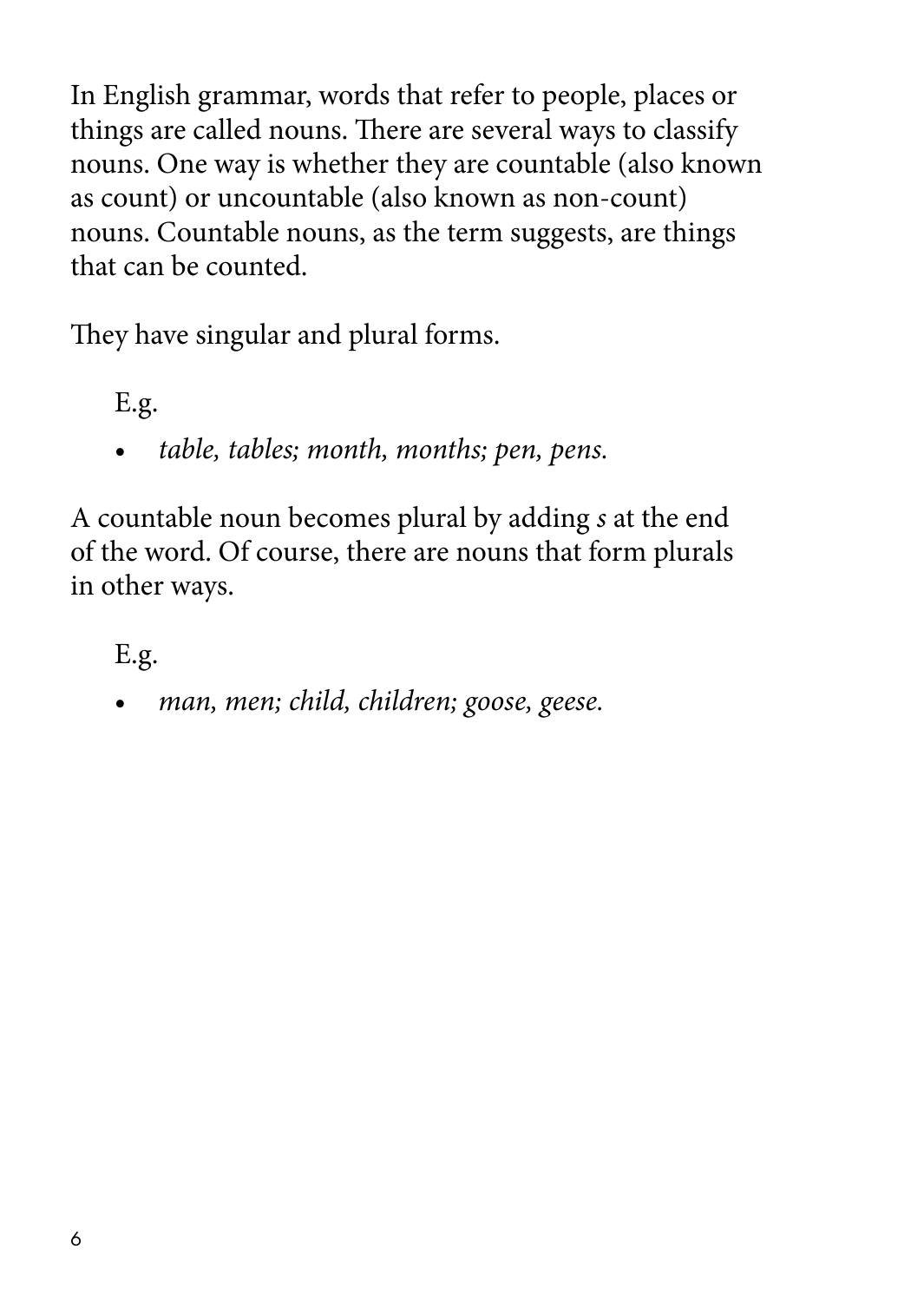In contrast, uncountable nouns cannot be counted. They have a singular form and do not have a plural form – you can't add an *s* to it, e.g. *dirt, rice, information* and *hair.* Some uncountable nouns are abstract nouns such as *advice* and *knowledge*.

E.g.

- *Her jewellery is designed by a well-known designer.*
- *I needed some advice, so I went to see the counsellor.*

Some nouns can be countable or uncountable depending on the context or situation.

- *We'll have two coffees* (countable).
- *I don't like coffee* (uncountable).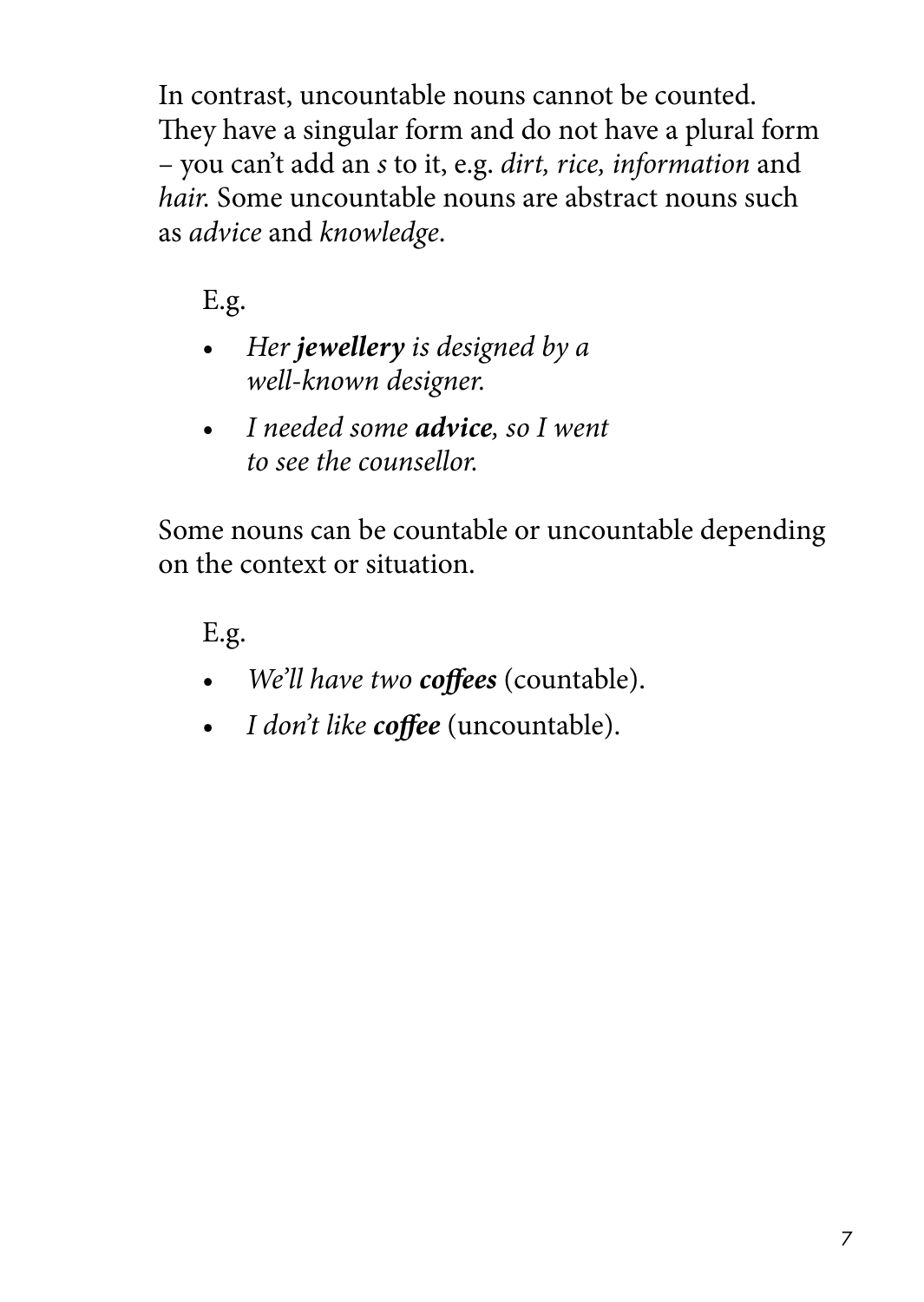## **ARTICLES**

You cannot refer to a singular countable noun on its own. It is usually preceded by an article, either the indefinite article – *a*, *an* – or the definite article *the*.

#### **Indefinite Article**

. . . . . . . . . . . . . . . . .

When the countable noun is mentioned for the first time, you use an indefinite article *a* for words beginning with a consonant sound or *an* if the noun begins with a vowel sound. However, when a countable noun is mentioned for the second time, it is usually preceded by the definite article *the*.

- *I saw a* (indefinite article) *cat yesterday. The* (definite article) *cat was grey with black stripes.*
- *The girl was wearin*g *a* (indefinite article preceding word with a consonant sound "you") *uniform but it looked faded. The* (definite article) *uniform was old.*
- *I took an* (indefinite article preceding word with a vowel sound "um") *umbrella as it was beginning to rain. It did not help because the* (definite article) *umbrella was faulty.*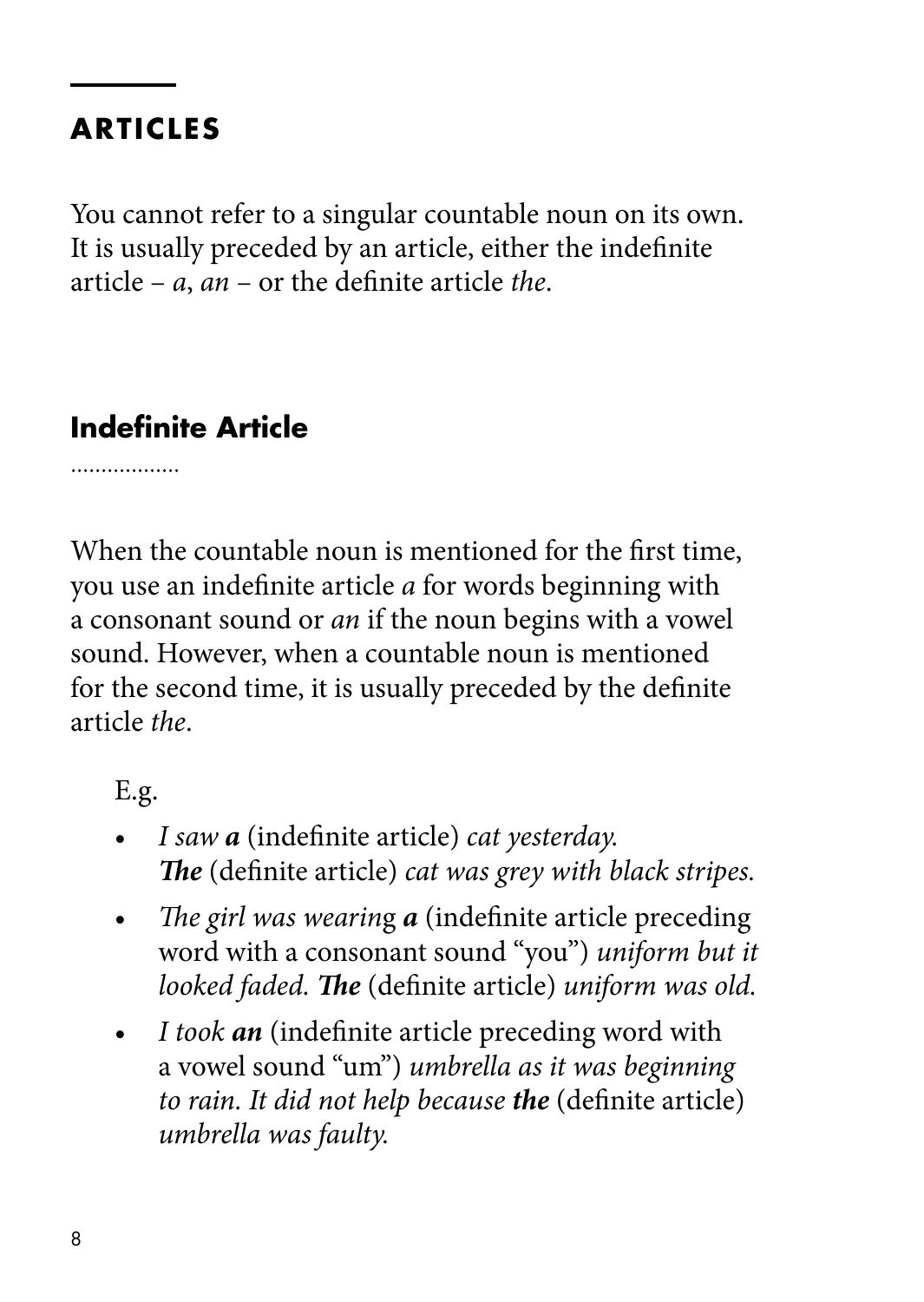Sometimes when uncountable nouns are treated as countable nouns, you can use the indefinite article.

E.g.

• *Please select a wine that you like.*

# **Definite Article**

. . . . . . . . . . . . . . . . .

You can use *the* with countable nouns when you want to refer to a specific person or thing.

E.g.

- *The baby stared at the moon in fascination.*
- *Please take me to the clinic near the coffee shop. I'm not feeling well.*

The indefinite article is not used with uncountable nouns. However, the definite article *the* can be used with uncountable nouns when referring to specific items.

- *I found the luggage that I had lost.*
- *I appreciated the honesty of the salesman.*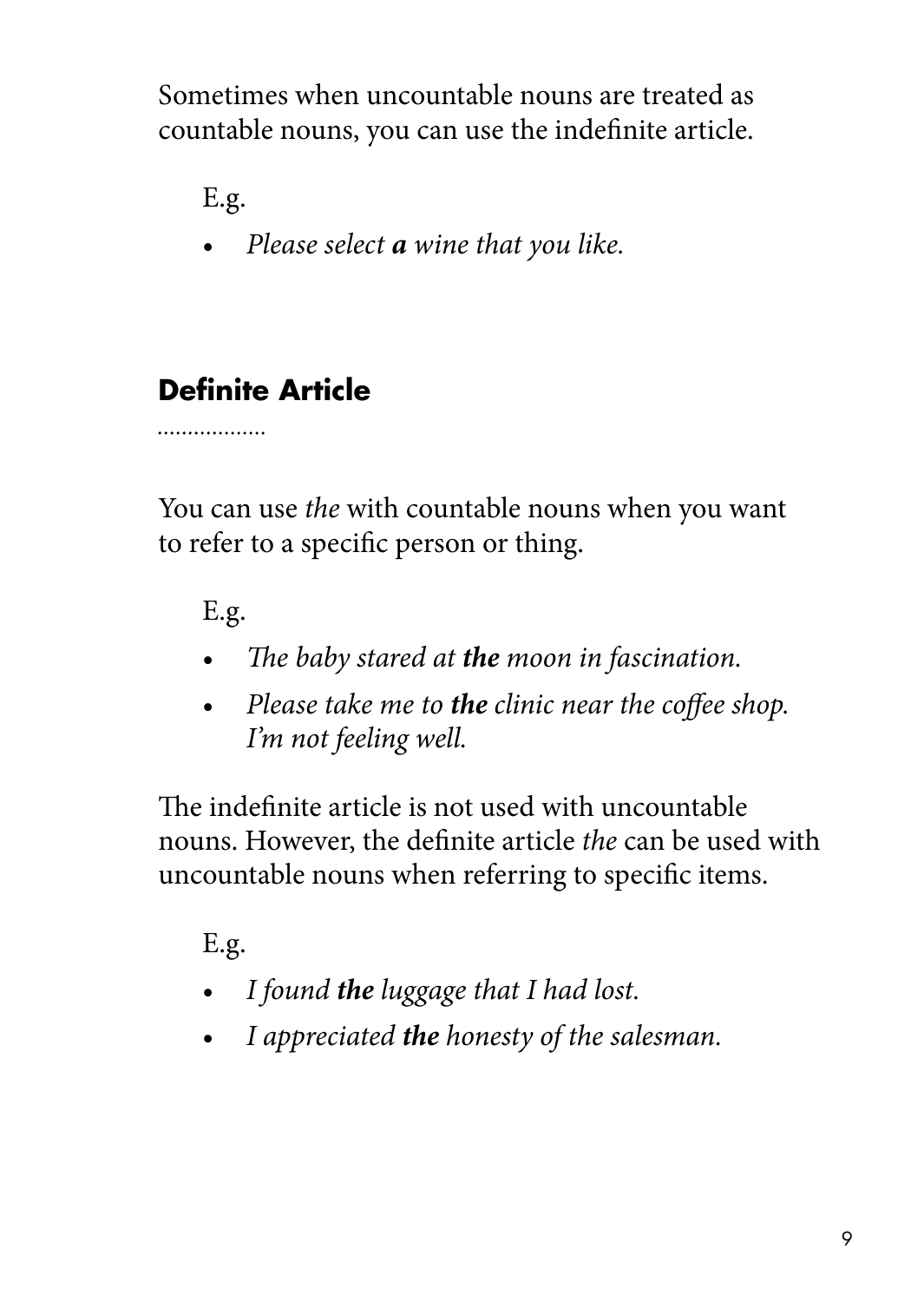# **Tricky Uncountable Nouns**

The noun *fruit* is usually considered as an uncountable noun.

E.g.

• *Fruit is good for your health.*

When referring to a single piece of fruit, you would say,

• *She had only a piece of fruit for lunch!*

However, when referring to different kinds of fruit, you may use *fruit* as a countable noun.

E.g.

• *I love to shop at that supermarket – they have a wide variety of tropical fruits.*

Similarly, you may use an indefinite article for uncountable nouns when you are referring to a single item.

E.g.

• *a piece of furniture, a bottle of water, a grain of rice.*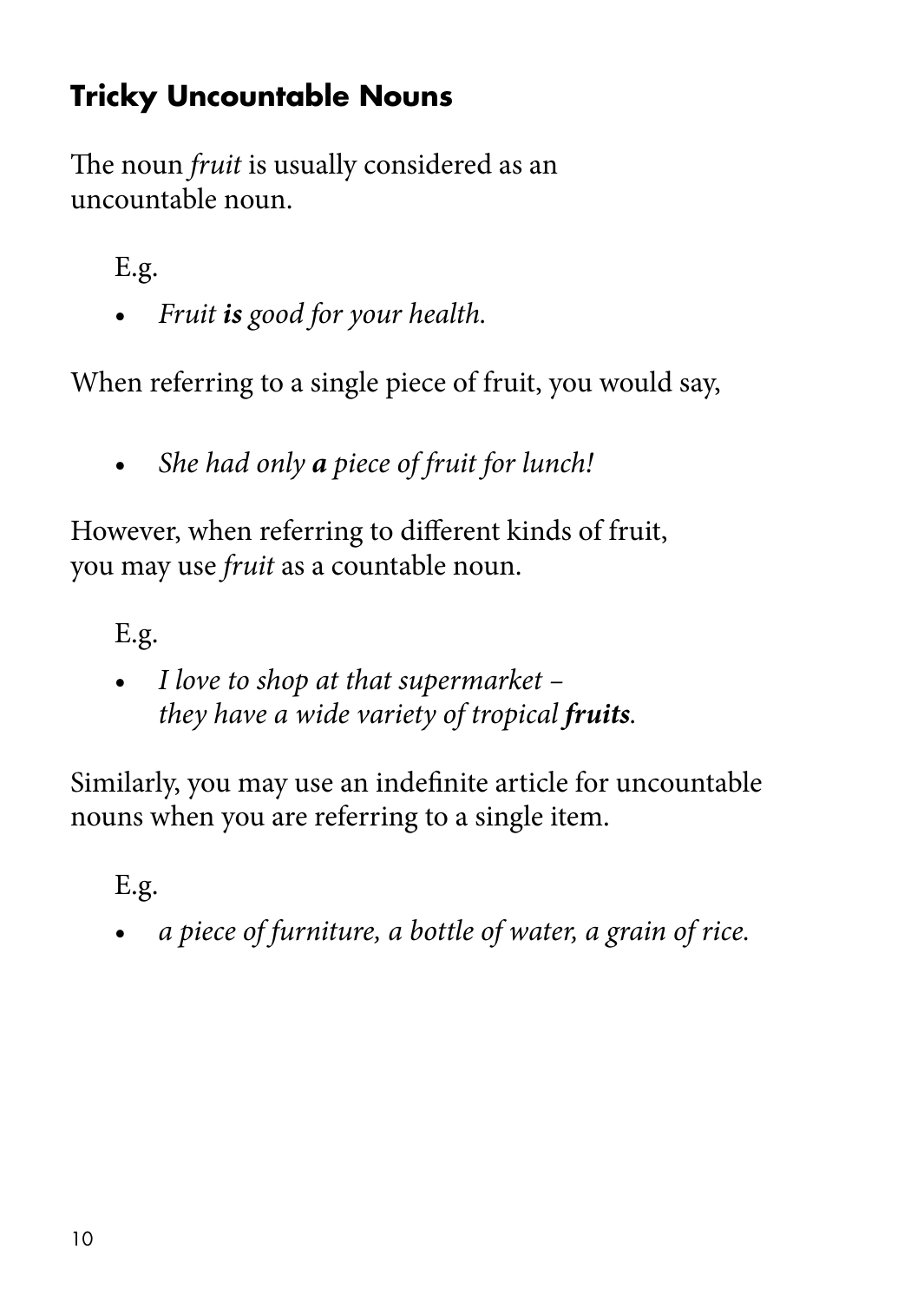# **Quantifiers**

. . . . . . . . . . . . . . . . .

Countable and uncountable nouns may also be used with quantifiers. These are words that express amount or quantity. Common examples are *some, any, more, few, little, several.*

However, there are some quantifiers that can be used with only **countable nouns**: *many, few, a few, fewer, several.*

#### E.g.

- *The citizens came to the meeting with many suggestions on how to improve their neighbourhood.*
- *Fewer tourists visited that area as it was known to be unsafe.*

Some other quantifiers can be used with only **uncountable nouns**: *much, little, a bit of.*

E.g.

- *Would you like a bit of pepper in your soup?*
- *There's very little dessert left*.

Some quantifiers may be used with both countable and uncountable nouns: *all, some, any, lots of, plenty of, enough.*

- *He has enough courage to face the bullies.*
- *We have some plates for the party tonight. Tracy will bring more.*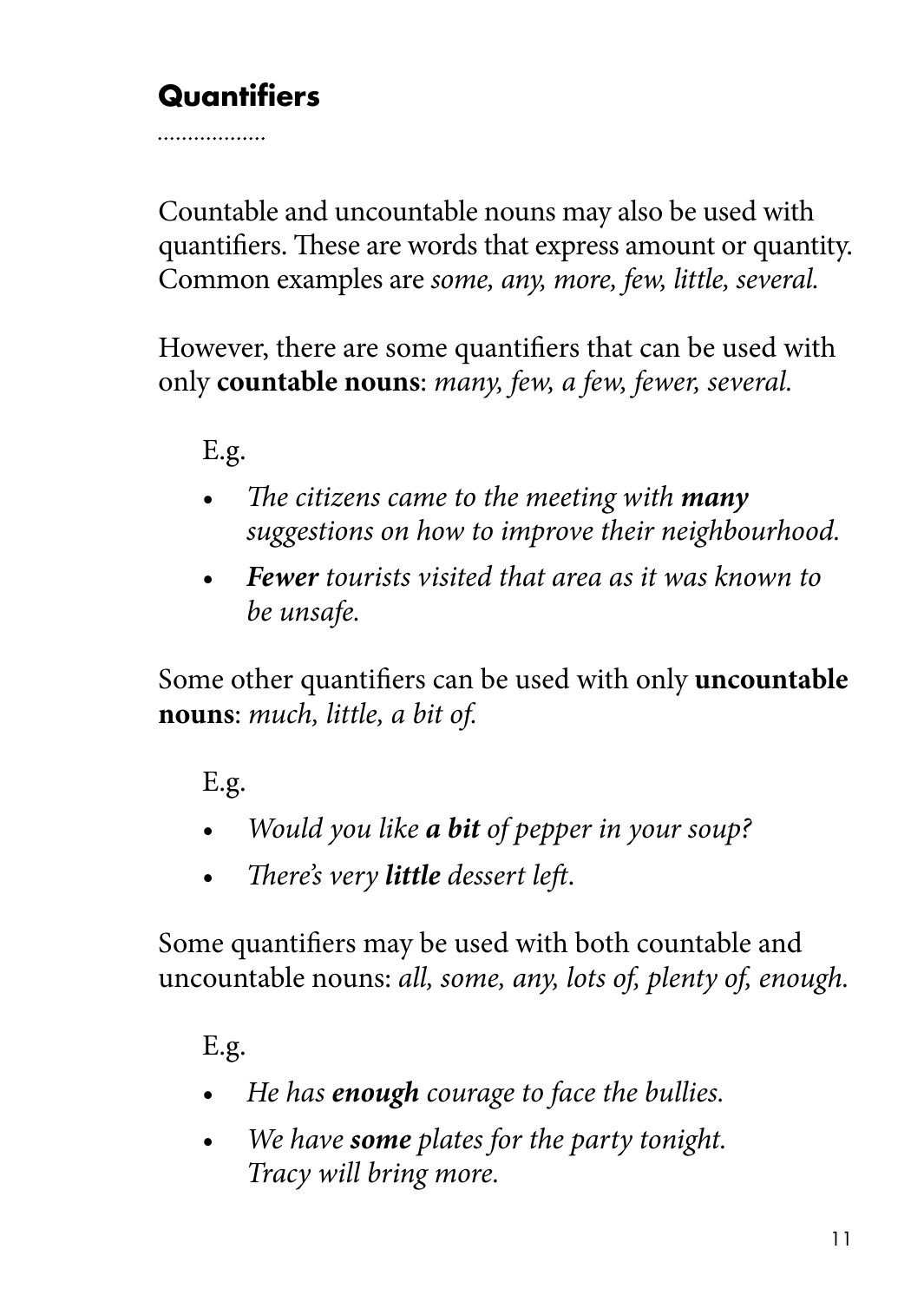# **Subject-Verb Agreement**

Countable nouns may take singular or plural verbs.

E.g.

. . . . . . . . . . . . . . . . .

- *Our neighbour is singing at the competition tonight.*
- *Our neighbours are singing at the competition tonight.*

However, uncountable nouns are considered singular and may take only singular verbs.

Nouns such as *luggage, furniture* and *jewellery* are uncountable nouns and take singular verbs.

E.g.

- *The furniture in this house needs to be replaced.*
- *The apparatus for the next experiment has been set up*.
- *My luggage has been checked in.*

Uncountable nouns ending with *s* may pose a problem to users of English.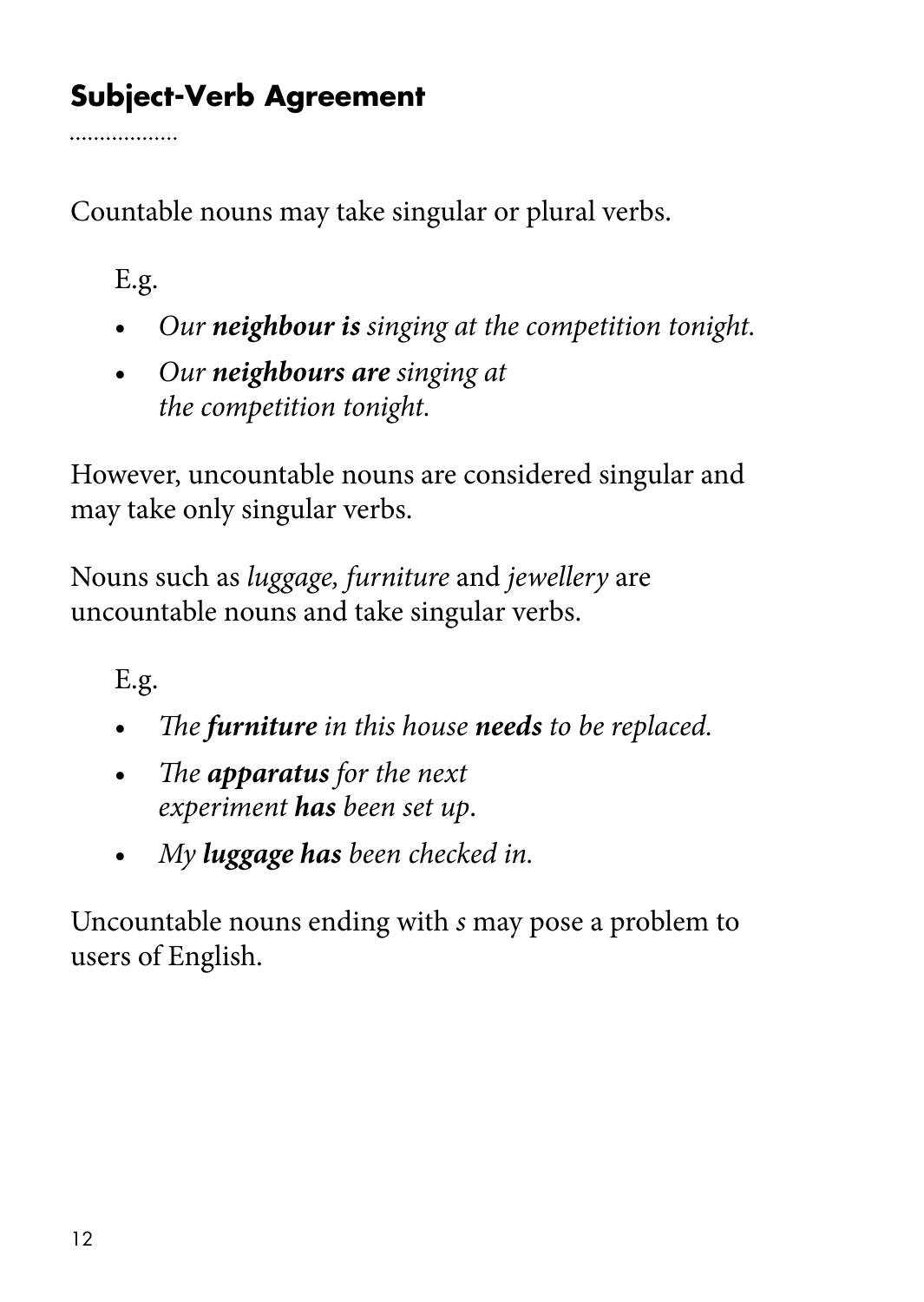These nouns have the plural ending *s*, but they take a singular verb.

E.g.

- *The news is not good.*
- *Mathematics is a very important subject.*

All uncountable nouns associated with clothes, such as *shorts*, *jeans* and *briefs*, are plural uncountables. They cannot be used in the singular form or with numbers. We cannot say for example *a shorts* or *two shorts*. Instead we say:

E.g.

• *Can you lend me a pair of shorts? I didn't bring mine.*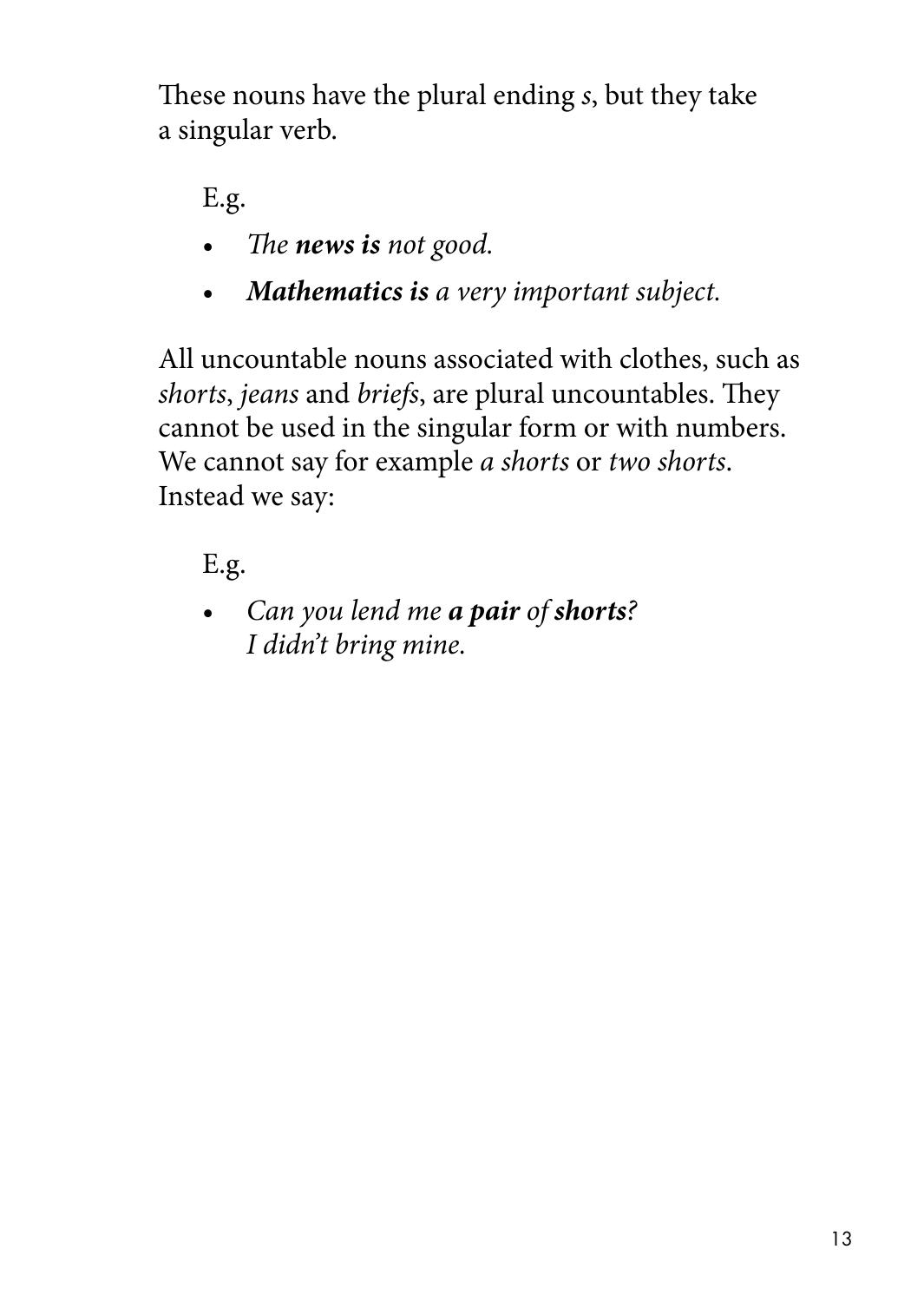# **Pronouns**

................

A pronoun is a word that replaces a noun or noun phrase that has already been mentioned in a text or conversation.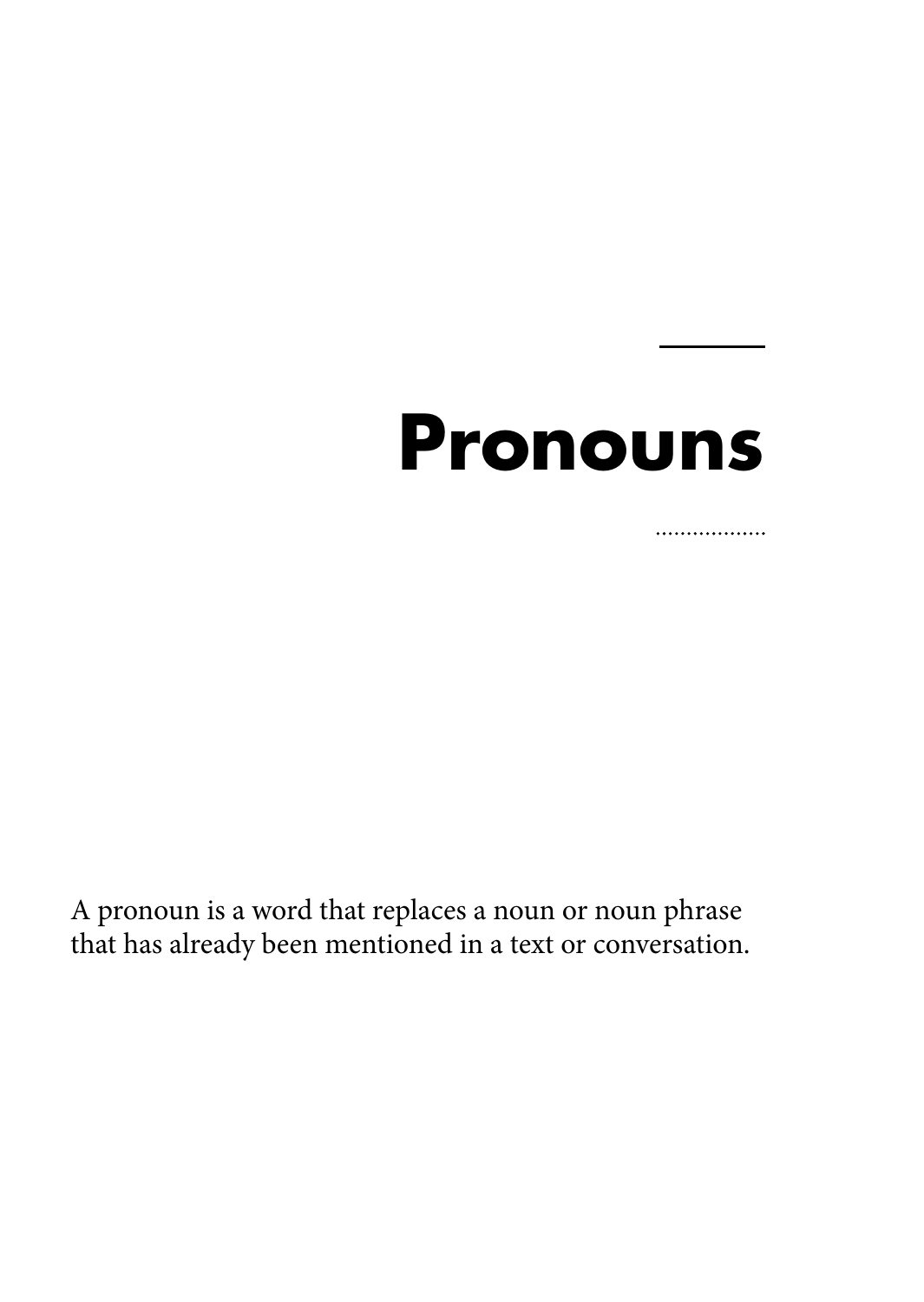# **PRONOUNS**

There are several types of pronouns. Among them are personal, possessive, demonstrative, indefinite, reflexive and relative pronouns.

**Personal pronouns** stand in for nouns and noun phrases, and usually refer back in a text or conversation to them.

- *Jane is going to watch the parade tomorrow. She plans to leave at 4 pm.*
- *We are collecting old photographs for our project. They should still be in good condition.*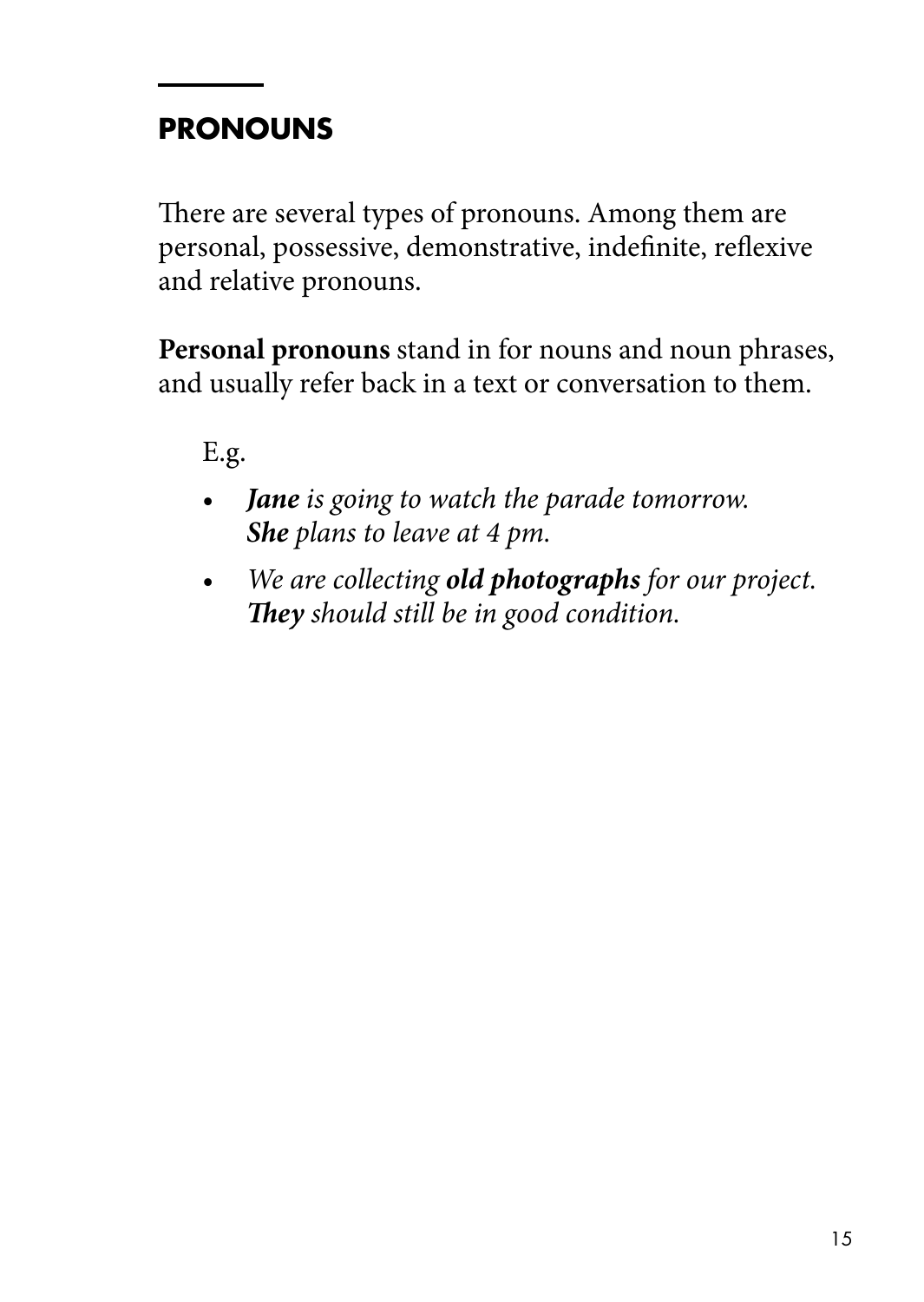Personal pronouns may be categorised as follows:

| <b>PERSON</b>                |             | <b>SINGULAR</b> | <b>PLURAL</b> |        |  |
|------------------------------|-------------|-----------------|---------------|--------|--|
|                              | Subject     | Object          | Subject       | Object |  |
| First<br>(person speaking)   |             | <sub>me</sub>   | we            | us     |  |
| Second<br>(person spoken to) | you         | you             | you           | you    |  |
| Third<br>(person spoken of)  | he, she, it | him, her, it    | they          | them   |  |

*He* refers to a male.

*She* refers to a female.

*It* refers to a thing or animal.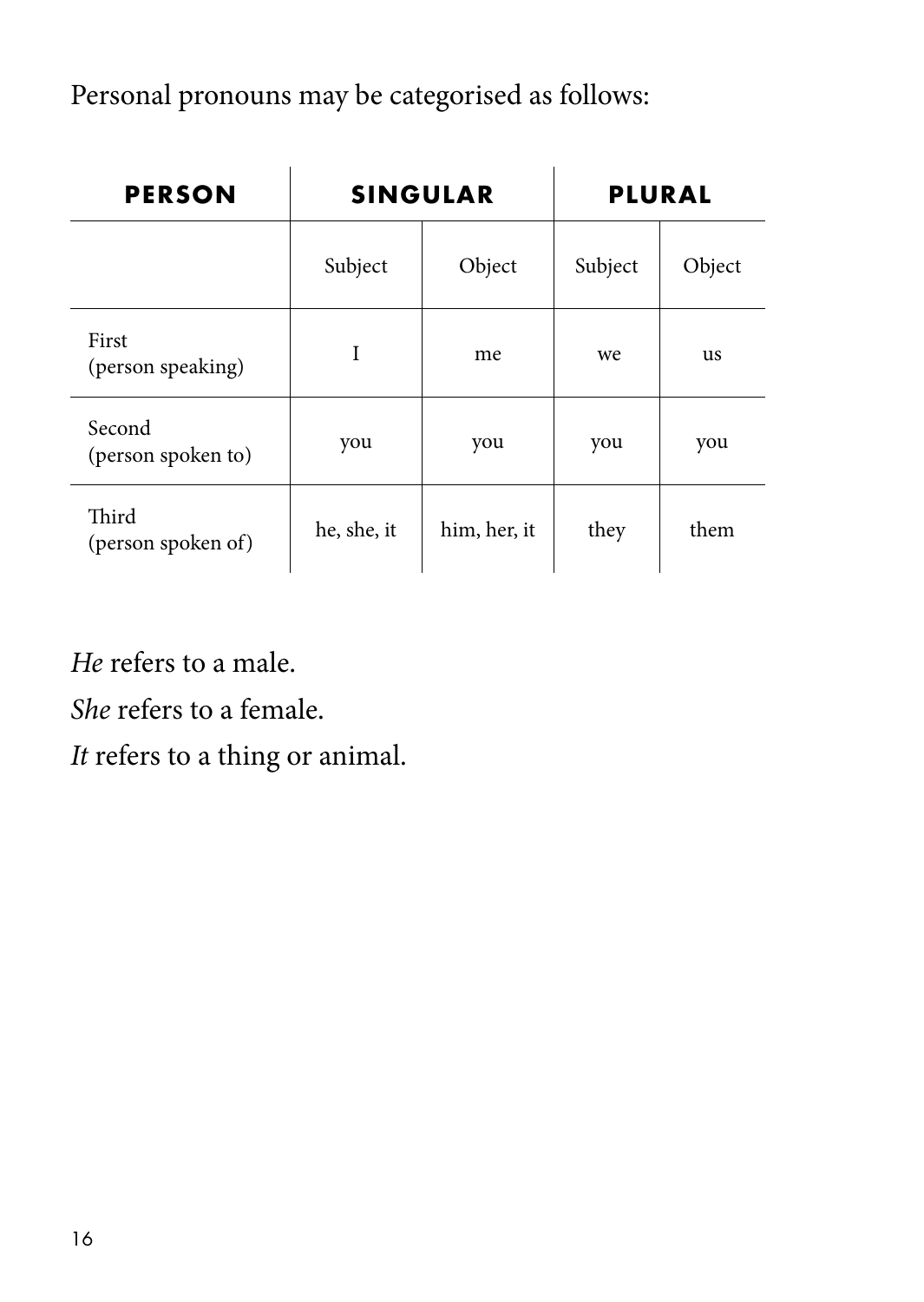# **Positions of Pronouns in Sentences**

A pronoun can be the subject of a verb:

E.g.

. . . . . . . . . . . . . . . . .

• *I can't catch the mouse. It moves too quickly.*

A pronoun can be the object of a verb:

E.g.

• *The flowers look beautiful. Sally arranged them just now.*

A pronoun can be the object of a preposition:

E.g.

• *I'm going to buy some snacks. Make sure you keep a place for me.*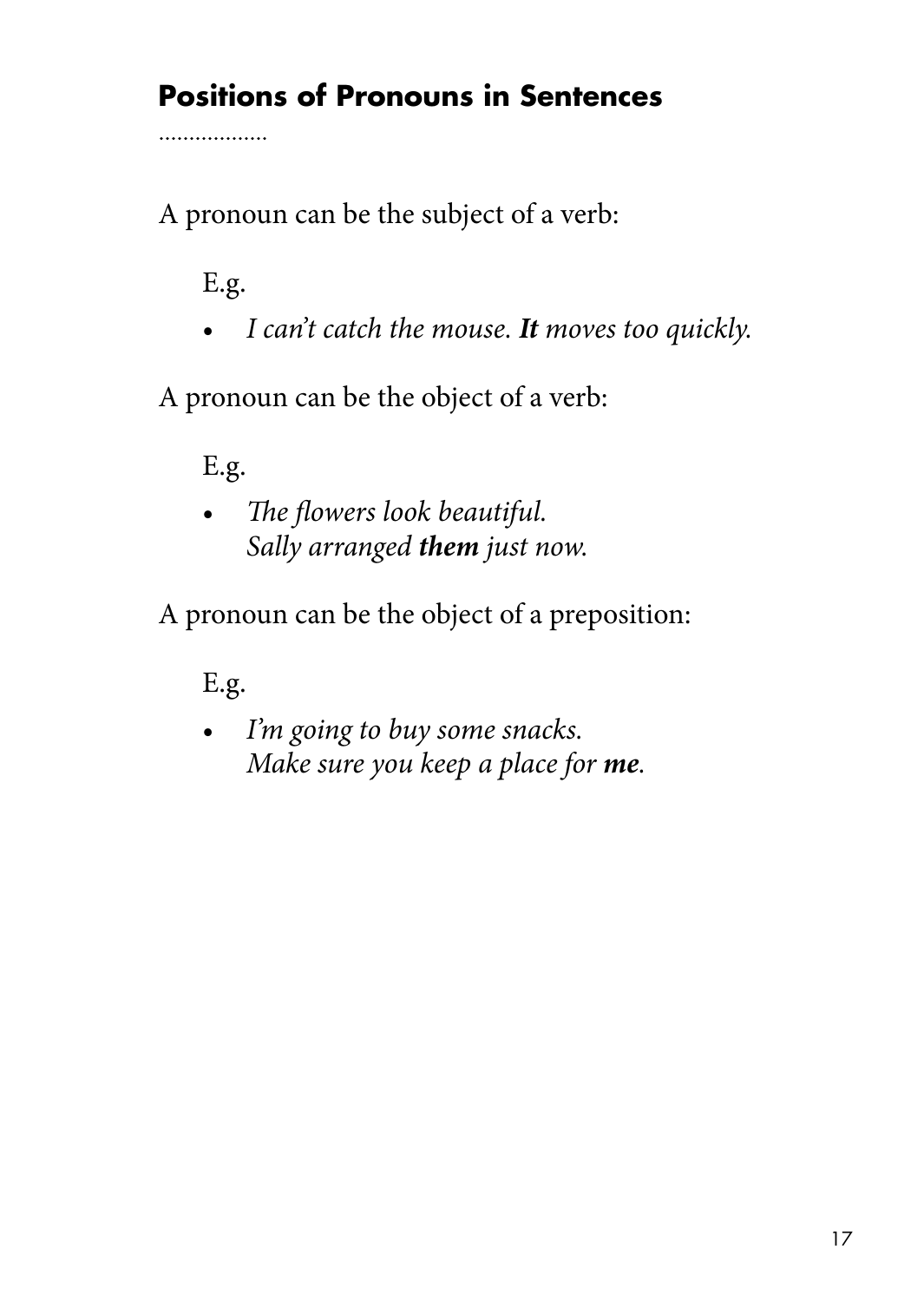# **REFLEXIVE PRONOUNS**

These refer to the person or animal that is the subject of the verb. The following are reflexive pronouns.

| <b>PERSON</b> | <b>SINGULAR</b>          | <b>PLURAL</b> |
|---------------|--------------------------|---------------|
| First         | myself                   | ourselves     |
| Second        | vourself                 | vourselves    |
| Third         | himself, herself, itself | themselves    |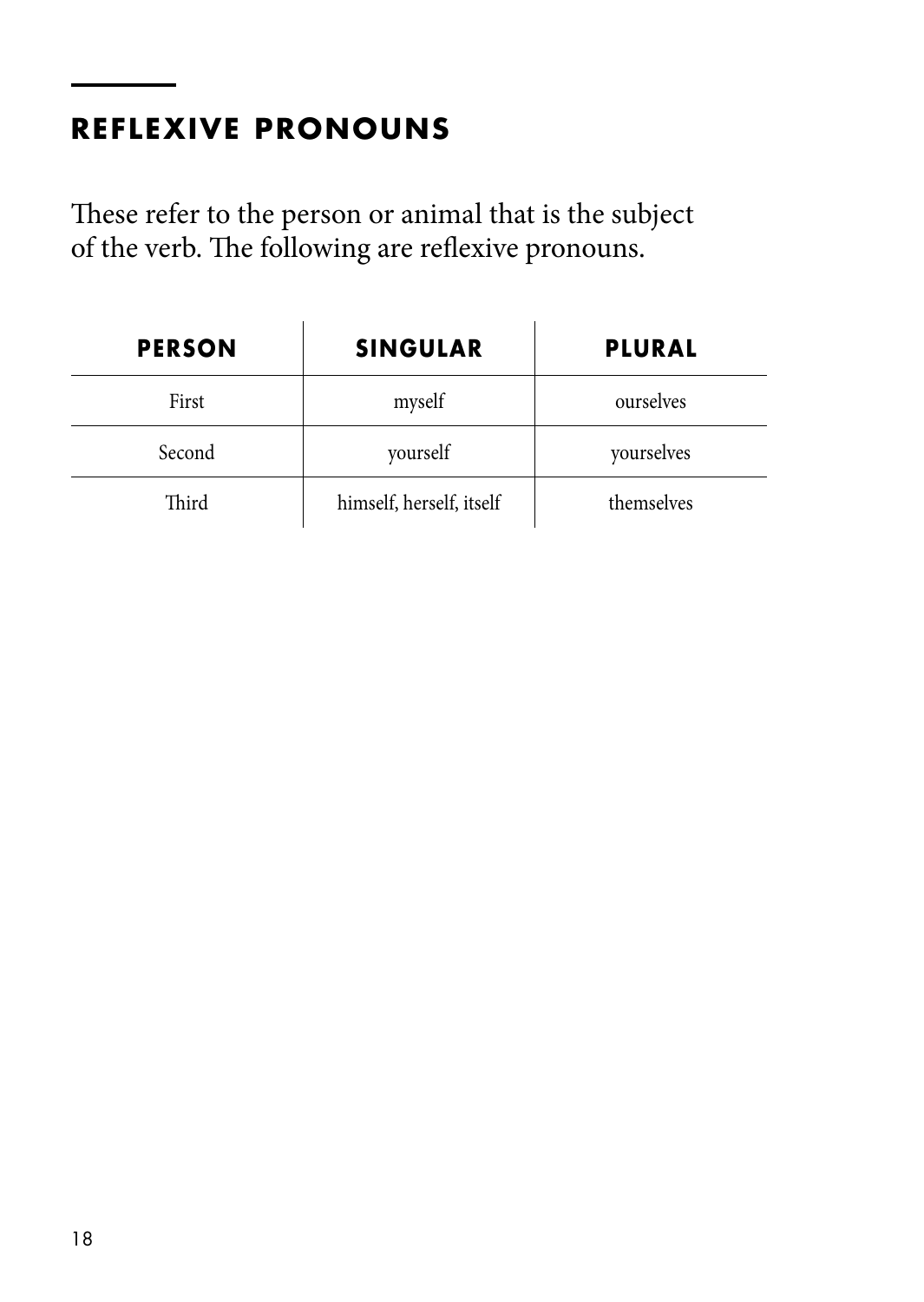# **Positions of Reflexive Pronouns in Sentences**

Reflexive pronouns may be used:

As the object of a verb.

E.g.

.................

• *Meera blames herself for the mistake.*

As the object of a preposition.

E.g.

• *Stop looking at yourself in the mirror.*

As the indirect object of a verb.

E.g.

• *Tara gave herself a treat.*

To emphasise a noun or personal pronoun.

E.g.

• *Jane herself baked this delicious cake.*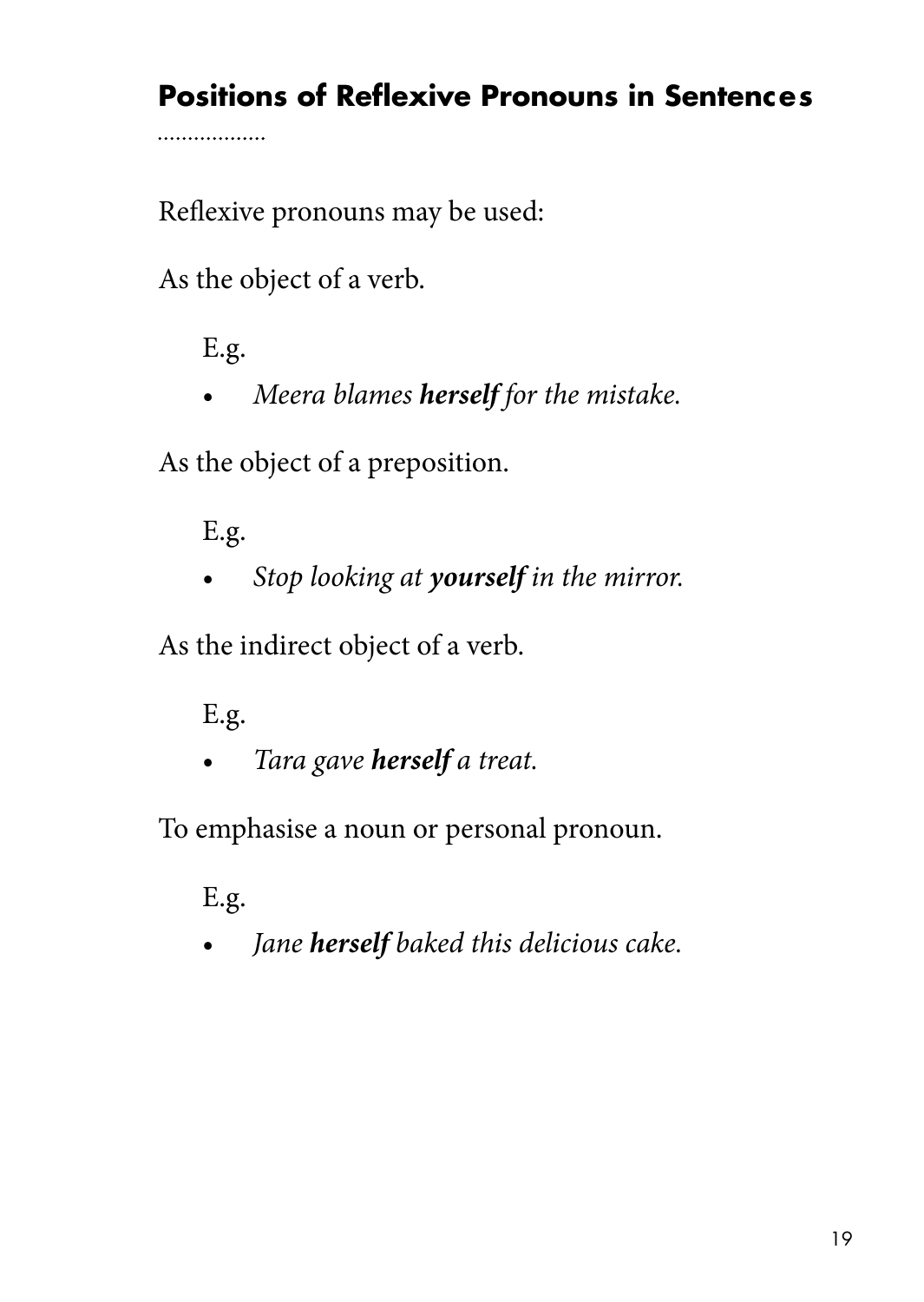# **POSSESSIVE PRONOUNS**

Examples of possessive pronouns are *mine, yours, his, hers, ours, theirs, its.* 

Unlike personal pronouns, these usually stand alone and do not have to precede a noun.

E.g.

- *Karen told me that she had lost her phone. That must be hers.*
- *They have found their seats. Have you spotted ours?*
- *The cat is looking for its master.*

Note: The possessive pronoun **its** is different from **it's**. **It's** is a contracted form of **it is**.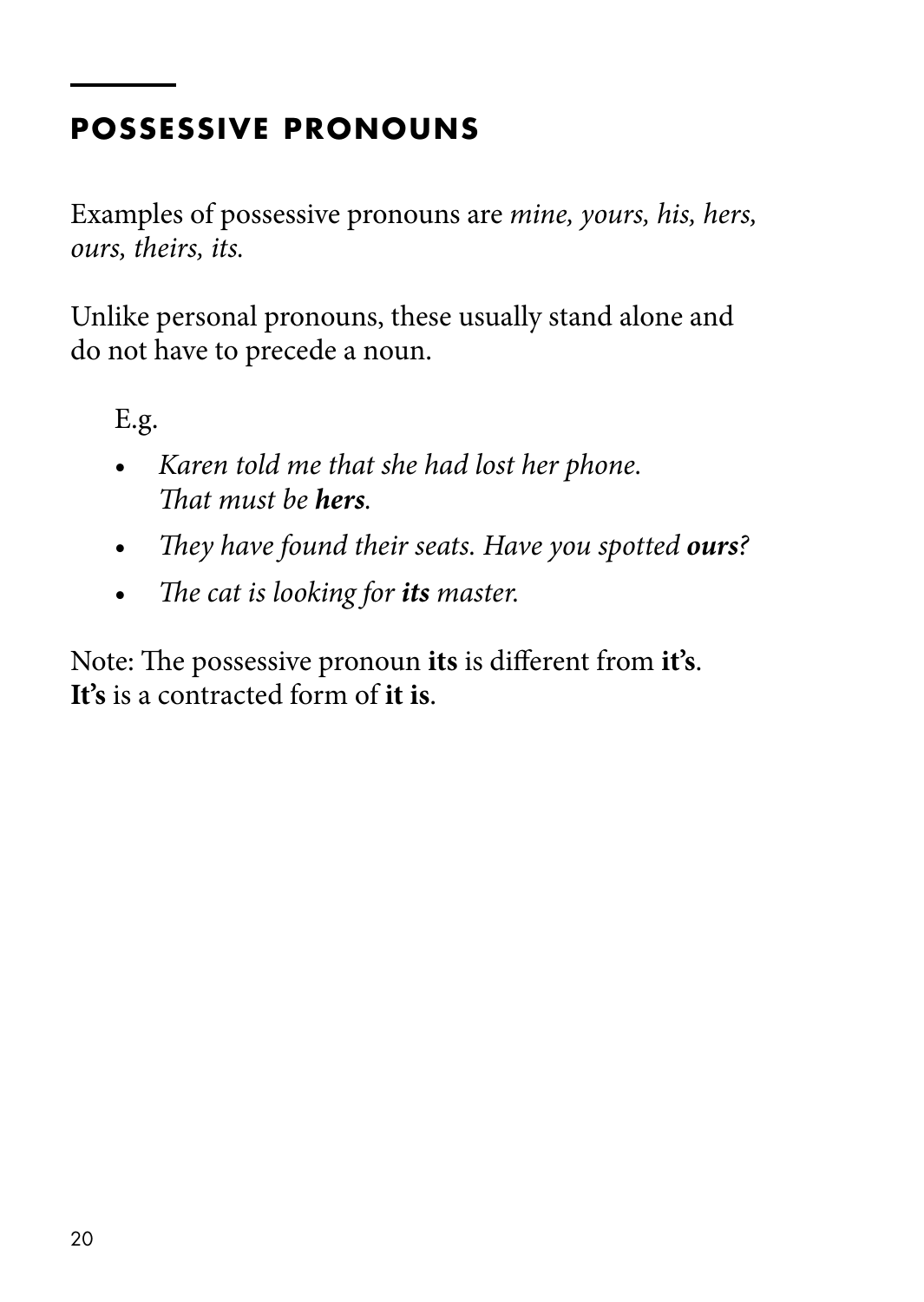# **INDEFINITE PRONOUNS**

The indefinite pronoun is used when referring to no particular person or thing.

Some indefinite pronouns refer to people, e.g. *someone, anyone, everybody, no one, everyone, nobody.*

Some indefinite pronouns refer to things, e.g. *something, anything, everything, nothing.*

- *Someone is at the door.*
- *Where is everyone?*
- *Has anyone seen the television remote control?*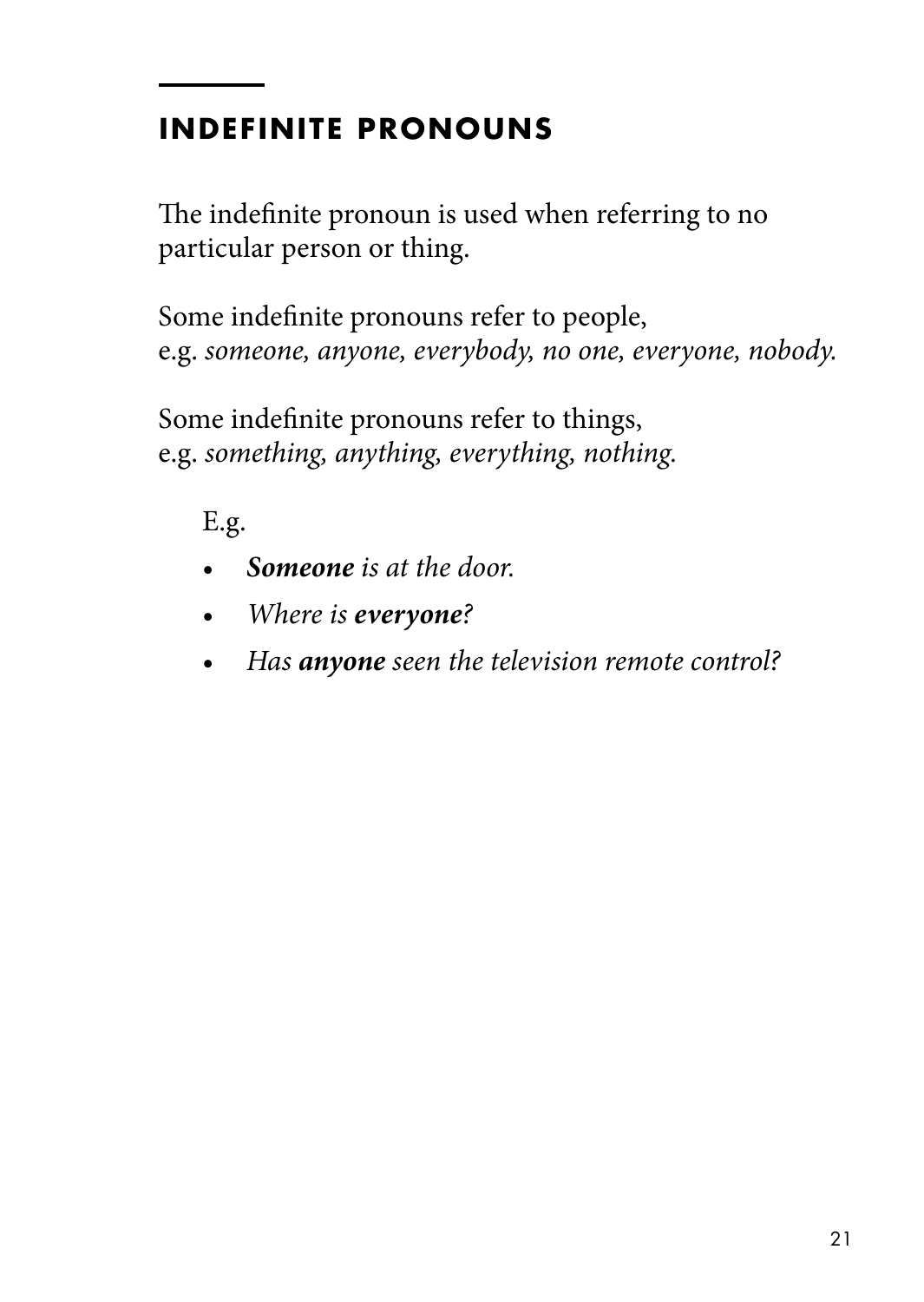# **DEMONSTRATIVE PRONOUNS**

A demonstrative pronoun points to a specific thing or things to indicate whether they are close or far, in space and/or time. Like possessive pronouns, demonstrative pronouns stand alone and do not have to precede a noun.

|          | <b>NEAR IN</b><br><b>DISTANCE</b><br><b>OR TIME</b> | <b>FAR IN</b><br><b>DISTANCE</b><br><b>OR TIME</b> |
|----------|-----------------------------------------------------|----------------------------------------------------|
| Singular | this                                                | that                                               |
| Plural   | these                                               | those                                              |

- *Jane stopped eating rice for dinner. This has helped her lose weight quickly.*
- *That was the last time I saw my colleague Matthew*.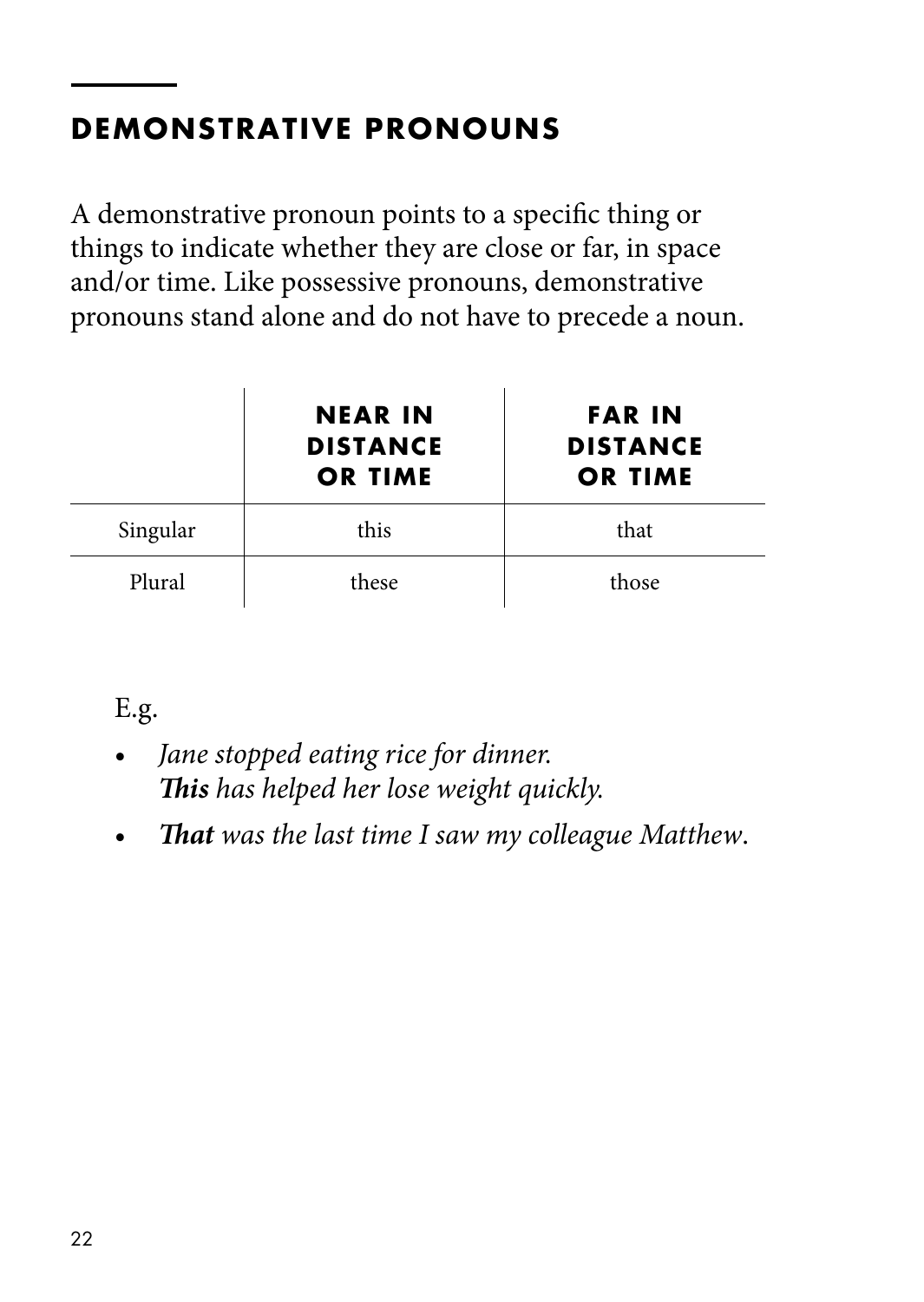# **RELATIVE PRONOUNS**

**Who, whom, whose, which** and **that** function as relative pronouns when they add further information to the things or people mentioned in the sentence.

| <b>RELATIVE PRONOUN</b> | <b>REFERS TO</b>                    |
|-------------------------|-------------------------------------|
| who                     | a person or people                  |
| whom                    | a person or people                  |
| which                   | a thing or things                   |
| whose                   | a person, people, a thing or things |
| that                    | $animal(s)$ or thing(s)             |

The difference between **who** and **whom** is that **who** may be the subject of a verb; it is also often used as an object although this is frowned upon.

- *Isn't that Shyla who objected to the proposal?*
- *These are candidates whom we interviewed last week.*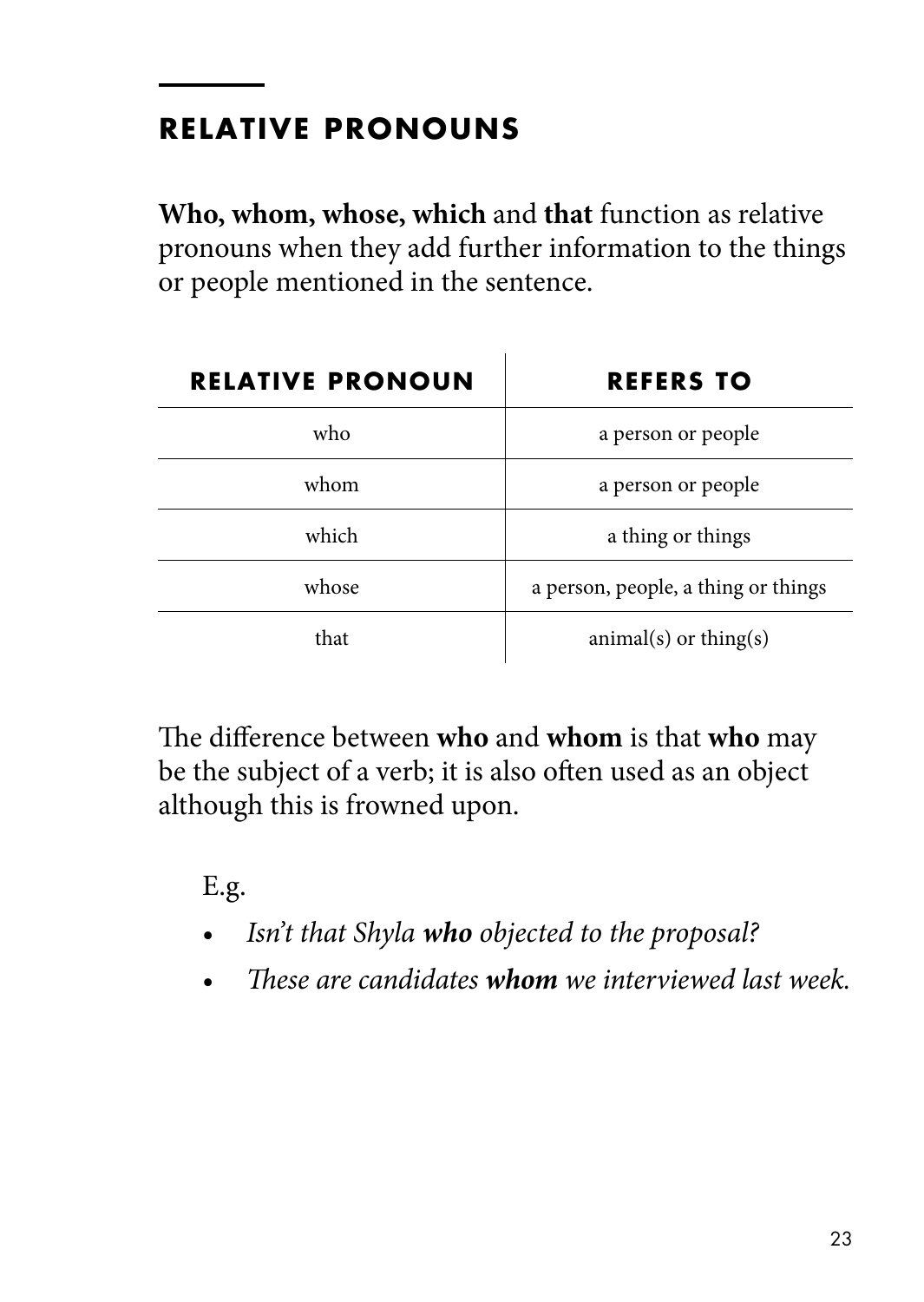**Whom** is used only as the object of a verb. Both **who** and **whom** can be the object of a preposition but if the preposition comes before the pronoun, you must use **whom**. This is illustrated in the examples below.

E.g.

- *Whom/who did you speak to about this matter?*
- *To whom did you speak about this matter?*

The relative pronoun **that** can often be used instead of **who**, **whom** and **which**.

- T*he shirt that Matthew bought has some stains on it.*
- Note: American English favours the use of **that** over **which** while British English still uses both **that** and **which**.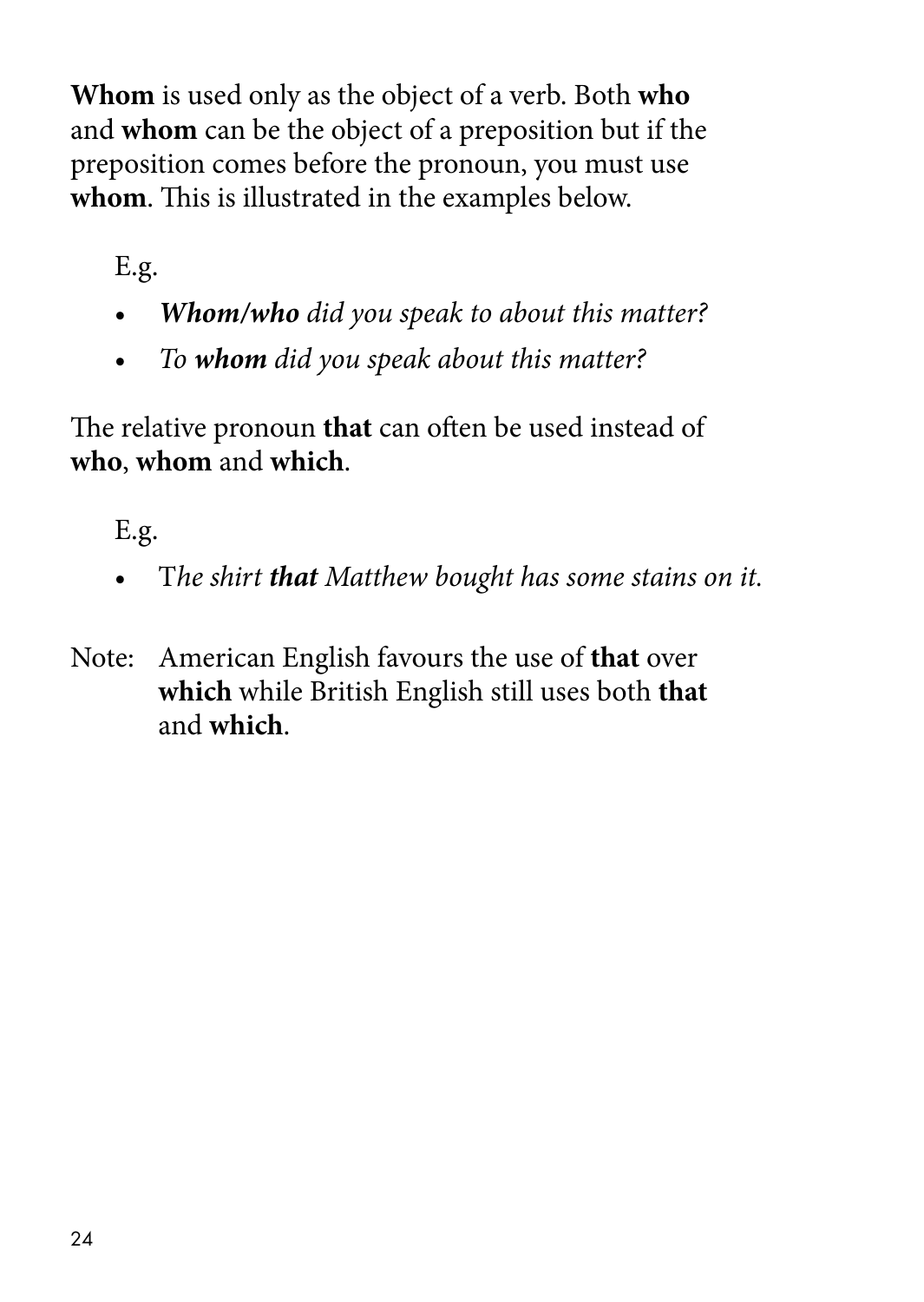#### **Now test yourself! How well do you know your pronouns?**

. . . . . . . . . . . . . . . . .

**Fill in the blanks with the correct pronouns from the box below.**

|  |  |  |  | I it we herself she this you they your that |  |  |  |  |  |  |
|--|--|--|--|---------------------------------------------|--|--|--|--|--|--|
|--|--|--|--|---------------------------------------------|--|--|--|--|--|--|

Dear Mr Eric Tan

I am writing this letter as a note of appreciation for the good service I received at your restaurant recently. I was at the Plum Blossom Restaurant with my family on 20th June. 1. were fortunate to experience the great service that 2. \_\_\_\_\_\_\_\_\_\_\_ restaurant is well known for. The dishes were served promptly. More importantly, Ms Shirley Teo and her team provided excellent service.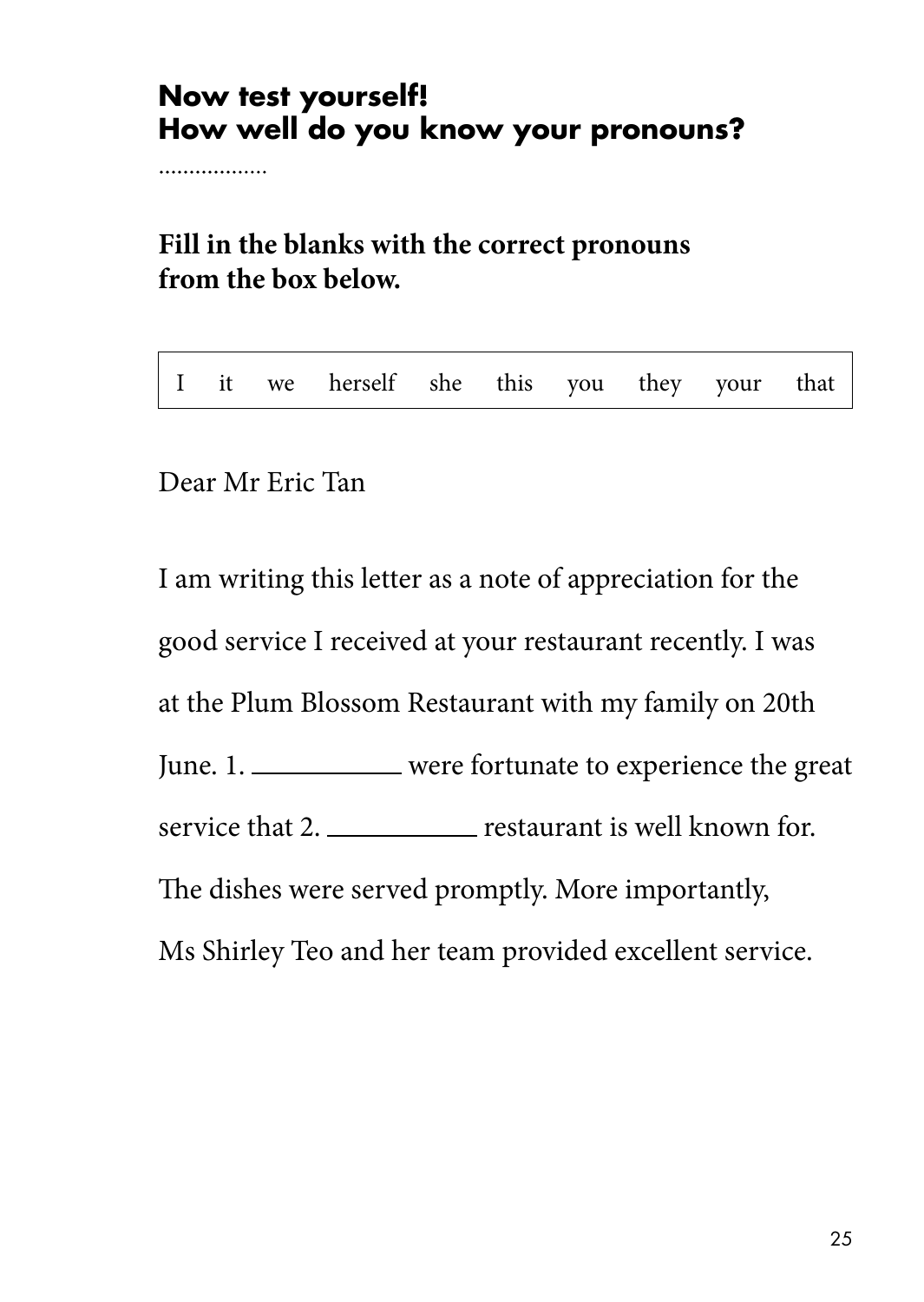3. were very attentive and Ms Teo 4. ensured that we were well taken care of. 5. was never flustered even when the restaurant became more crowded.

The dish 6. we liked best was the Peking Duck. 7. \_\_\_\_\_\_\_\_\_\_\_\_\_\_ is the best I have ever eaten. The duck was succulent and tender. 8. \_\_\_\_\_\_\_\_\_\_ would give it five stars!

My family will definitely dine at the Plum Blossom Restaurant again. 9. is a promise I intend to keep! Once again I thank 10. \_\_\_\_\_\_\_\_\_\_\_ for the excellent service and food.

Yours sincerely Mrs Jamie Lee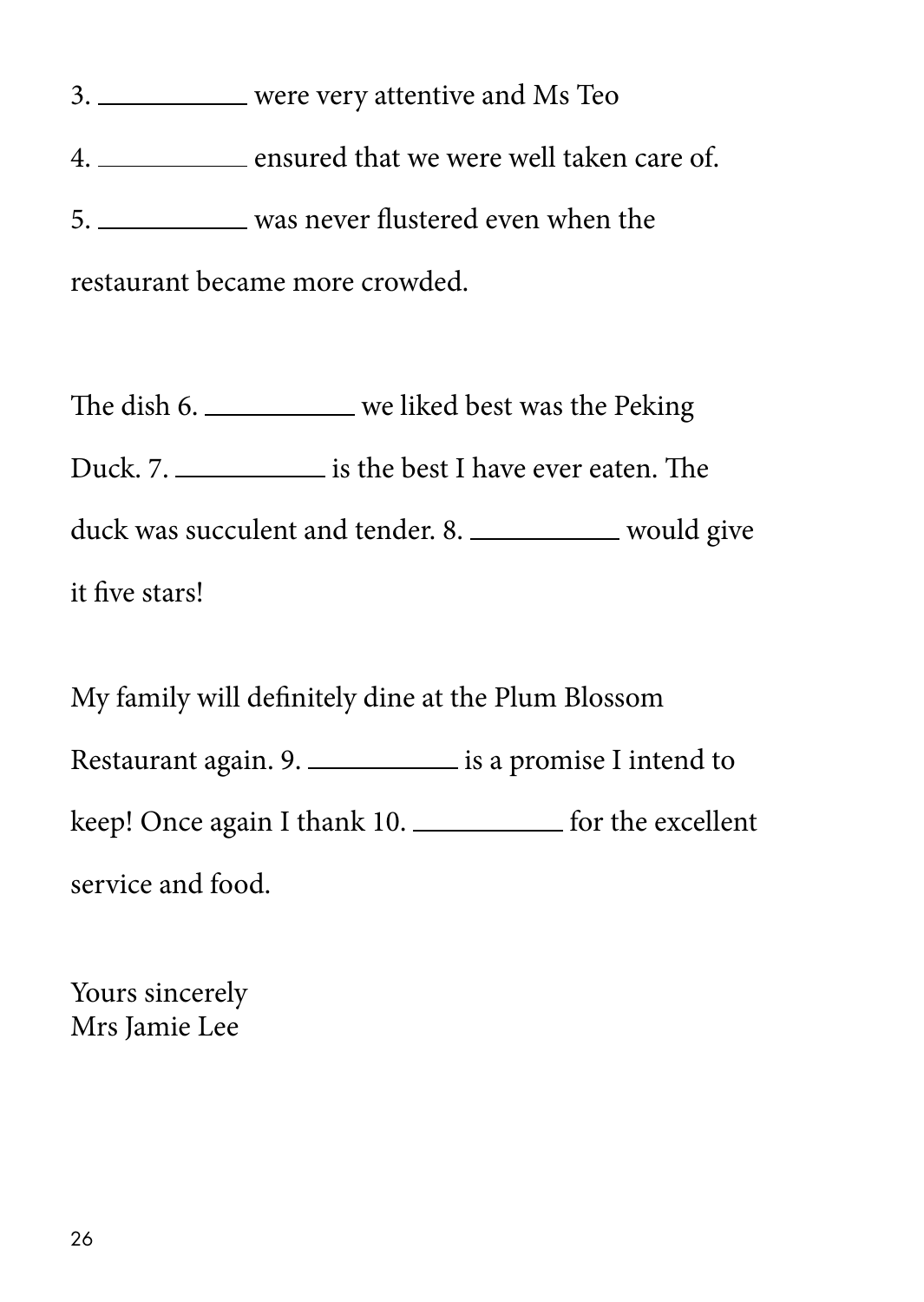#### **ANSWERS**

- 1. We (personal pronoun, refers back to the noun, **family**)
- 2. your (possessive pronoun, refers to the restaurant owned by the reader, **Mr Eric Tan**)
- 3. They (personal pronoun, refers back to the noun phrase, **Ms Shirley Teo and her team**)
- 4. herself (reflexive pronoun, for emphasis, draws attention to **Ms Shirley Teo**)
- 5. She (personal pronoun, refers back to **Ms Shirley Teo**)
- 6. that (relative pronoun, refers to the noun phrase, **the dish**)
- 7. It (personal pronoun, refers back to the noun phrase, **the Peking Duck**)
- 8. I (personal pronoun, refers to the writer of the letter, **Mrs Jamie Lee**)
- 9. This (demonstrative pronoun, used before a singular noun, **promise.** It also indicates something that will take place soon)
- 10. you (personal pronoun, refers to the reader, **Mr Eric Tan)**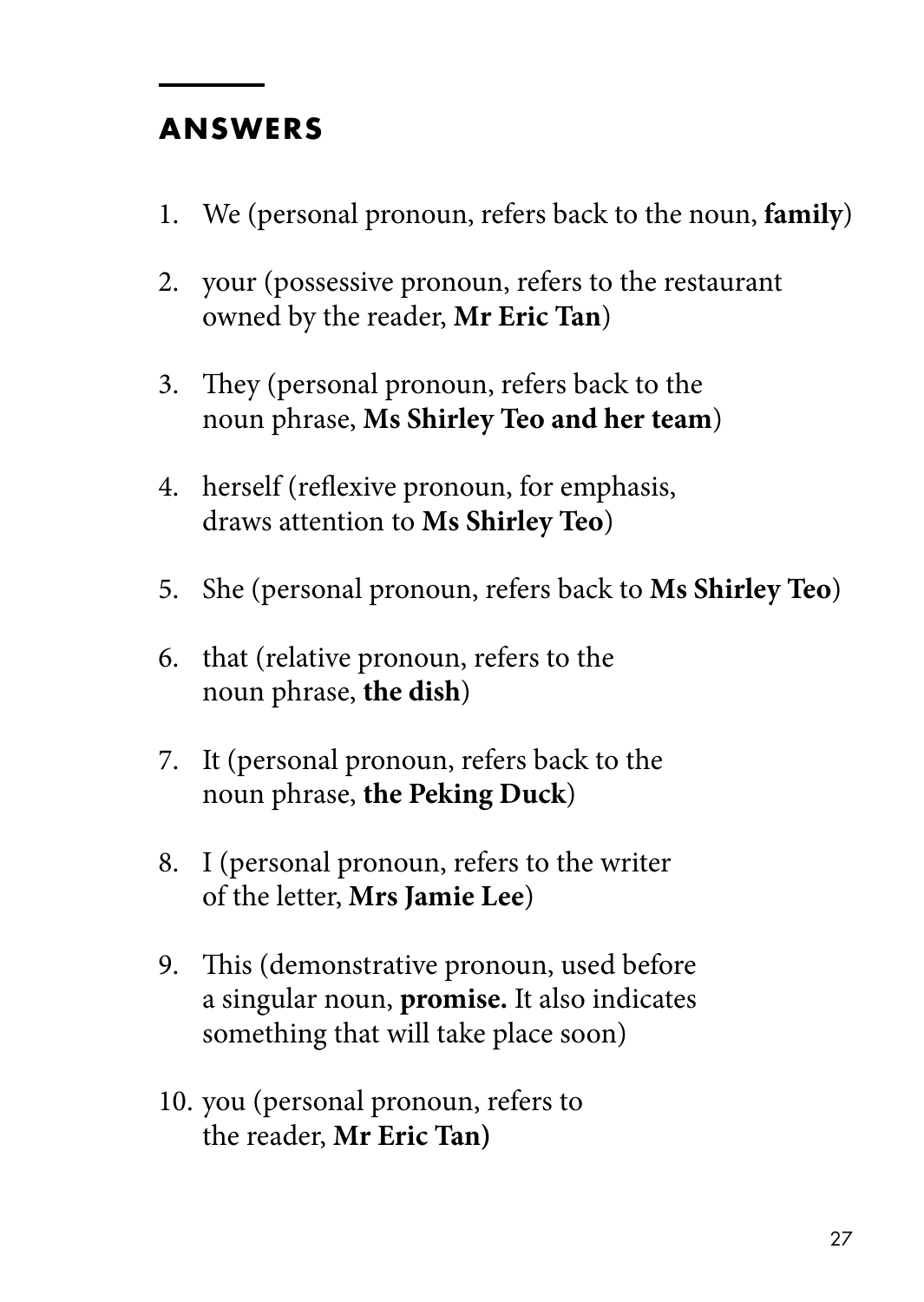# **Adjectives**

. . . . . . . . . . . . . . . . .

An adjective is a word that describes people, objects, events, substances and ideas.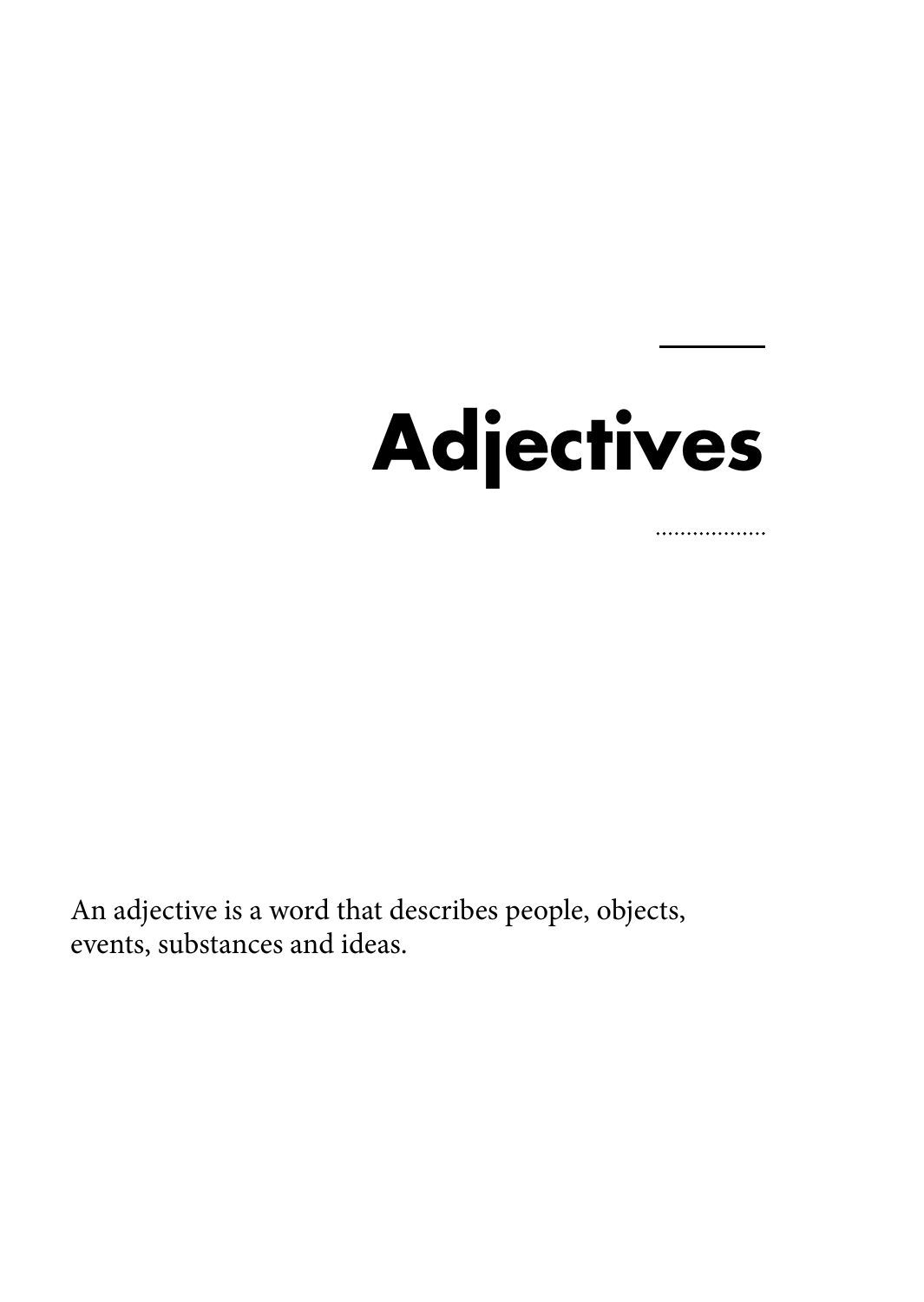# **ADJECTIVES**

Do you want to add colour to your speech or writing? Try using appropriate, vivid adjectives to express your thoughts and feelings. Adjectives describe nouns by telling us more about them, e.g. their size, colour or shape.

Using adjectives to describe the things, people or ideas we are talking about helps our readers and listeners form a more vivid picture of them.

- *Please bring that beautiful leather bag to me.* (expresses a positive opinion)
- *She was a timid, nondescript girl when she was at school.* (expresses a negative opinion)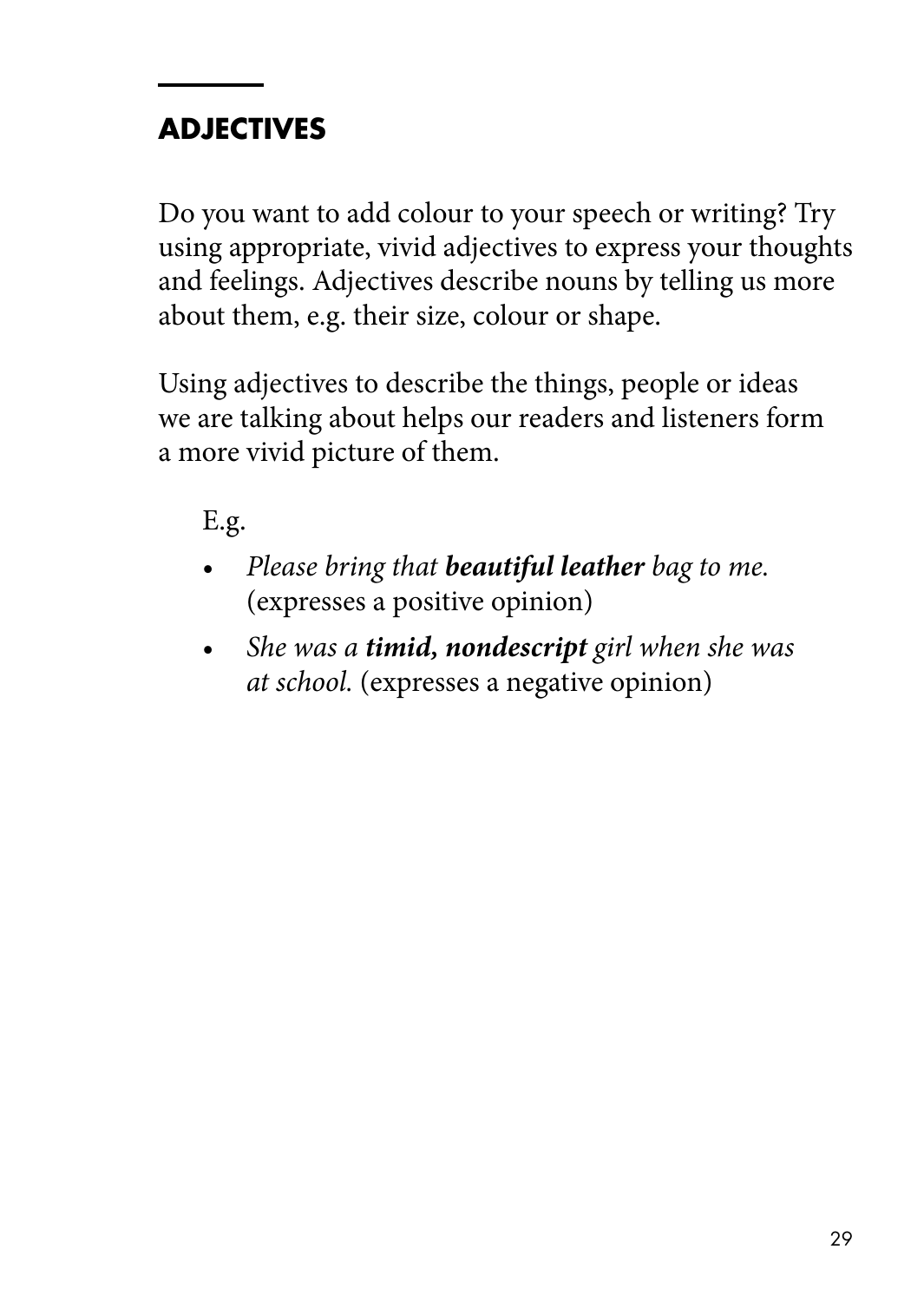# **Formation of Adjectives**

. . . . . . . . . . . . . . . . .

Many adjectives do not have prefixes or suffixes.

E.g.

*• good, tall, fat, wide, simple, gaunt.*

However, adjectives may be formed by adding prefixes (before a word) or suffixes (after a word).

E.g.

*• illegal, insensitive, rusty, childish, merciless, enjoyable.*

Usually adjectives are formed by adding suffixes to nouns.

E.g.

*• baggy, hairy, hairless, burdensome, quarrelsome, beautiful*.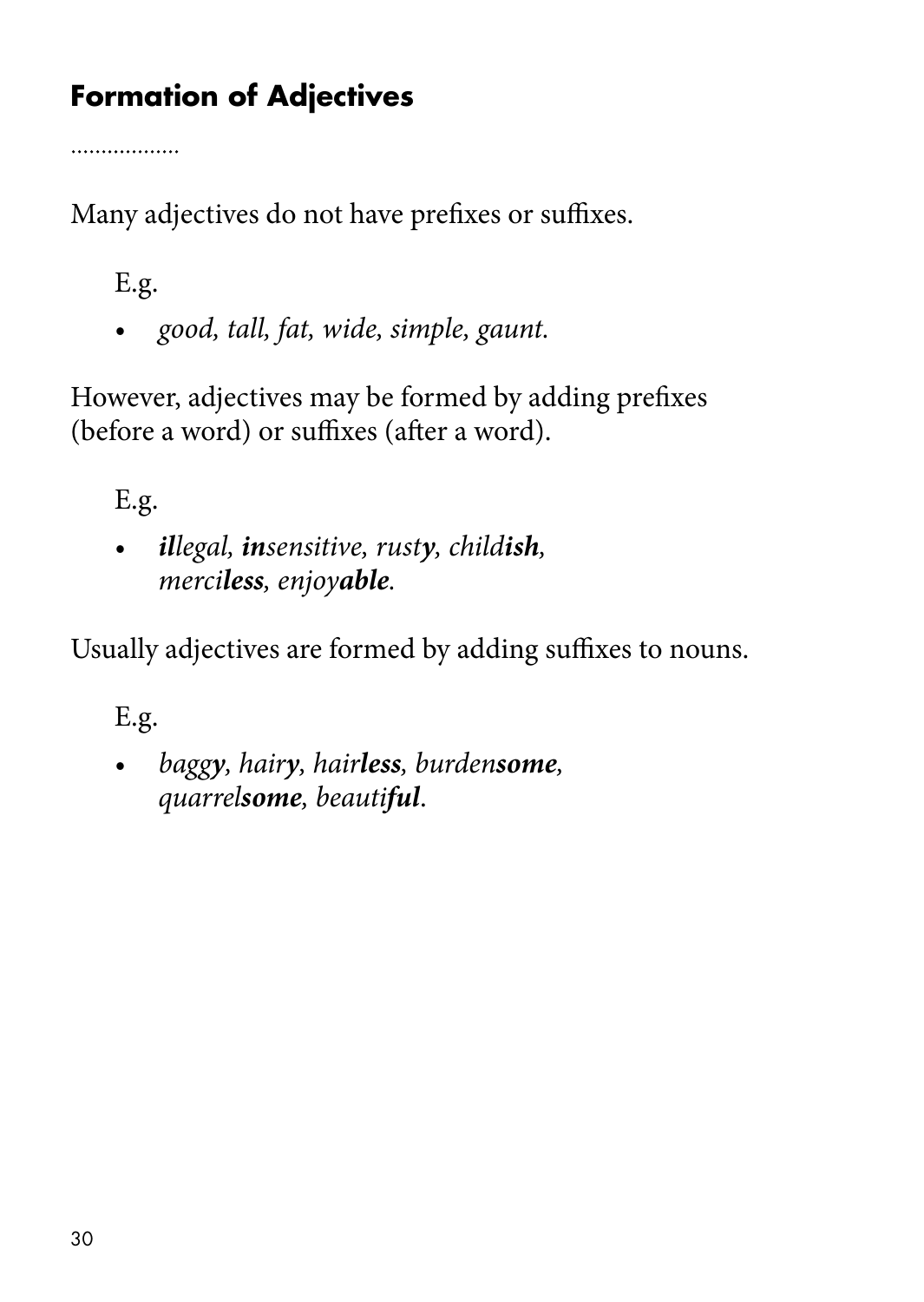Sometimes, adjectives may be formed by adding suffixes to verbs.

E.g.

*• attractive, washable, expectant, complimentary, boring, disappointed.*

When a negative prefix such as **un, il, dis, in, im** or **ir** is added to an adjective, it creates an opposite or negative meaning.

# E.g.

*• unnatural, illogical, dishonest, infamous, immoral, irreverent.*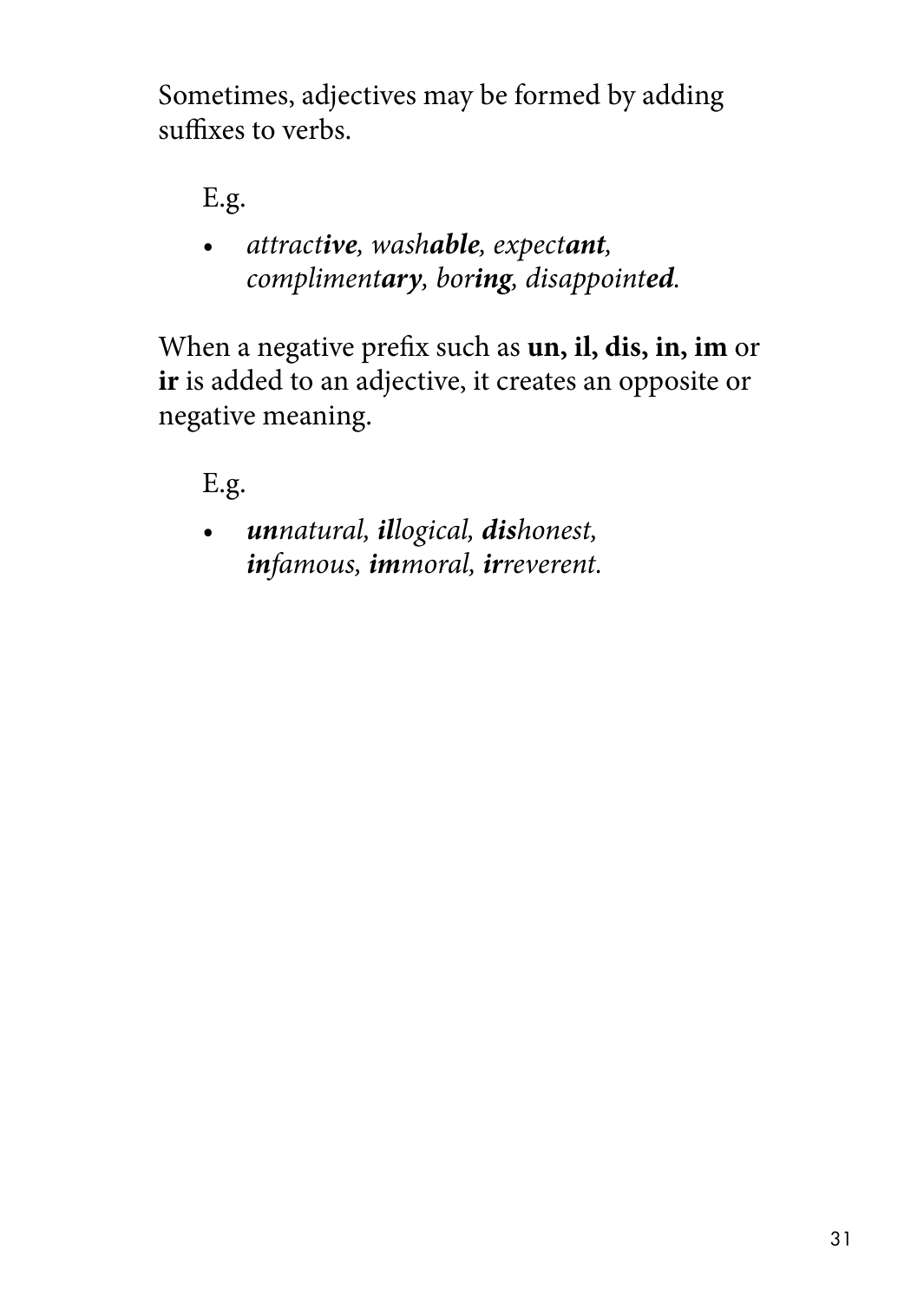# **Positions of Adjectives in Sentences**

. . . . . . . . . . . . . . . . . .

Adjectives may be found in three positions in a sentence:

Before a noun:

E.g.

• *exciting lesson, empty room.*

As a complement, after a linking verb:

E.g.

- *The shop is open.*
- *John is sick.*

After a noun or an indefinite pronoun:

- *I wrote to the person concerned.*
- *Is there anyone important at the meeting?*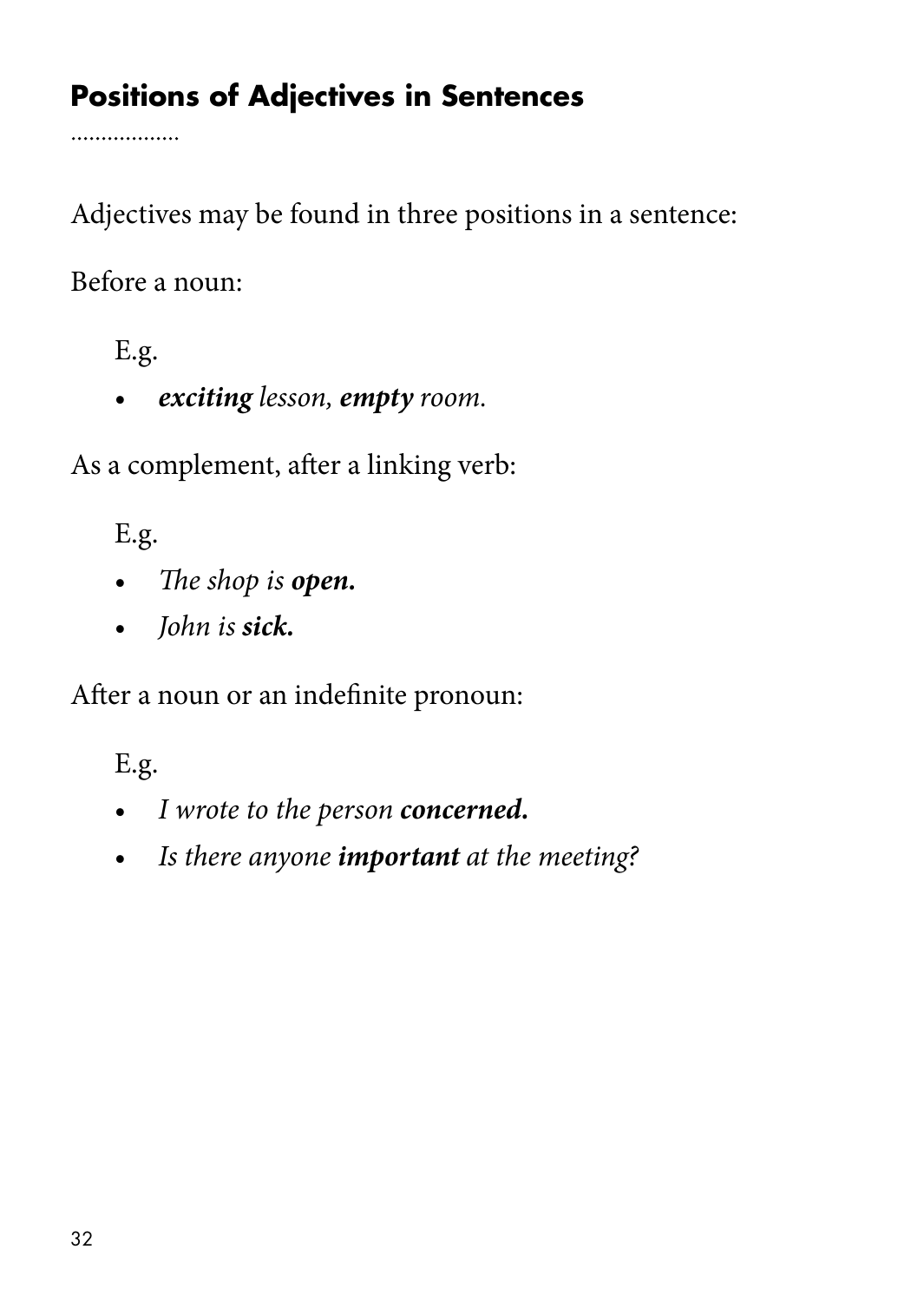# **How do you use Adjectives?**

. . . . . . . . . . . . . . . . .

You can use adjectives in the ways suggested below.

Use two or more adjectives to describe a noun in greater detail.

E.g.

- *• small grey cat,*
- *• desperate, brazen thief*

Show comparison and contrast using parallel phrases such as '**not only … but also', 'as … as'**.

E.g.

- *Beatrice is not only intelligent, but also hardworking.*
- *• Tom is as strong as his father.*

Use adjectives to express opinions:

E.g.

*•* What a *boring* play! The director was *unimaginative*.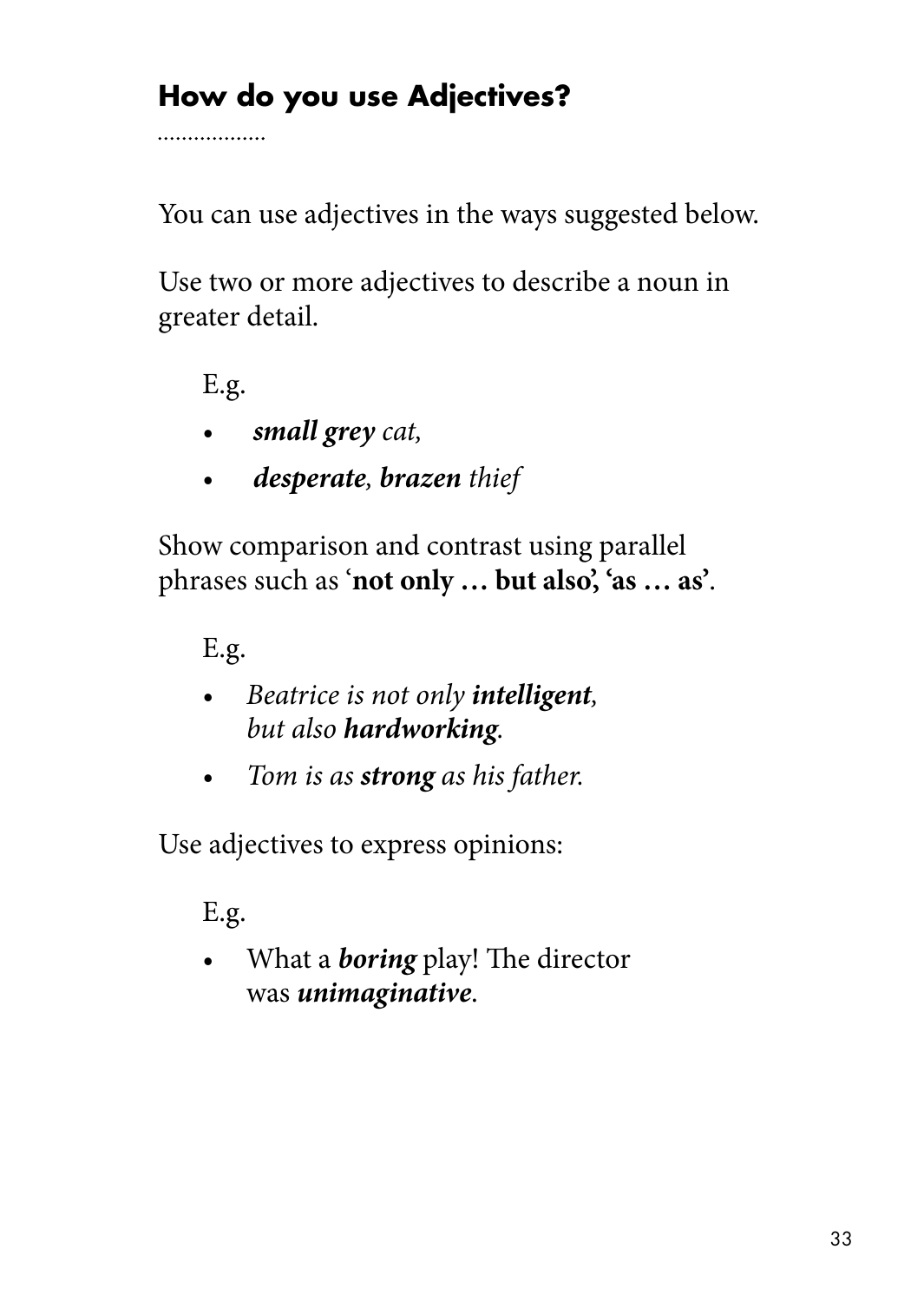Adjectives describe many different things, such as size, shape, colour, quality, origin or nationality, material, and the speaker's or writer's opinion.

It is common to find two or more adjectives before a noun. However, they cannot be strung together randomly; rather, they follow a fairly strict order, from top to bottom:

| Observation/Opinion: |                | lovely, boring,               |  |  |
|----------------------|----------------|-------------------------------|--|--|
|                      |                | beautiful, fascinating        |  |  |
| Size                 | $\ddot{\cdot}$ | petite, gigantic, high, long  |  |  |
| Shape                | $\ddot{\cdot}$ | round, square, oval, circular |  |  |
| Age                  | $\ddot{\cdot}$ | old, new, young               |  |  |
| Colour               | $\ddot{\cdot}$ | red, blue, green, yellow      |  |  |
| Nationality/Origin   | $\ddot{\cdot}$ | Chinese, American,            |  |  |
|                      |                | British, Christian            |  |  |
| Material             | $\ddot{\cdot}$ | gold, silver, silk, linen     |  |  |

- *small old wooden box*
- *beautiful colourful Turkish rug*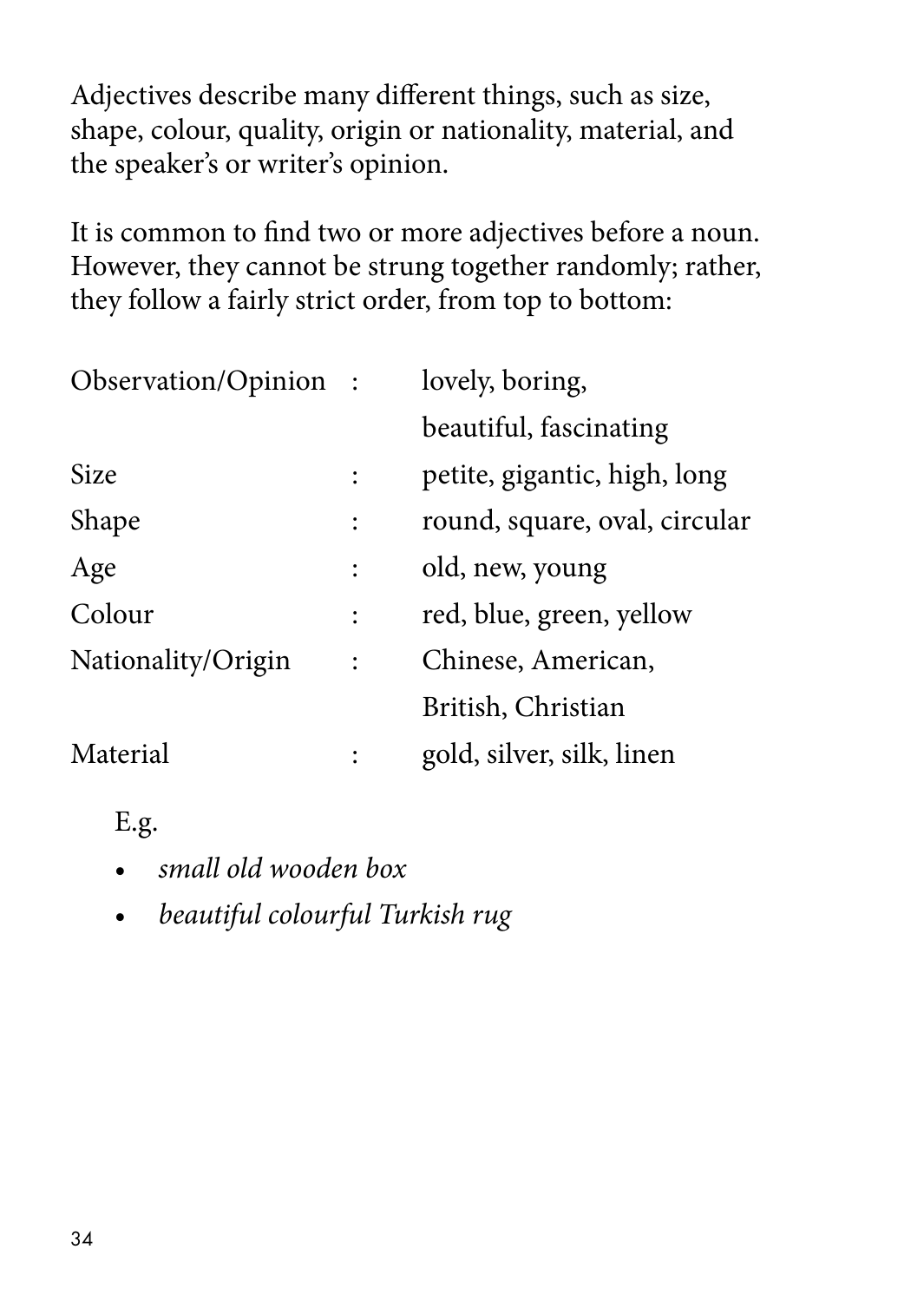## **Some pointers when using Adjectives**

Your opinion usually precedes any other adjective.

E.g.

. . . . . . . . . . . . . . . . .

 *Those horrible yellow chairs; a foolish young boy.*

It is common to use two adjectives, but it is unusual to use three or more adjectives.

Use commas to separate adjectives from the same category, e.g. *opinion*.

*• A handsome, charming man.*

You do not have to use commas if the adjectives are from different categories, e.g. opinion and nationality.

*• A wealthy Japanese businessman.*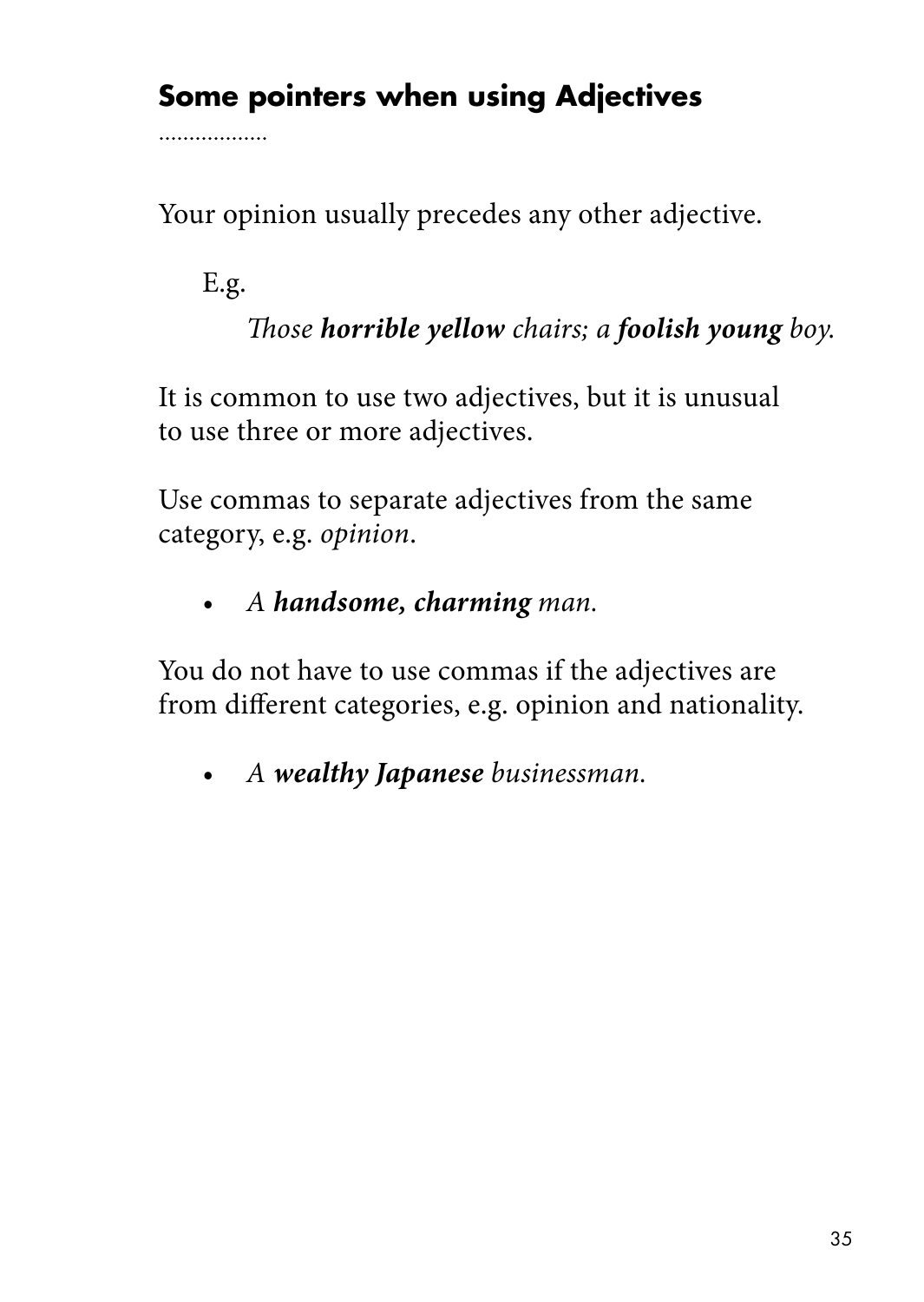# **Comparison of Adjectives**

Adjectives are useful when you want to compare things. Adjectives have three degrees: *positive, comparative, superlative*.

The **positive** merely describes a noun, e.g. a *tall* child.

The **comparative** compares one person, animal or object with another.

E.g.

. . . . . . . . . . . . . . . . .

*• She is taller than her mother.*

The **superlative** compares a person, animal or object with more than one other.

E.g.

*• She is the tallest in her class.*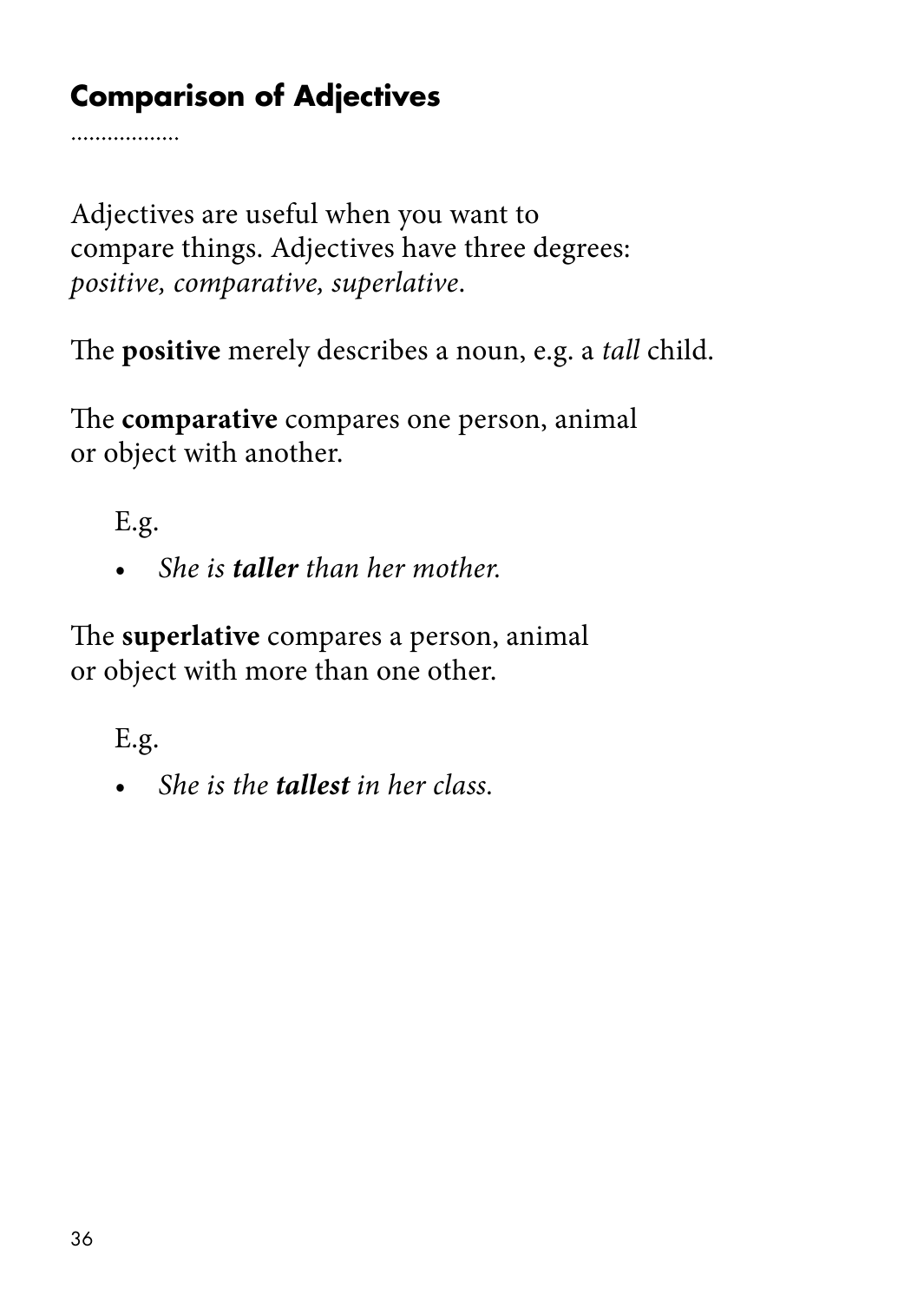How do you use adjectives to show comparison?

Words containing one or two syllables take the suffix *-er* in the comparative form and *-est* in the superlative.

Many adjectives containing two syllables and all adjectives containing three or more syllables have the word *more* or *most* before the adjective to convey the comparative and superlative respectively.

E.g.

*• more intelligent, most comfortable.*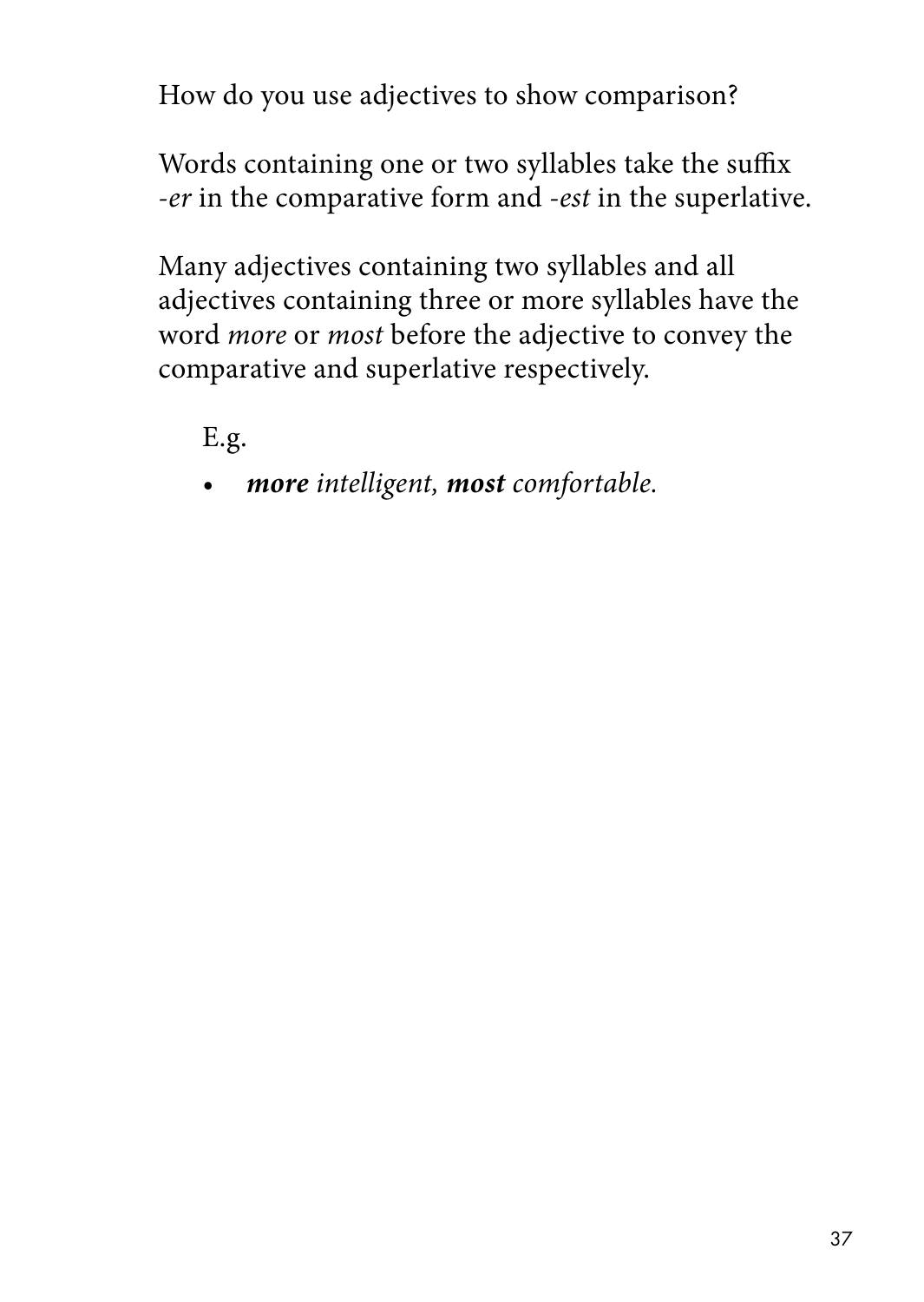Here are some examples:

| <b>Positive</b> | Comparative   | <b>Superlative</b> |
|-----------------|---------------|--------------------|
| fast            | faster        | fastest            |
| small           | smaller       | smallest           |
| careful         | more careful  | most careful       |
| generous        | more generous | most generous      |

Here are some examples where the comparative and superlative do not have the *-er* or *-est* suffix:

| <b>Positive</b> | Comparative | Superlative |
|-----------------|-------------|-------------|
| bad             | worse       | worst       |
| good            | better      | best        |
| many            | more        | most        |
| much            | more        | most        |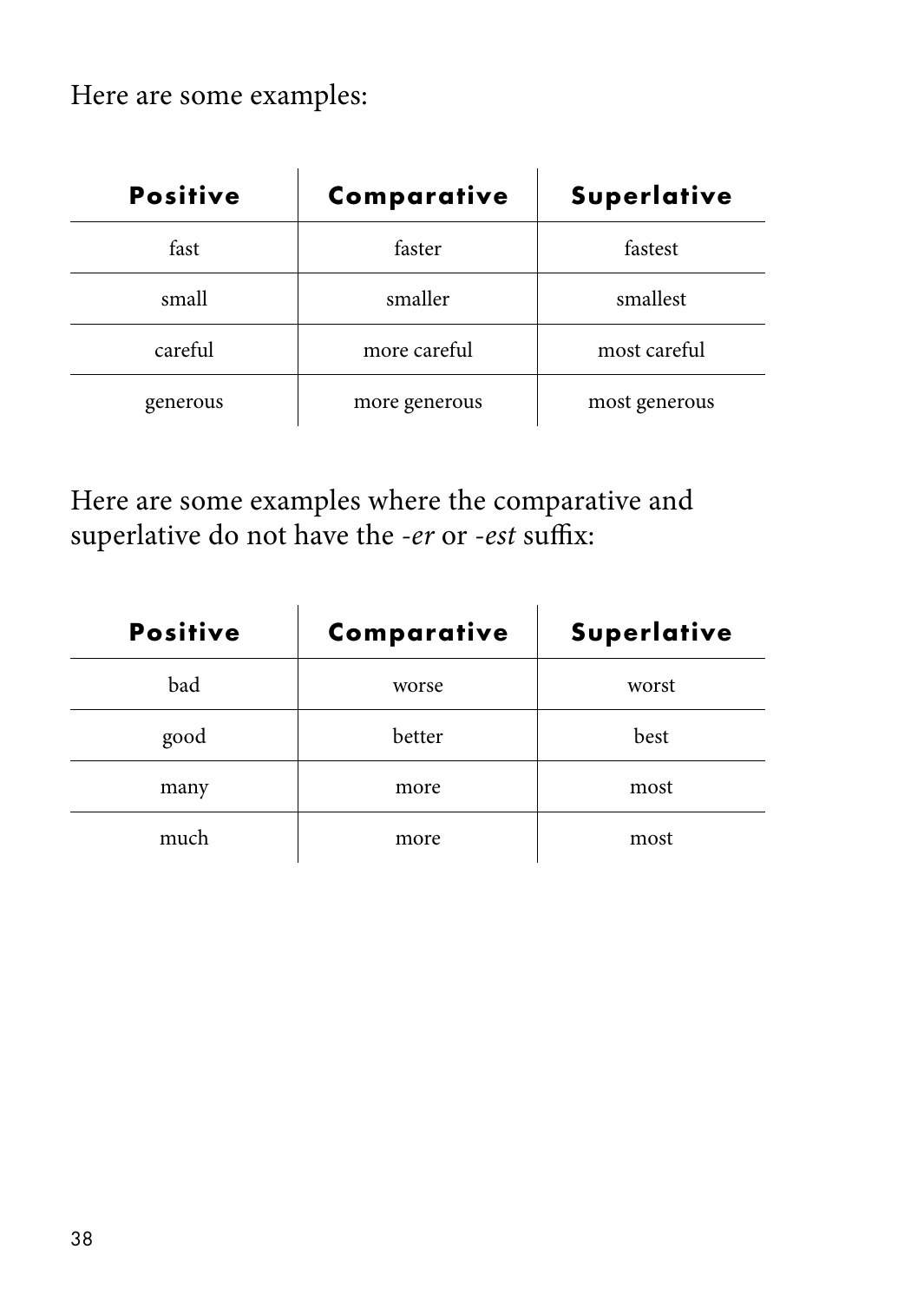#### **Now test yourself! How well do you know your adjectives?**

................

#### **Test 1**

Correct the following sentences by changing the order of the adjectives. Explain why the order is incorrect.

- 1. I want to buy that ruby oval ring.
- 2. Chartres is a French beautiful city near Paris.
- 3. I'm going to feed the small pitiful cat.
- 4. They have a new blue charming letter box.
- 5. John wore a silk blue tie to the wedding.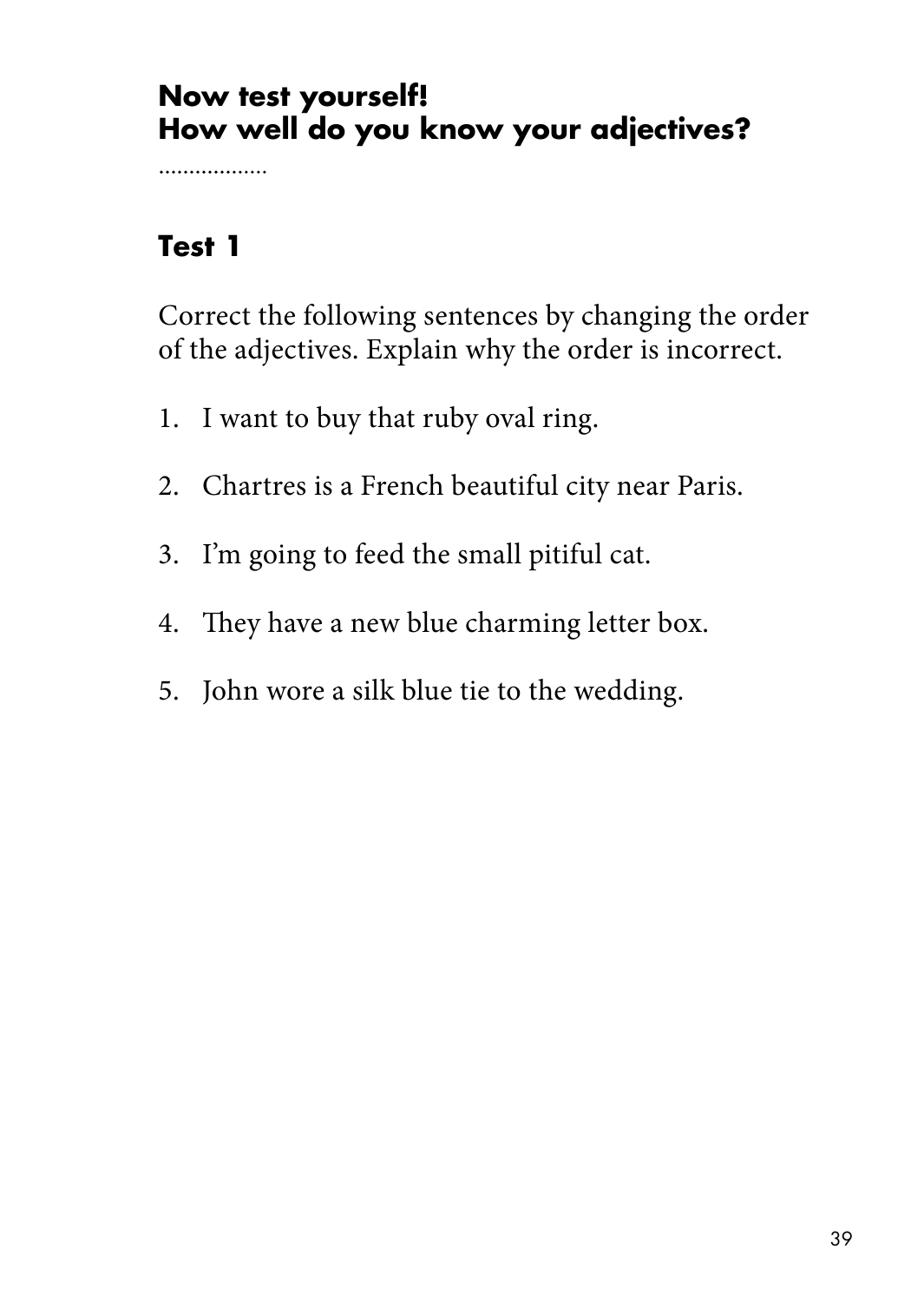## **Test 2**

Fill in the table with the correct comparative and superlative adjectives.

| <b>Positive</b> | Comparative | Superlative |
|-----------------|-------------|-------------|
| active          |             |             |
| old             |             |             |
| simple          |             |             |
| far             |             |             |
| little          |             |             |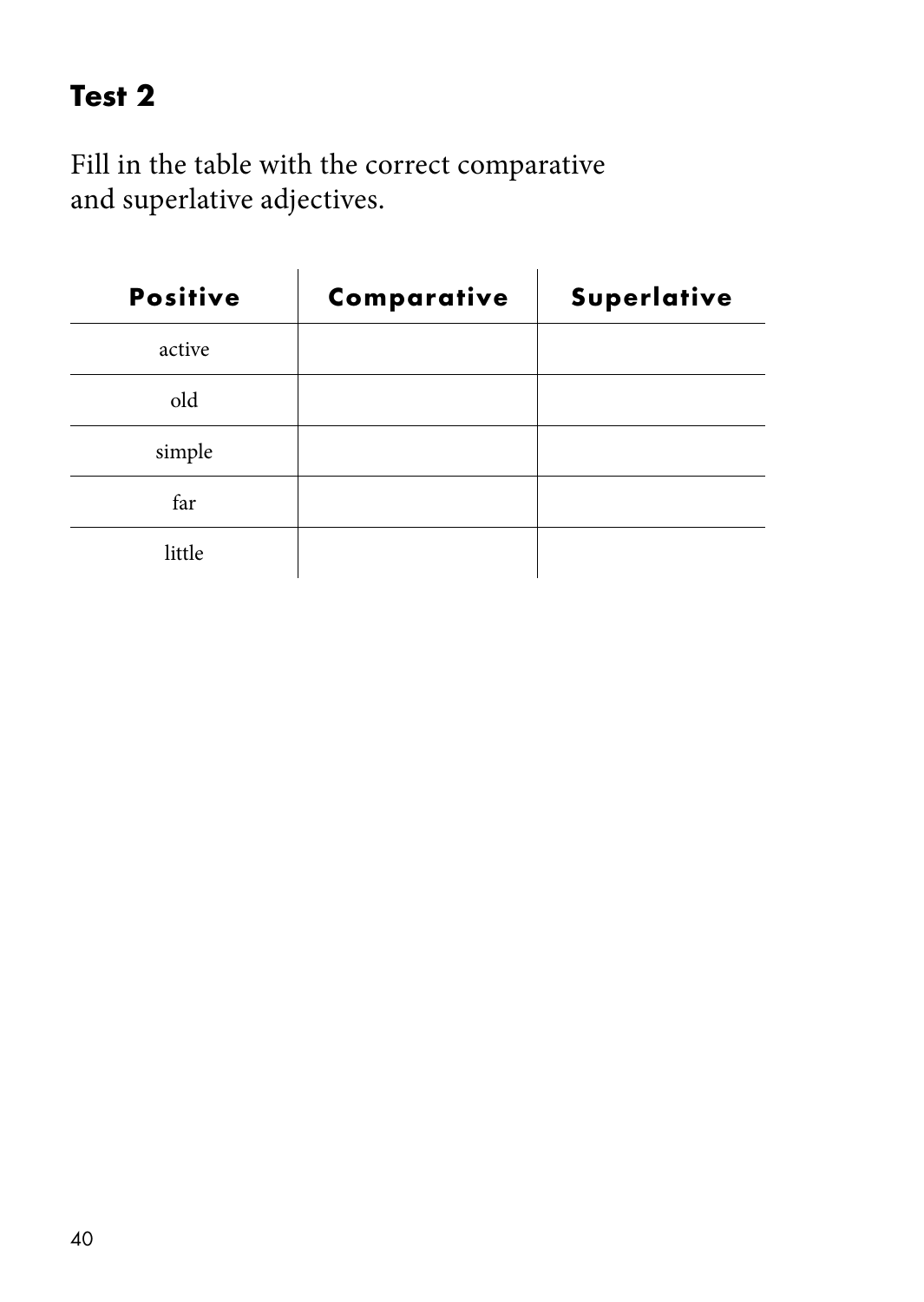#### **ANSWERS**

### **Test 1**

The sentences are incorrect as they do not follow the accepted order of adjectives. Here are the sentences, with the correct versions:

- 1. Incorrect: I want to buy that ruby oval ring. (material, shape) Correct: I want to buy that oval ruby (shape, material) ring.
- 2. Incorrect: Chartres is a French beautiful city near Paris. (nationality, opinion) Correct: Chartres is a beautiful French (opinion, nationality) city near Paris.
- 3. Incorrect: I'm going to feed the small pitiful cat. (size, opinion) Correct: I'm going to feed the pitiful small (opinion, size) cat.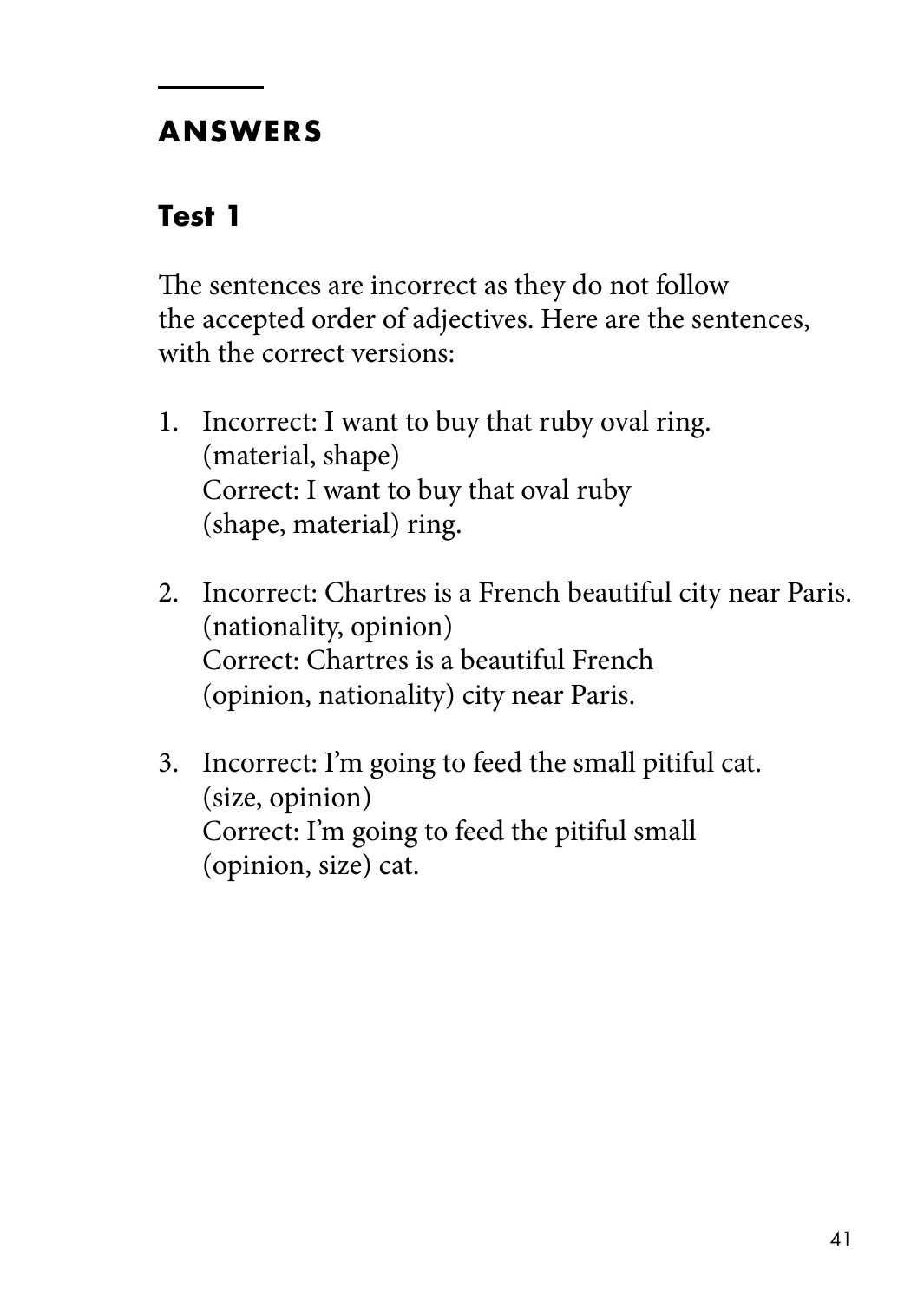- 4. Incorrect: They have a new blue charming letter box. (age, colour, opinion) Correct: They have a charming new blue (opinion, age, colour) letter box.
- 5. Incorrect: John wore a silk blue tie to the wedding. (material, colour) Correct: John wore a blue silk (colour, material) tie to the wedding.

| <b>Positive</b> | Comparative      | Superlative        |
|-----------------|------------------|--------------------|
| active          | more active      | most active        |
| old             | older            | oldest             |
| simple          | simpler          | simplest           |
| far             | farther, further | farthest, furthest |
| little          | less             | least              |

#### **Test 2**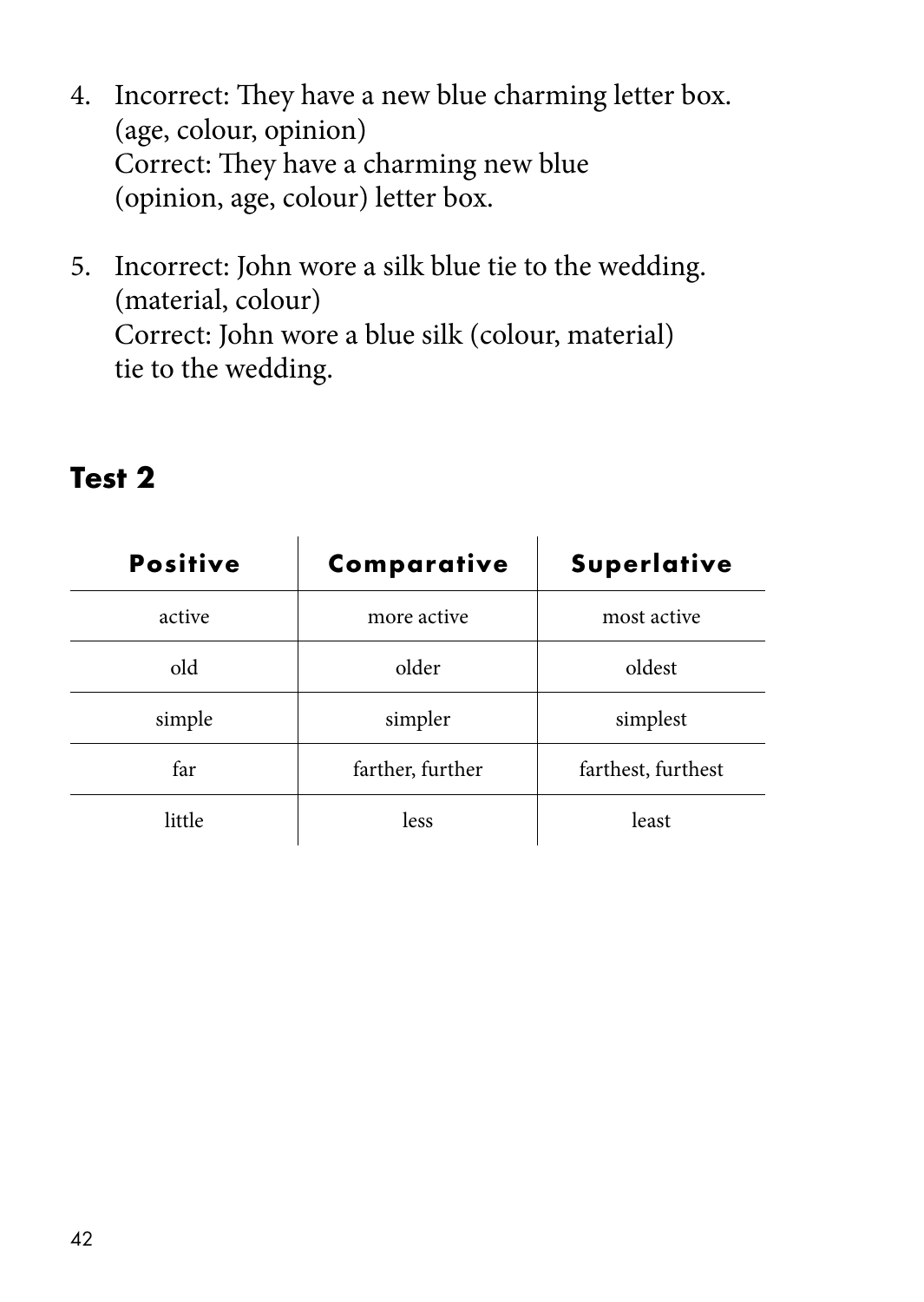

................

Tenses show when something happens.

Present tense - I eat. Past tense - I ate. Future tense - I will eat.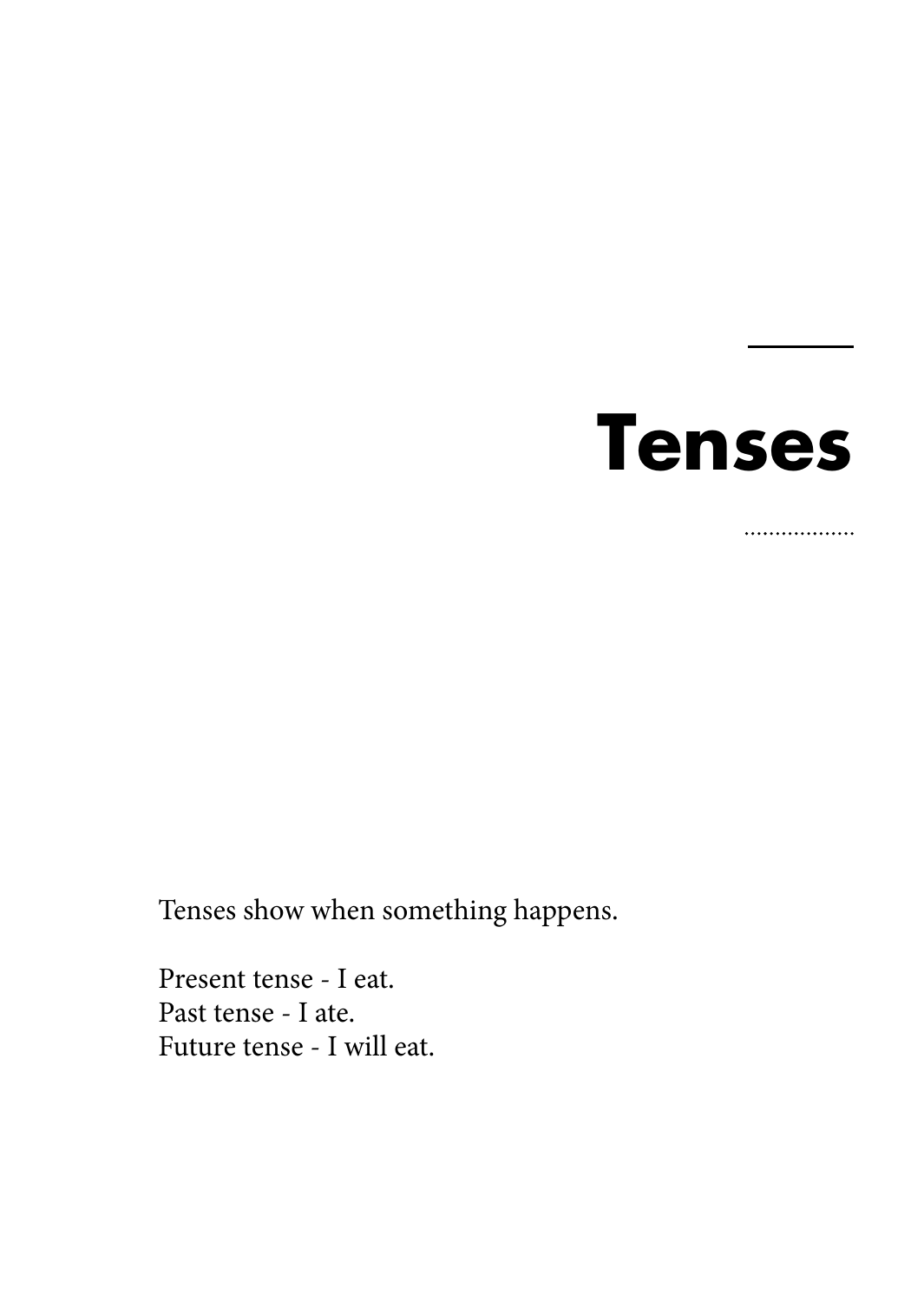Verbs are one of the most important classes of words. They tell us what is happening in terms of actions or the state of affairs in a particular situation.

E.g.

- *The children talk* (verb) *very loudly.*
- *My daughter is* (verb) *a talented artist.*

All sentences require a verb. The tenses are parts of verbs that tell you the time when the action referred to in the sentence took place.

The base form is the basic verb form. It is so called as it has no inflections (i.e., no endings such as *-s*, *-ing* or *-ed*).

This is the form of the verb that is listed in dictionary entries. The base form of any verb can be changed into a singular or plural, present or past tense.

- *smile* (base form)
- *smiles* (third person singular, present tense)
- *smiled* (past tense)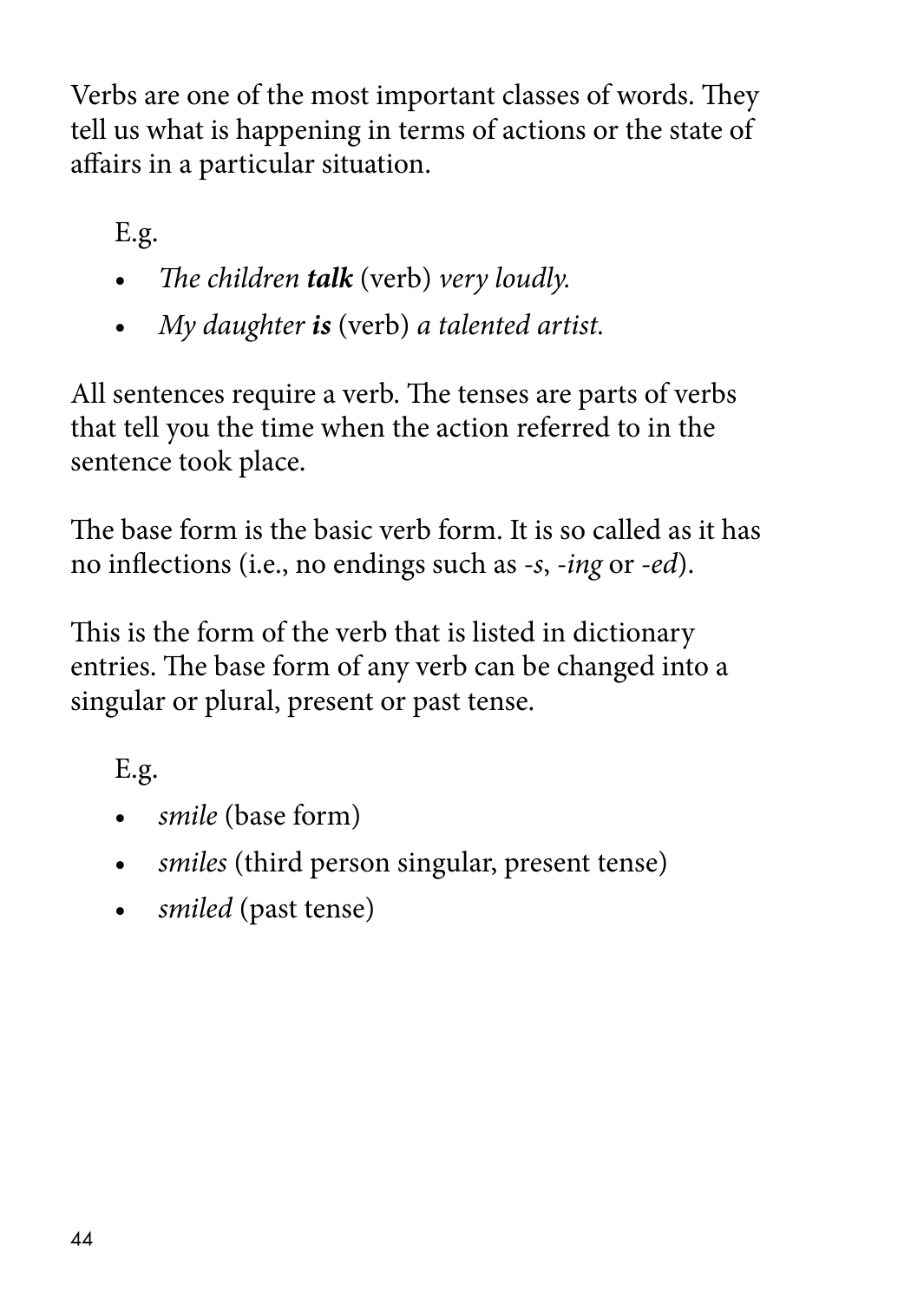In the English Language there are two tenses: the present and past. As the terms imply, the present tense refers to actions and states in the present while the past tense talks about actions and states in the past. To refer to the future, we often use the present tense and modal verbs.

E.g.

- *We leave for London tonight.* (using the present tense)
- *We will attend the dinner on Friday.*  (using the modal verb *will*)

**The present tense** is the most basic tense in the English Language. Generally we use it to refer to present activities or to talk about routines or habits. We also use the present tense to refer to facts and beliefs. It is also used to make general statements about people and things.

- *She leaves for work at 7.30 every morning.* (routine)
- *The sun rises in the east.* (fact)
- *Harry usually drinks a glass of wine with his meal.* (generalisation)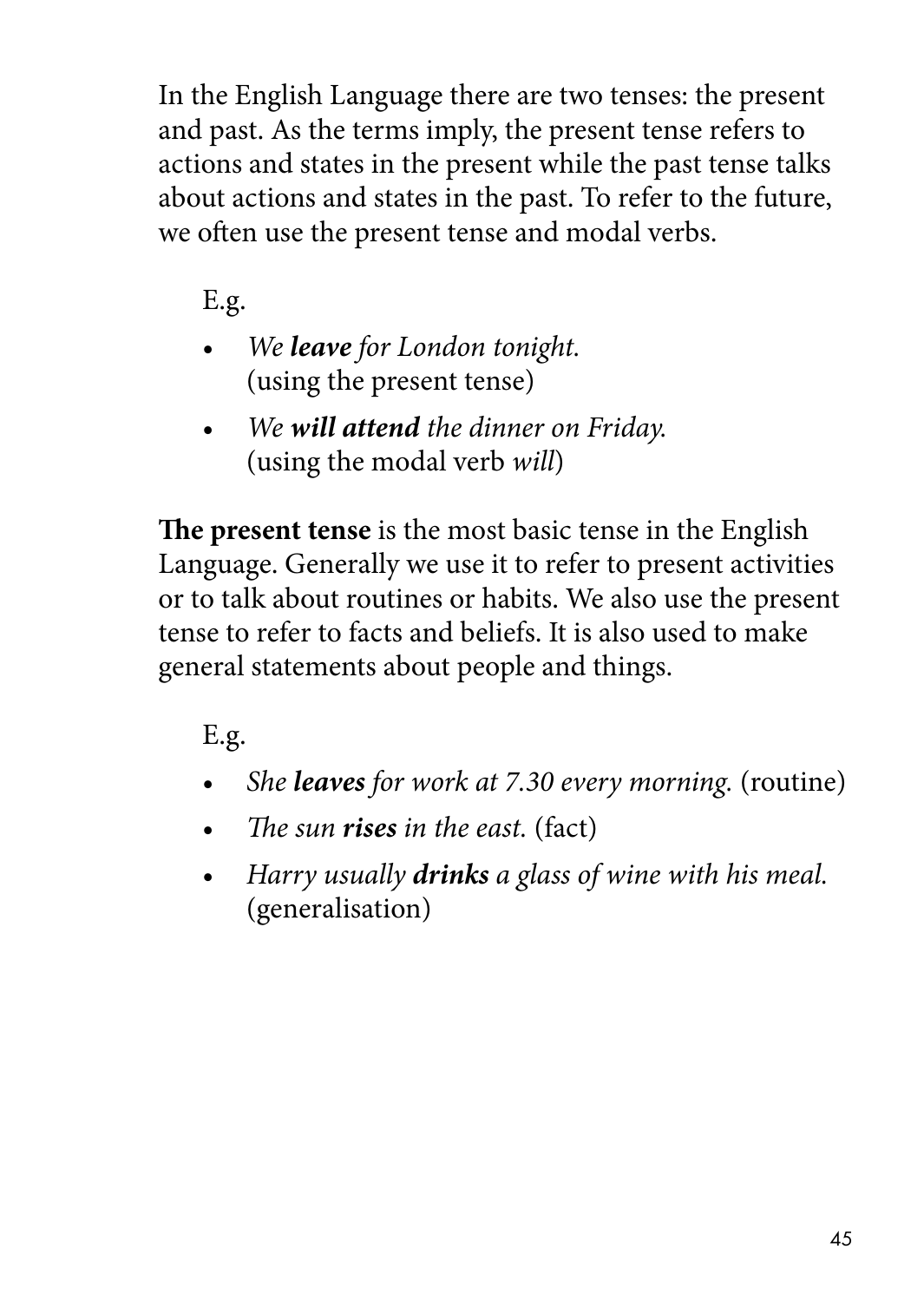Regular verbs are made past tense by adding *-ed*.

E.g.

• *The audience laughed* (past tense) *loudly at his joke*. [*laugh* (base form) + *ed* ]

Irregular verbs differ from the base form as they have a different spelling to indicate the past tense.

E.g.

• *swim* (base form) - *swam* (past tense).

Unlike the present tense, the form of a verb in the past tense is the same whether the subject is singular or plural.

E.g.

• *The girl* (singular subject) *drank the water. The girls* (plural subject) *drank the water.*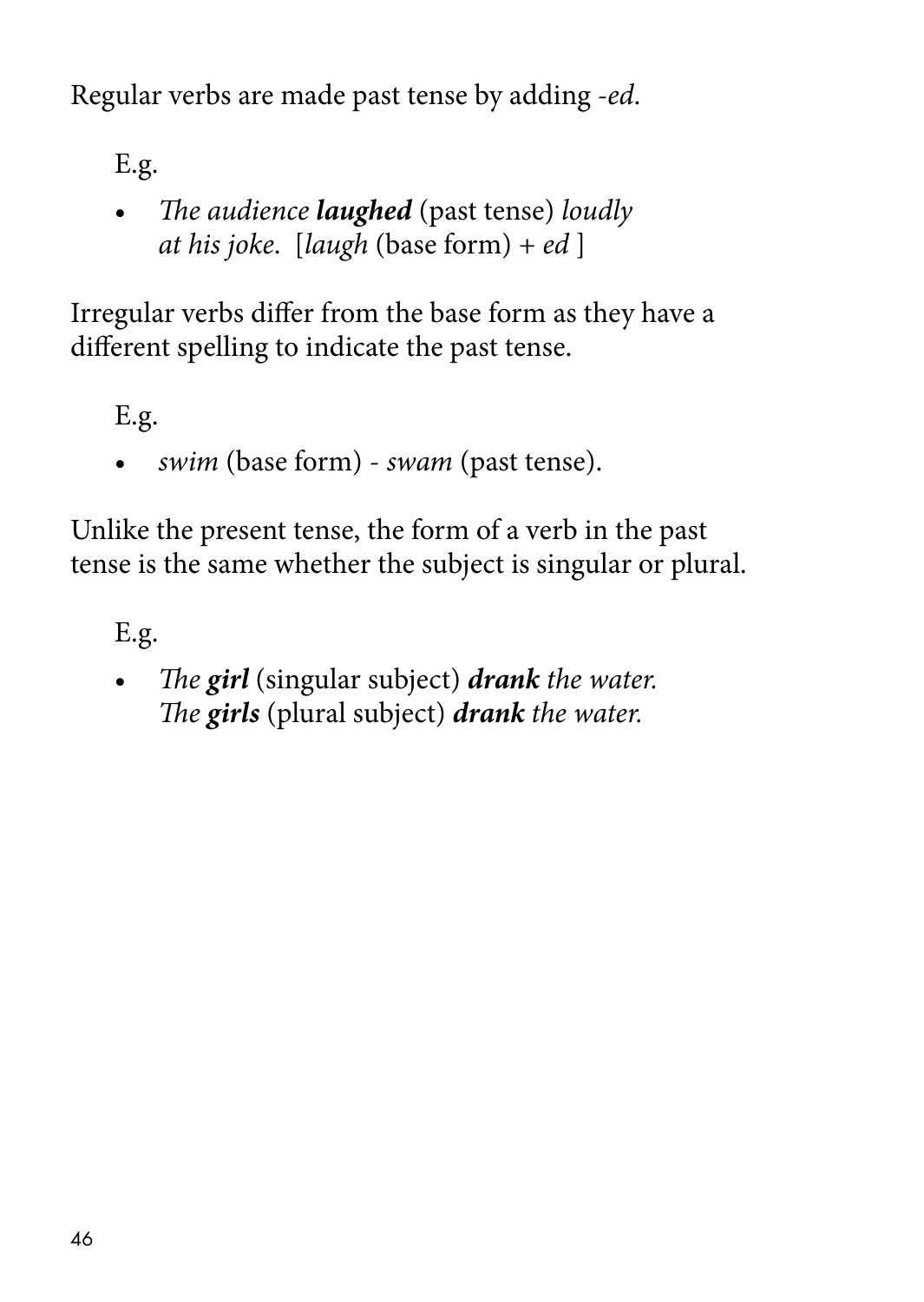Other parts of the verb are the present participle and past participle. (See table on page 50: Different forms of the Verb.) The present participle and the auxiliary verb *be* form the **continuous tenses**.

The **present continuous** indicates ongoing or future activity.

E.g.

- *The workers are repairing the burst pipe.*
- *I am taking my dog for a walk in an hour's time.*

The **past continuous** is used for an activity that was ongoing at a certain point in the past.

E.g.

• *She was working very hard last month.*

It is also used to indicate an ongoing situation that was interrupted by a single past action.

E.g.

• *The audience was enjoying the concert when the police arrived.*

The **present perfect tense** is used when an action or situation in the present is linked to a moment in the past. It is often used to show actions that have happened up to the present but aren't completed yet.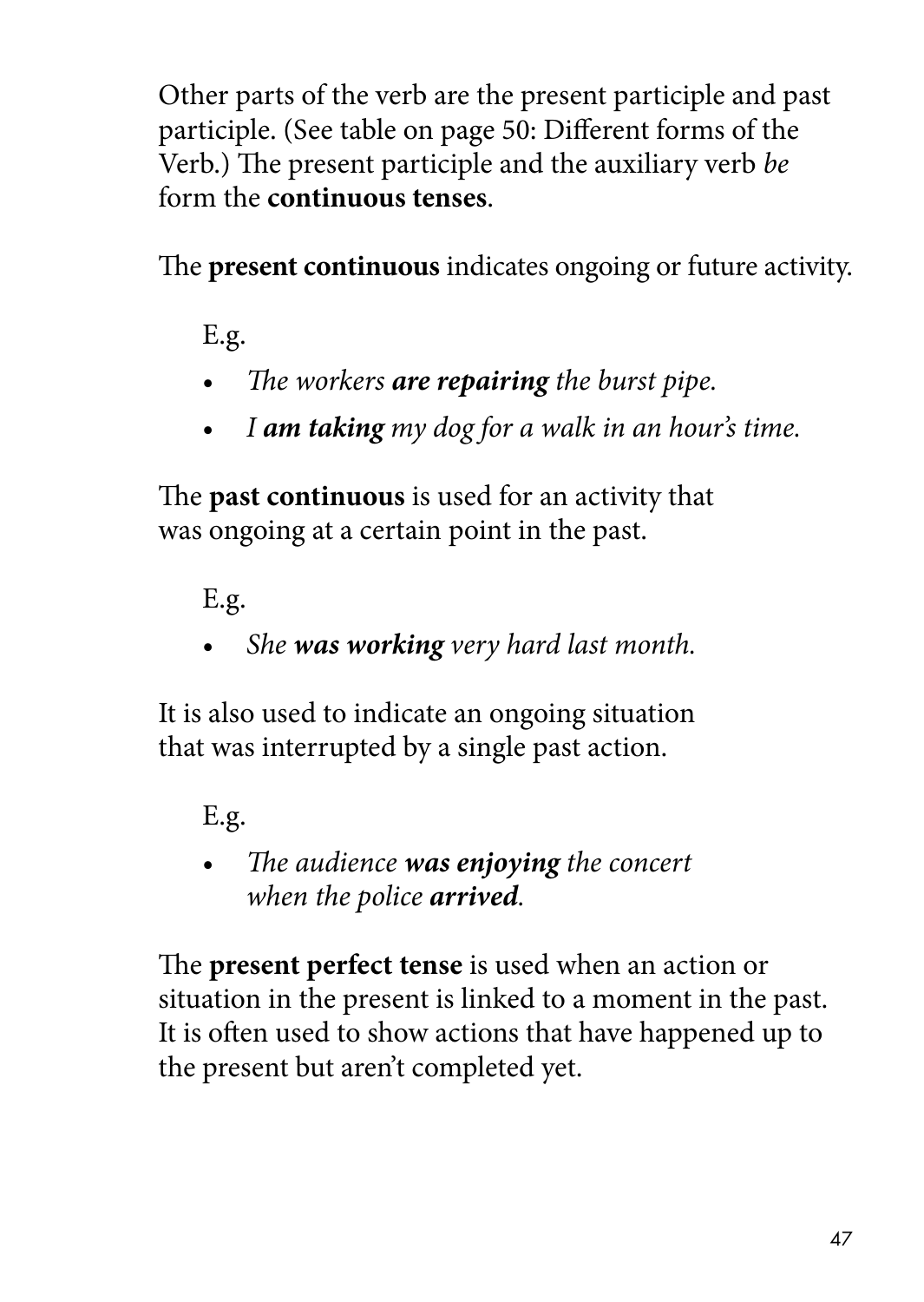The **present perfect tense** is formed by *have/has* + past participle; the **past perfect** is formed by *had* + past participle.

Examples of the use of the **present perfect tense**.

- *We can go out now my car has been repaired.*
- *I have worked in the city for the past five years.*

Often, speakers of English make mistakes with the use of the **present perfect** and **simple past**.

E.g.

• *I have watched that movie on Friday.*

The use of the simple past tense would be correct in this instance:

E.g.

• *I watched that movie on Friday.*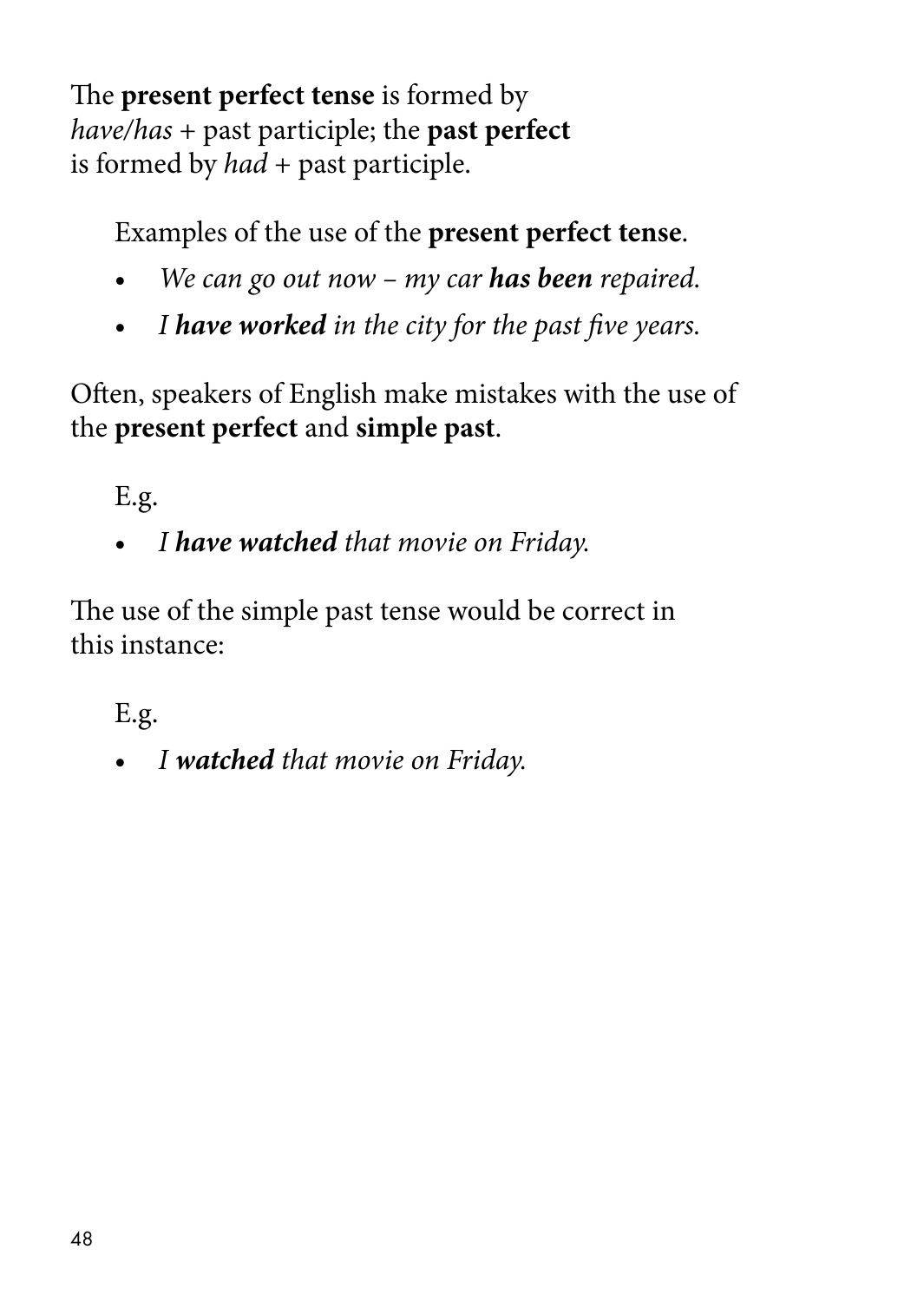Usually the **present perfect** should not be linked to a specific time (in this case, Friday) but to a duration of time such as *recently, before,* and *since last year*.

Most people have a problem with the **past perfect tense**. A rule to remember is: when a sentence refers to two past actions, you use the past perfect to indicate the action that took place first.

- *By the time I arrived* (simple past), *the train had left* (past perfect).
- *To my horror, I realised* (simple past) *at the airport that I had forgotten* (past perfect) *to bring my passport!*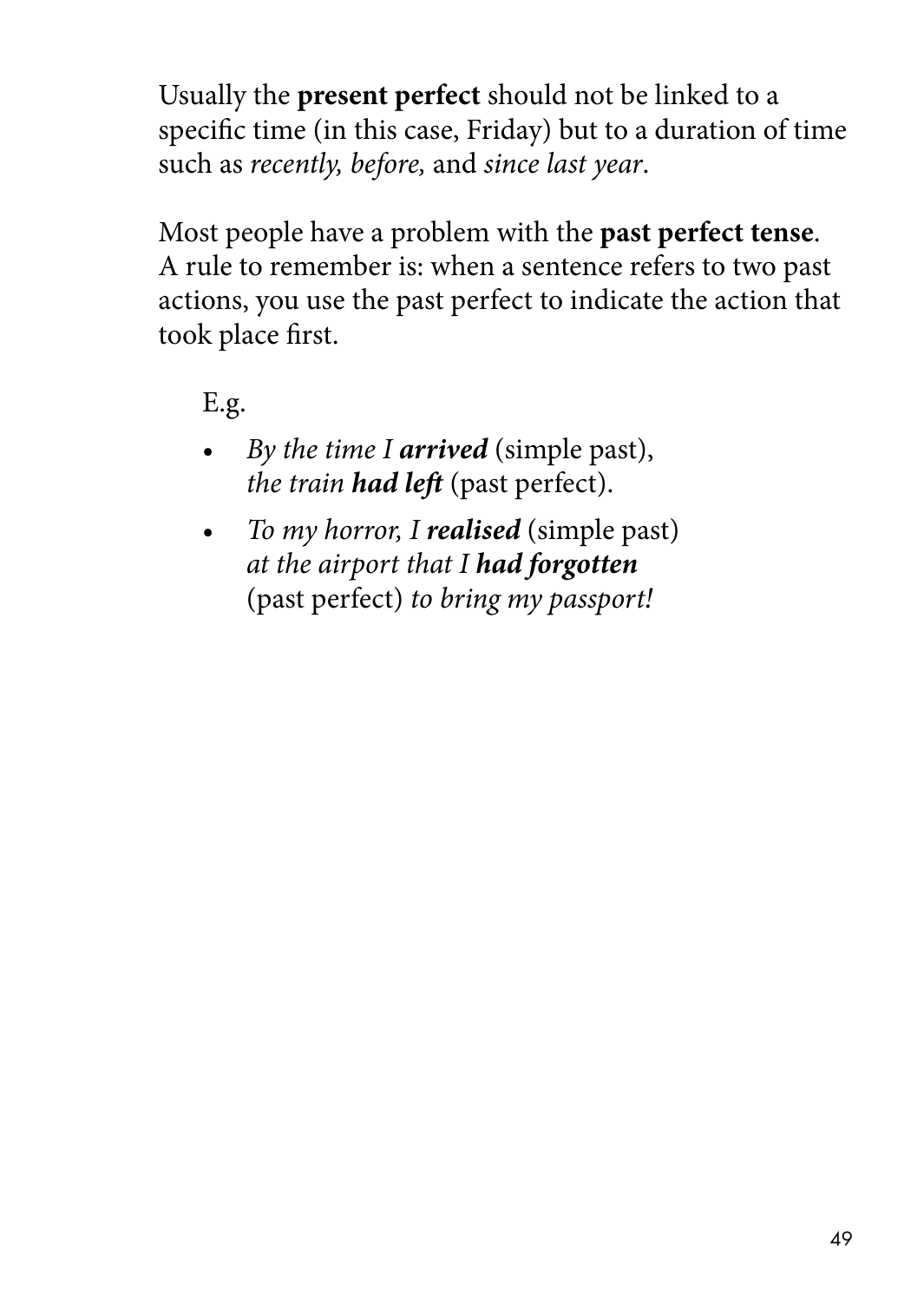## **Different Forms of the Verbs**

................

| <b>BASE</b><br><b>FORM</b> | <b>SINGULAR</b><br><b>PRESENT</b><br><b>TENSE</b> | <b>PRESENT</b><br><b>PARTICIPLE</b> | <b>PAST</b><br><b>TENSE</b> | <b>PAST</b><br><b>PARTICIPLE</b> |
|----------------------------|---------------------------------------------------|-------------------------------------|-----------------------------|----------------------------------|
| begin                      | begins                                            | beginning                           | began                       | begun                            |
| bite                       | bites                                             | biting                              | bit                         | bitten                           |
| catch                      | catches                                           | catching                            | caught                      | caught                           |
| fall                       | falls                                             | falling                             | fell                        | fallen                           |
| forget                     | forgets                                           | forgetting                          | forgot                      | forgotten                        |
| freeze                     | freezes                                           | freezing                            | froze                       | frozen                           |
| give                       | gives                                             | giving                              | gave                        | given                            |
| know                       | knows                                             | knowing                             | knew                        | known                            |
| run                        | runs                                              | running                             | ran                         | run                              |
| sing                       | sings                                             | singing                             | sang                        | sung                             |
| write                      | writes                                            | writing                             | wrote                       | written                          |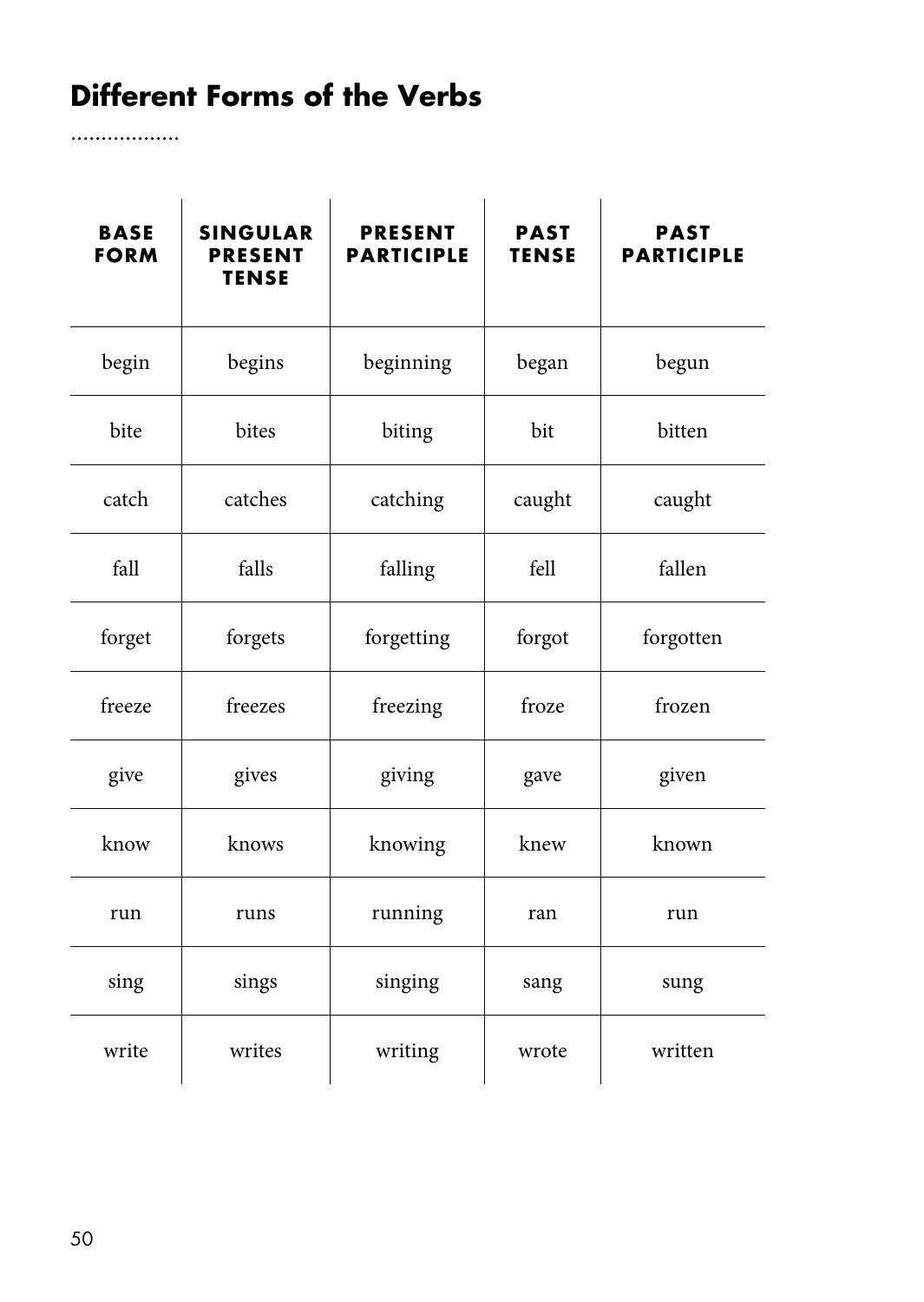# **Subject-Verb Agreement**

.................

Singular subjects go with singular verbs while plural subjects go with plural verbs.

Match your subject with the correct verb form.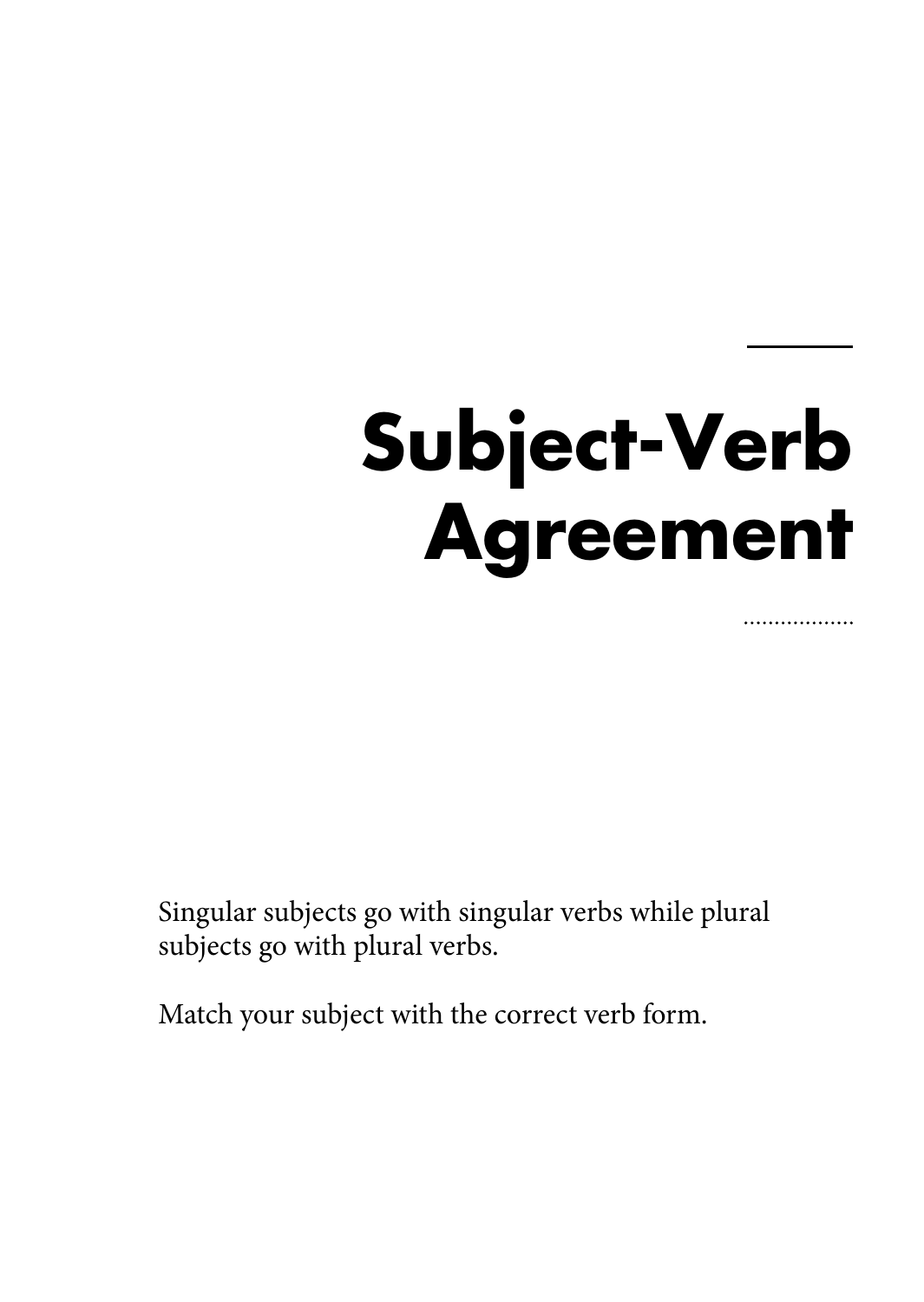Have you ever wondered why we say *She looks very pretty* and not *She look very pretty*? The answer lies in grammar rules on concord, or subject-verb agreement. The basic rule is that singular verbs must agree with singular nouns, while plural verbs must agree with plural nouns. What is a noun? It is a word to name *people, places, events, things or ideas.*

E.g.

• *teacher, Orchard Road, party, basket, beauty.*

How do you recognise a singular or plural verb?

A singular verb is one that has an *s* added to it in the present tense, such as *writes, plays, runs*, and uses forms such as *is, was, has, does*. A plural verb does not have an *s* added to it, such as *write, play, run*, and uses forms such as *are, were, have and do*.

E.g.

- *Jack* (singular noun) *enjoys* (singular verb) *playing golf every Sunday*.
- *The men* (plural noun) *enjoy* (plural verb) *playing golf every Sunday.*

In the case of pronouns, *he*, *she* and *it* take a singular verb while *you*, *we* and *they* take a plural verb.

*We* (plural pronoun) *think* (plural verb) *that she* (singular pronoun) *is* (singular verb) *innocent*.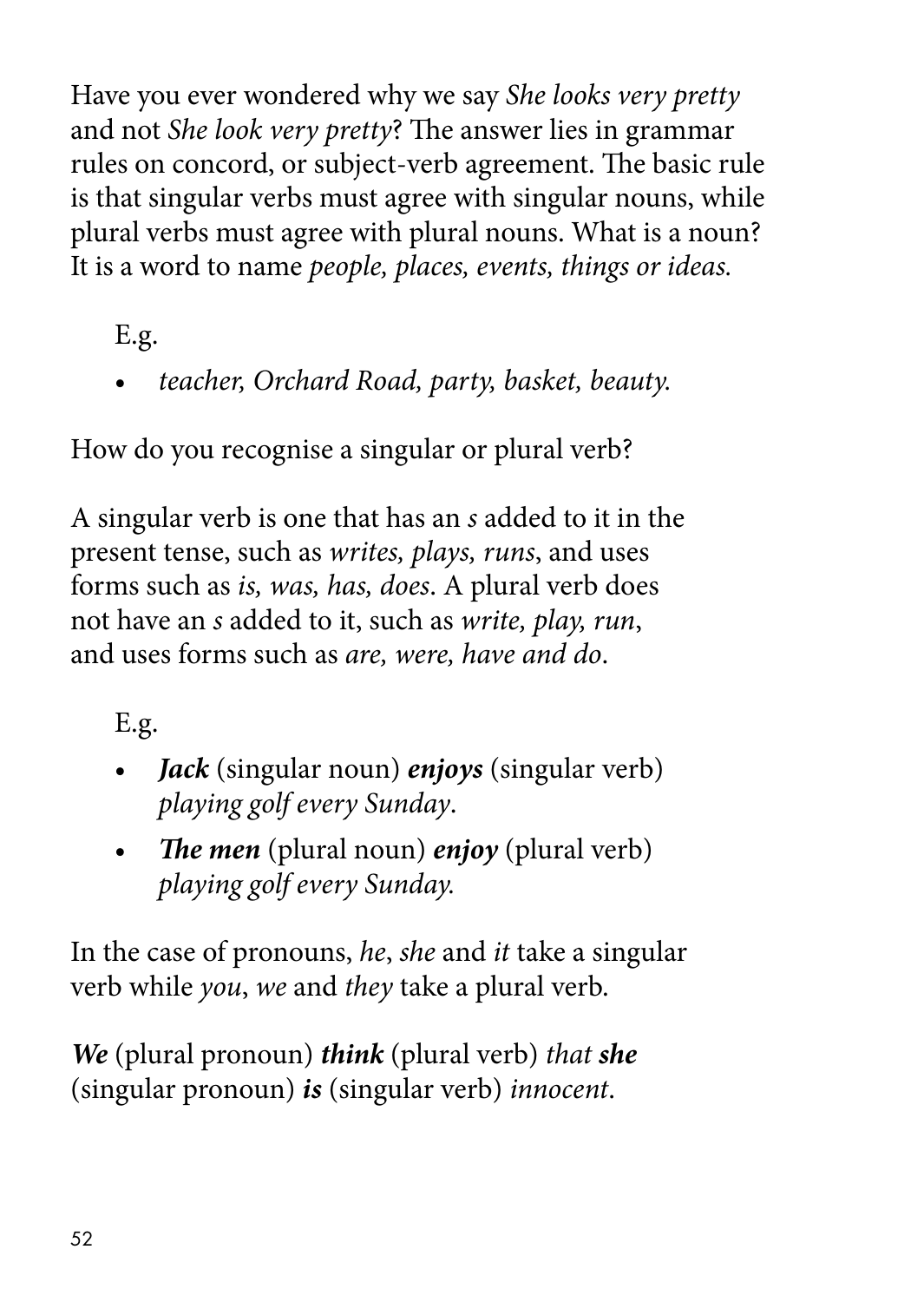However, there are exceptions to the rules mentioned earlier.

If the two nouns are conjoined and represent a single idea, then the verb is singular.

E.g.

- *Bread and butter is available on request.*
- *Fish and chips is my favourite meal.*
- Law and order *is* the new government's priority.

Problems also arise when the speaker or writer is faced with more than one noun or pronoun in the sentence.

E.g.

• *The quality of our students' essays has fallen drastically.*

In this case, the verb *has fallen* agrees with the subject (first noun mentioned) or head noun of the noun phrase, *quality*.

## E.g.

• *The spokes of that wheel are broken.*

In this case, the subject of the sentence is *spokes* (plural head noun), hence the plural verb *are*.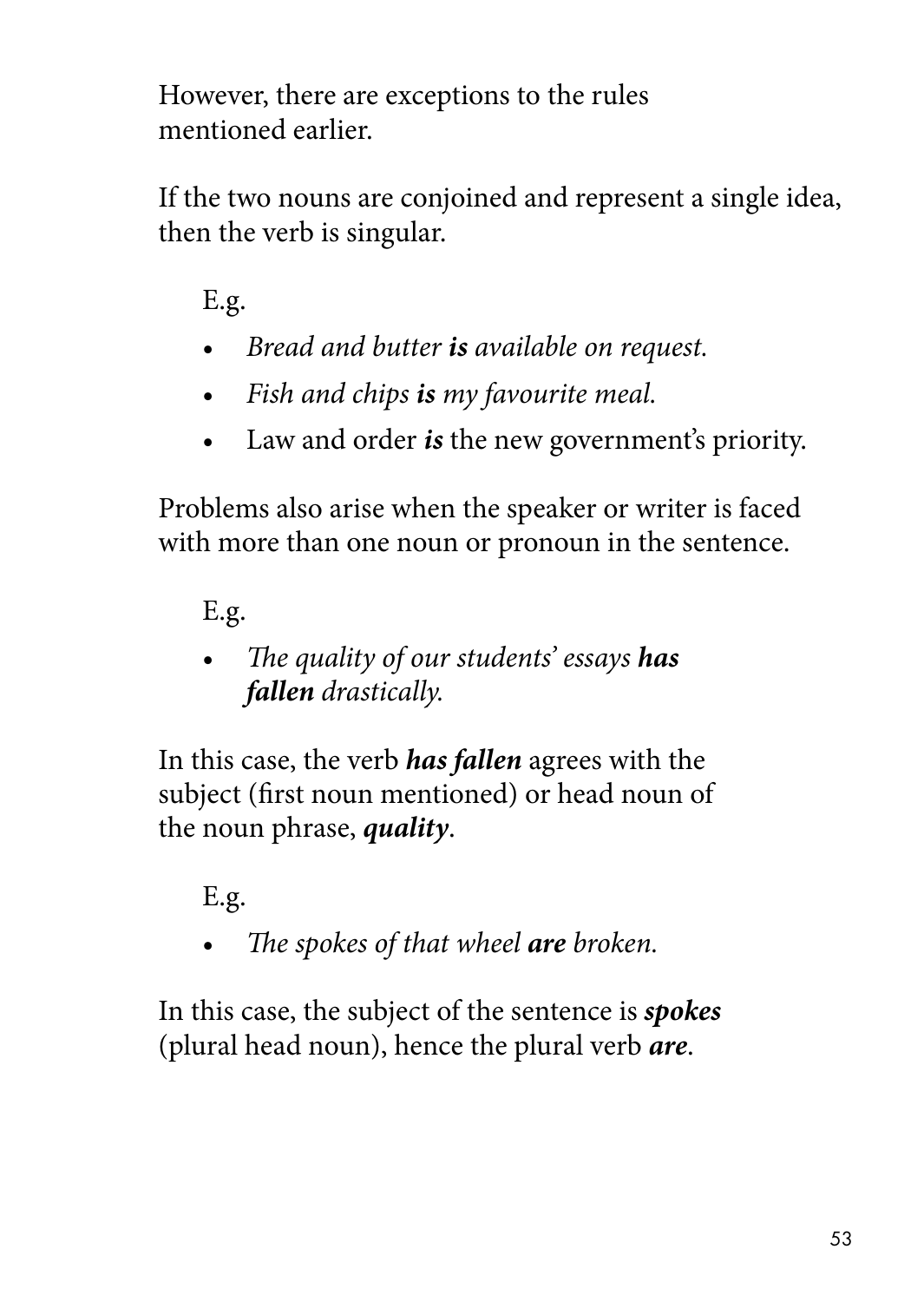When a singular and a plural noun or pronoun (subjects) are joined by *or* or *nor*, the verb should agree with the subject nearer the verb.

E.g.

• *The girls or their father collects the newspapers every morning.*

In this example, the singular verb, *collects,* agrees with the noun closer to it, the singular noun, *father.*

People often get confused when deciding whether a singular or plural verb should agree with some **collective nouns**.

E.g. Should we say

• *The football team is* (singular verb) *ready to be photographed.*

Or

• *The football team are* (plural verb) *ready to be photographed.*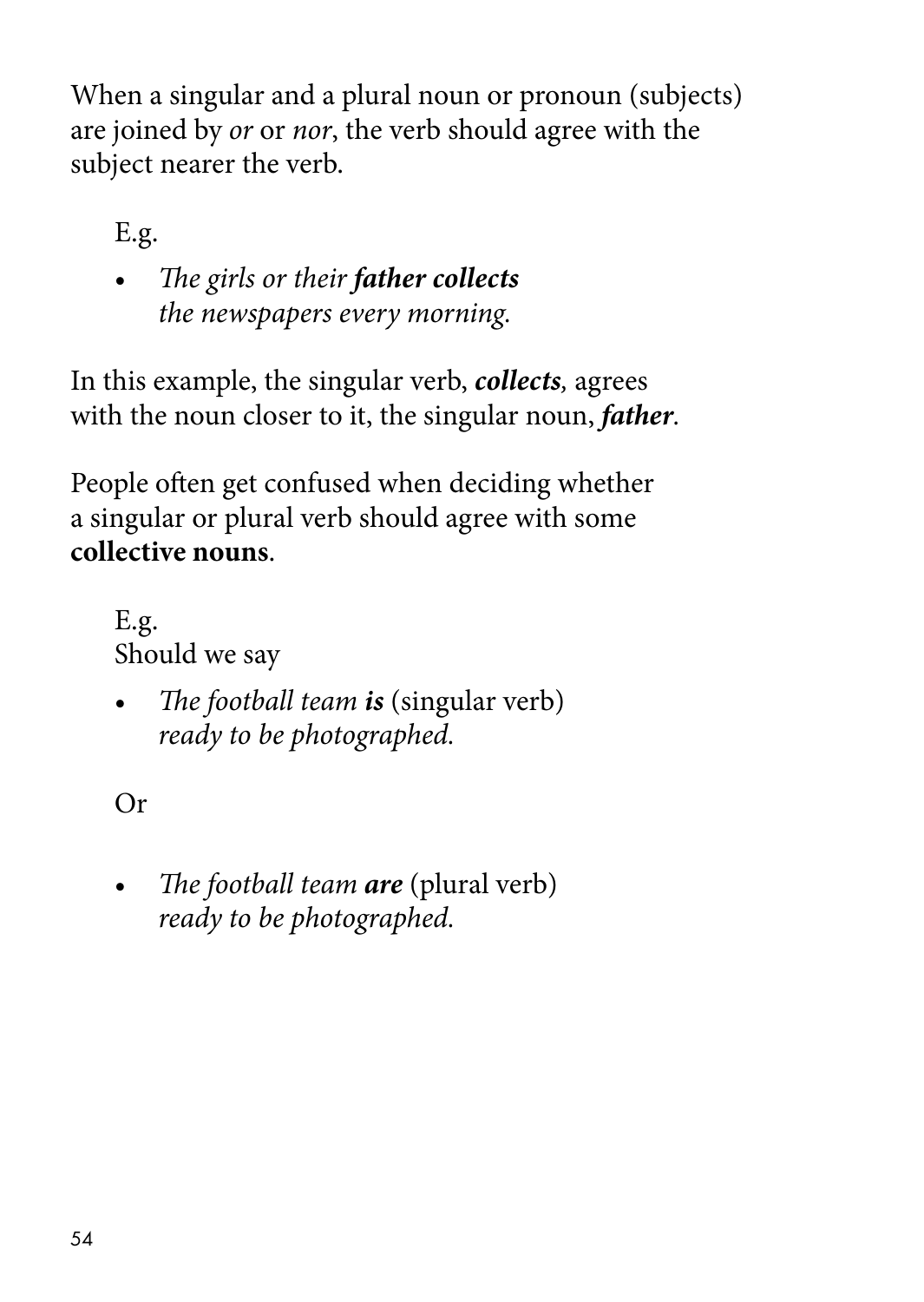Well, it all depends on whether we are thinking of the team as a single collective unit or as individuals. If it is the former, then the verb should be singular. However, if we are considering the team as comprising individual members who are not acting as a single unit, then we use the plural verb.

Other examples:

- *My family* (considered as a collective unit) *comes from Kuala Lumpur.*
- *The audience* (considered as individuals) *were clamouring for more songs but the singer left the stage.*
- *The Committee is ready to present its findings this afternoon.*

A point to note is that American English almost always treats collective nouns as singular, hence a singular verb is used with it.

Nouns which have two parts such as *spectacles, scissors* or *pants* require plural verbs.

- *My spectacles are missing.*
- *These scissors need sharpening.*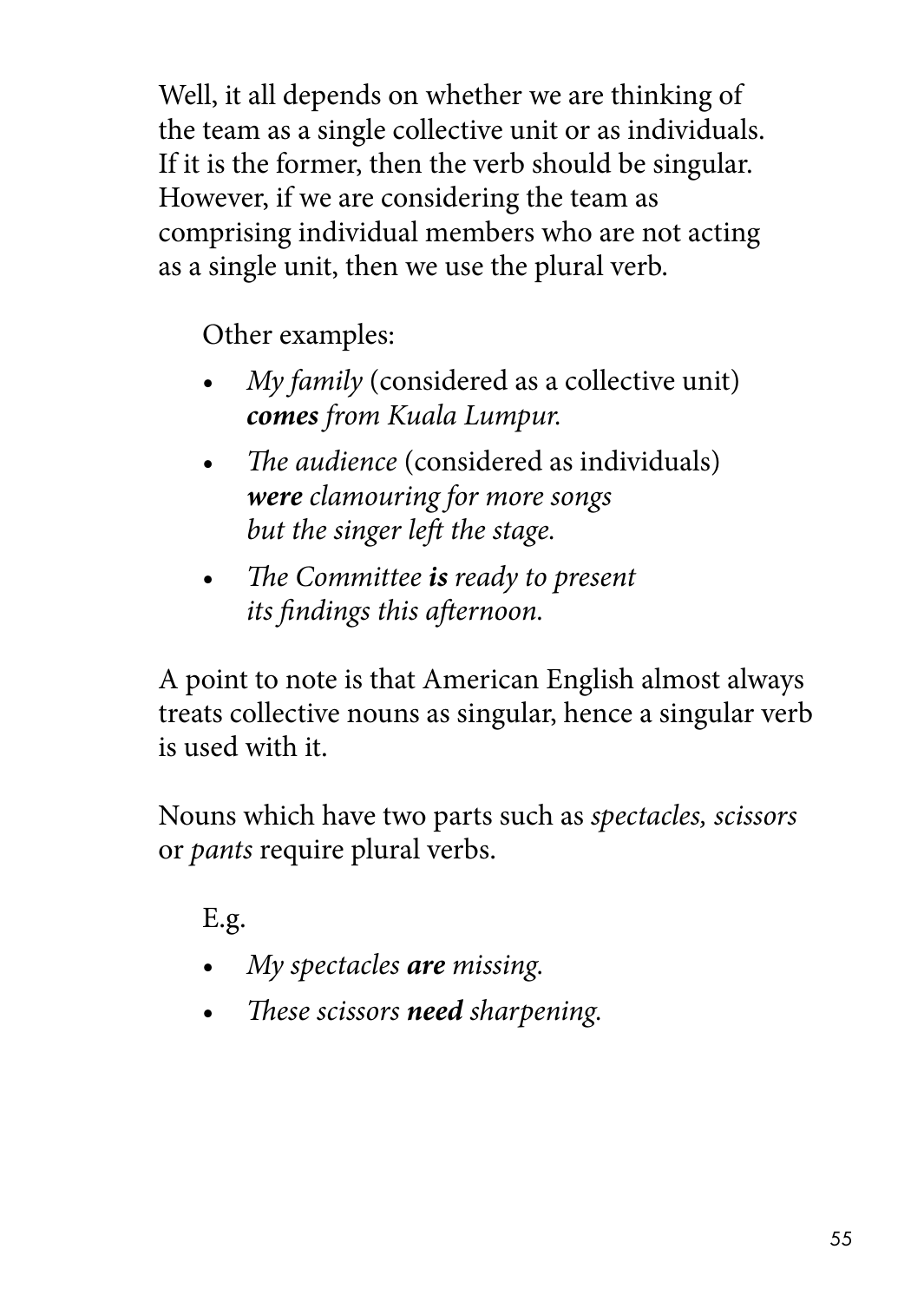However, when regarded as a pair, a singular verb is used.

E.g.

- *My pair of spectacles is missing.*
- *This pair of scissors needs sharpening.*

There are some occasions when we should use *singular verbs*.

Expressions such as *each of, one of, anybody, each, every*  and *nobody* must be followed by a singular verb.

E.g.

- *Each of the ladies has a designer handbag.*
- *Anybody is allowed to enter this hall.*
- *Nobody is disappointed with the results.*

A singular subject with attached phrases introduced by *with* or *like* or *as well as* is followed by a singular verb.

- *The boy, with several others, was late for school.*
- *Meiling, like Johan, is tall for her age.*
- *Tom, as well as Fred, is on the first shift.*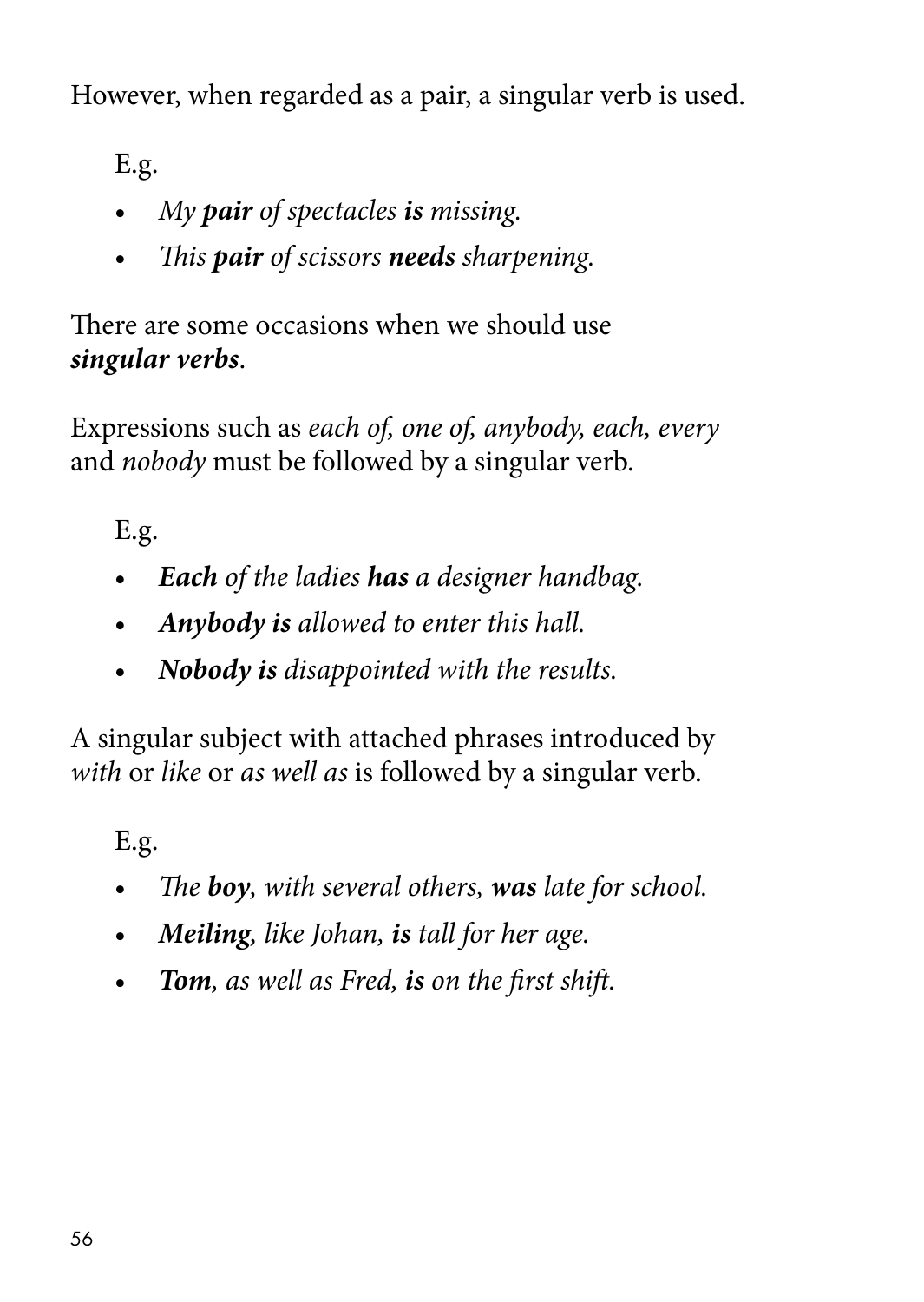Two singular nouns or pronouns separated by *either ... or*  or *neither ... nor* take a singular verb.

E.g.

- *Either he or she has eaten the cake.*
- *Neither Meera nor Gopal knows anything about the accident.*

Amounts, even if plural, have a singular verb.

E.g.

- *• Sixty dollars is too much to pay for that dress.*
- *• Ten kilometres is too long a distance for me to walk.*
- *Five kilogrammes of flour is all that I need for my baking.*

There are some occasions when we should use **plural verbs**. When two or more plural subjects are connected by *and*, the verb is plural.

- *• The officers and their men were patrolling the area.*
- *Domestic cats and dogs need adequate care and attention.*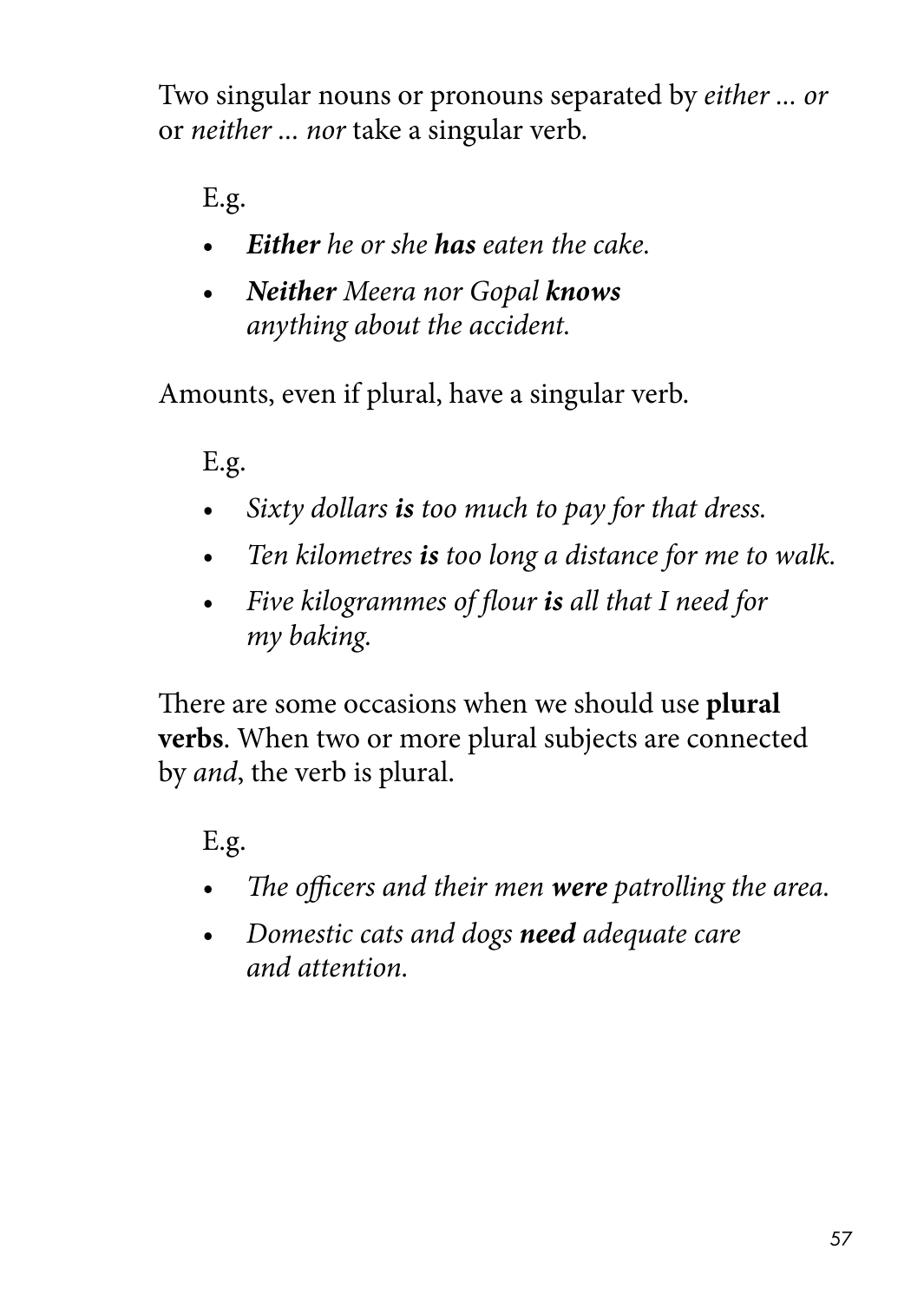Plural subjects separated by *either ... or* or *neither ... nor*, *both* ... *and*, and *all but* take a plural verb.

E.g.

- *• Either the boys or the girls are to blame.*
- *• Neither the contestants nor the audience were aware of the fire.*
- *• All but Sam are going to the cinema.*
- *Both the twins and their parents are attending their graduation ceremony.*

Another problem that users of English face is this: does the verb in a sentence agree with the noun (subject) before it or the noun or adjective after it (subject complement)?

The answer is that it should agree with the subject – the noun before it.

- *The thing* (subject) *we need at this moment is* (verb) *more eggs.*
- *The greatest benefit* (subject) *is* (verb) *the opportunities presented to our staff.*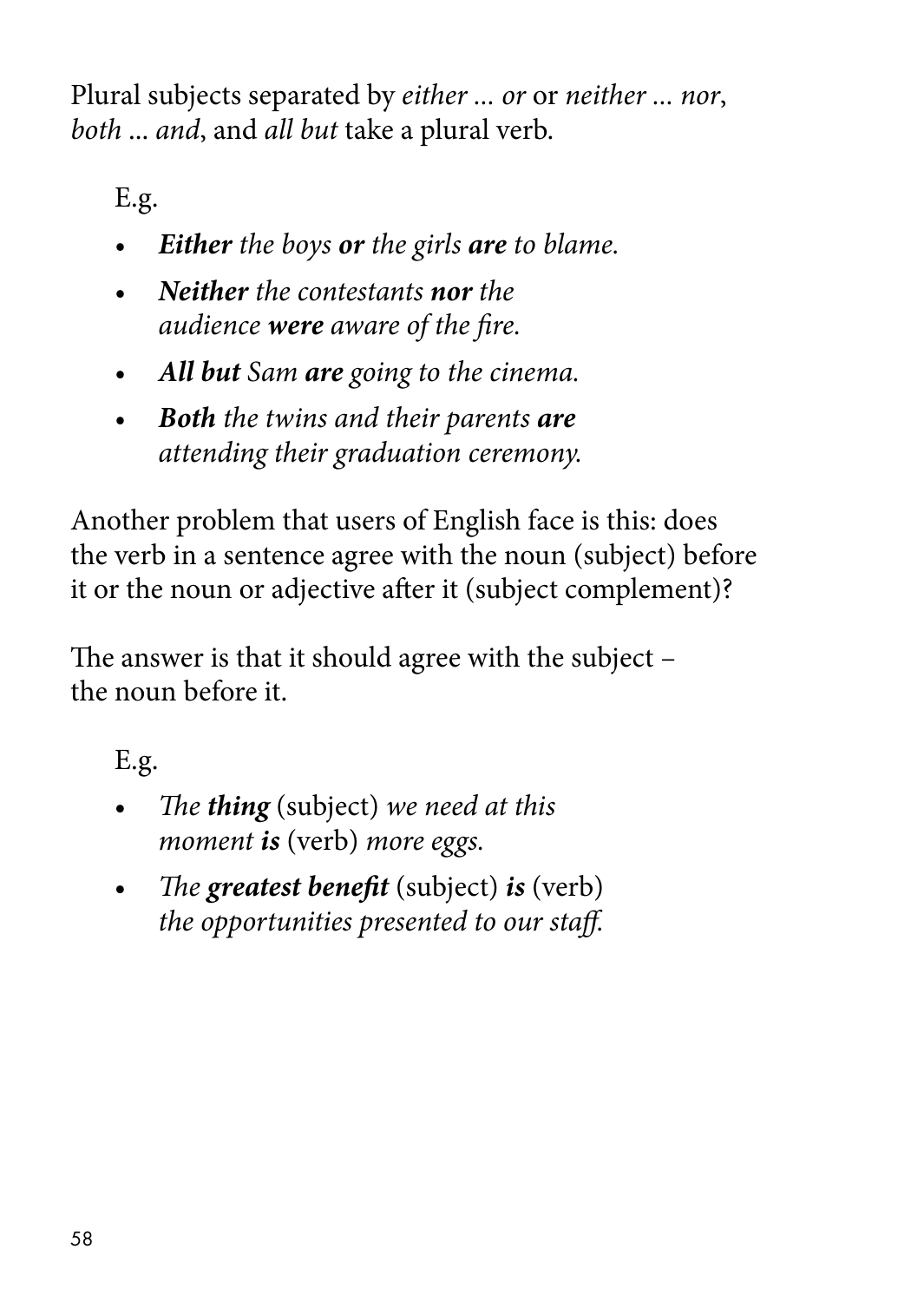## **Prepositions**

. . . . . . . . . . . . . . .

A preposition is a word that shows the relationship between an object – a noun or pronoun – and other words in a sentence.

Memorise how prepositions are to be used. There is no easy way out. Our notes here may help too!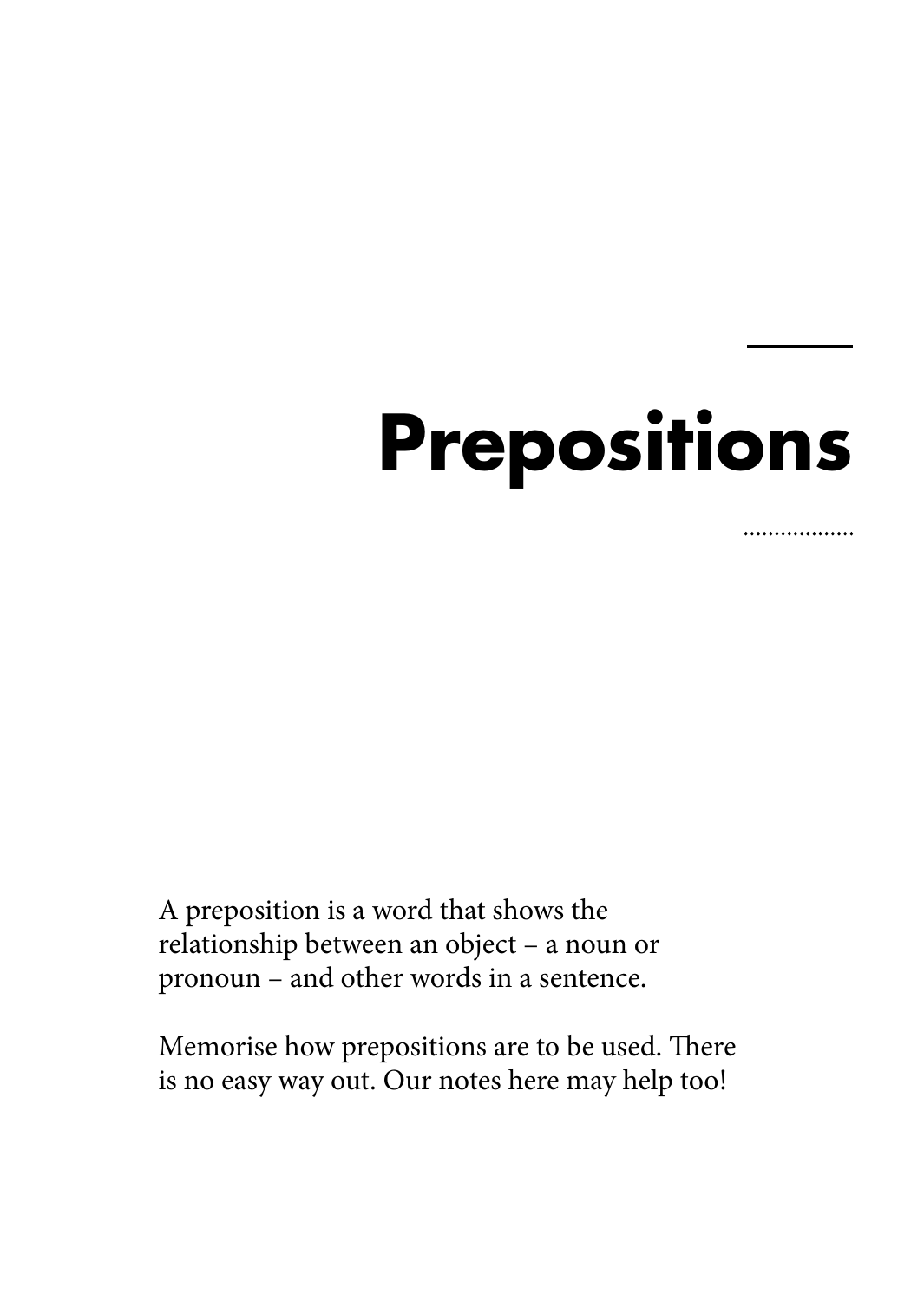The preposition is placed before a noun or pronoun. It shows the relationship between nouns and pronouns in the same sentence. It may be used to indicate *position, place, direction* or *time.*

## **Prepositions of Position**

.................

With regard to place, *in* tends to be used with larger or enclosed areas such as cities, countries and tunnels, whereas *at* tends to be used for smaller places, points on a journey, or for activities typically associated with a place.

E.g.

- *The couple will spend their money in London.* (large area)
- *Their train stops at London Paddington.*  (point on a journey)
- *The boys are running around in the library.*  (enclosed area)
- *They boys are at the library, reading.* (reading is associated with libraries)

When talking about heights or levels, you use *below, over* or *under.*

- *• The dog is sleeping under the bed.*
- *• The plane flew over the hills.*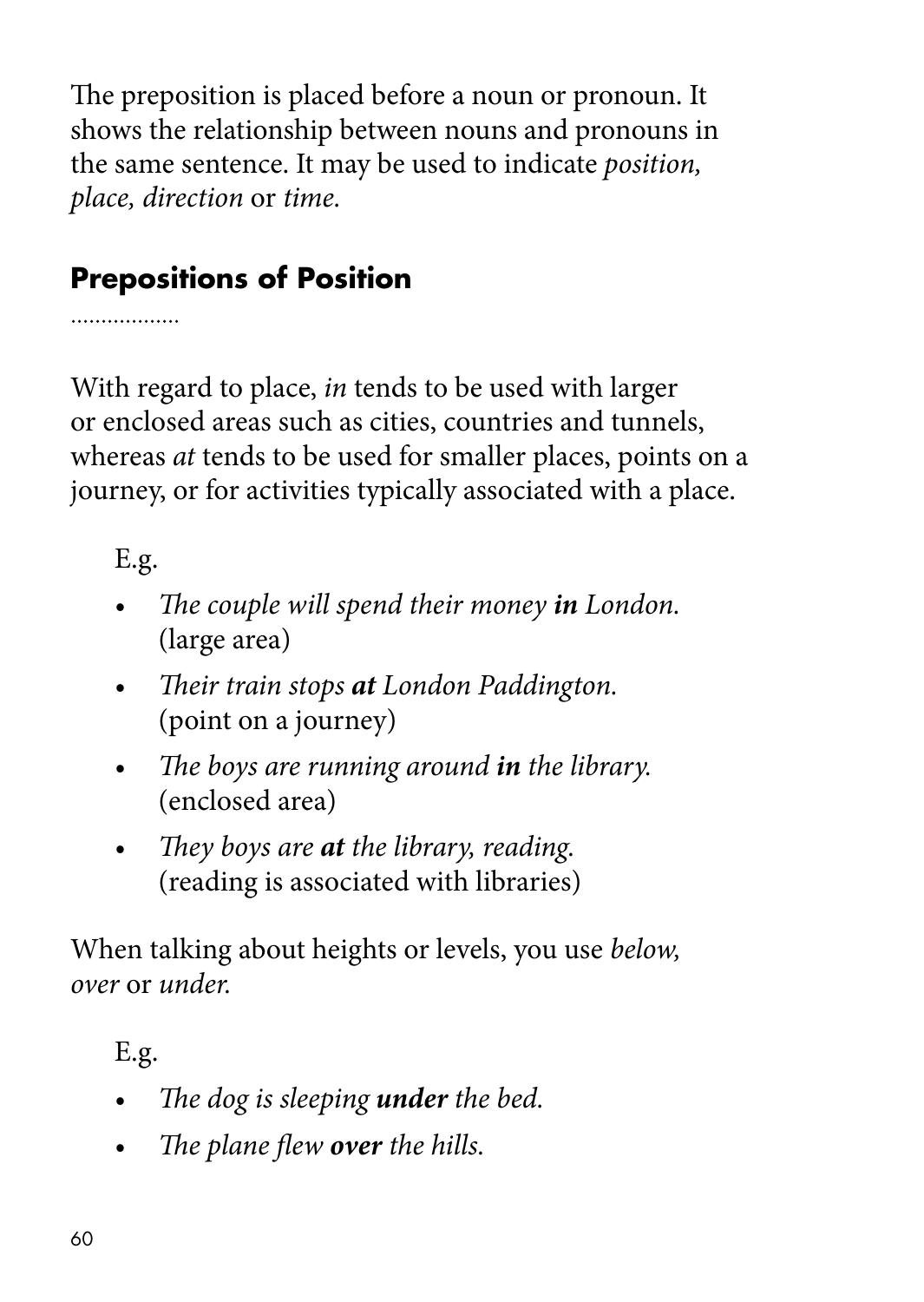## **Prepositions of Direction**

These prepositions indicate a movement towards a goal.

E.g.

. . . . . . . . . . . . . . . . .

- *• Let's go to the market.*
- *• The swimmers walked into the sea.*
- *• The students eagerly ran towards the campsite.*

#### **Prepositions of Time**

. . . . . . . . . . . . . . . . .

*On* is used for days and dates.

E.g.

*• The wedding will be on Saturday.*

*At* is used to indicate a specific time.

E.g.

*• I'll see you at six o'clock.*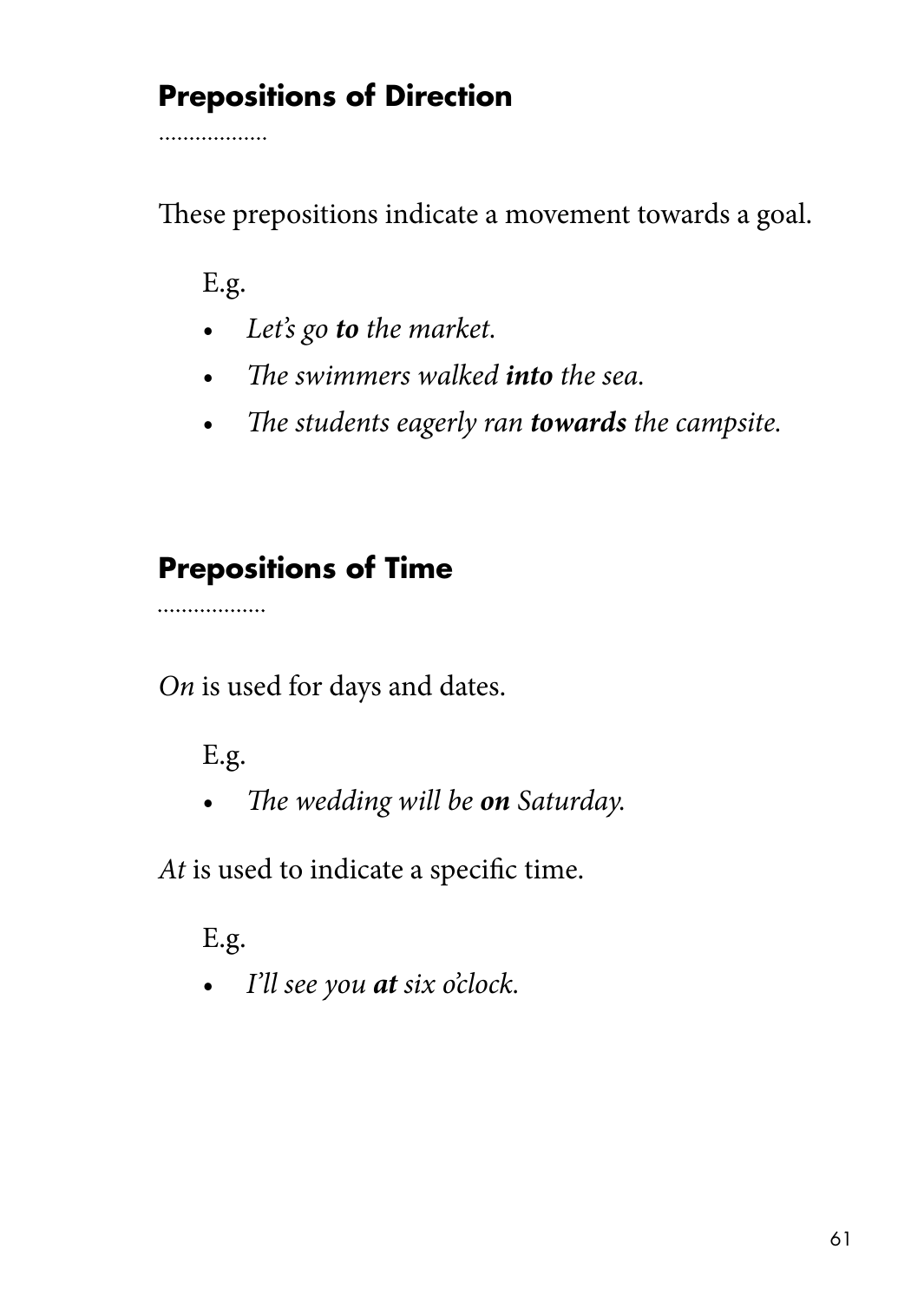*From ... to* and *during* are used to indicate a period of time.

E.g.

- *• The tulip festival is from March to May.*
- *• During the school holidays, students engage in community projects.*

Other prepositions indicating time are *before, until, after, since* and *by*.

- *• My wife exercises before breakfast.*
- *• You can visit her after office hours.*
- *• You must submit the forms by 1st July.*
- *• Until now, I've always thought that she was a meticulous officer.*
- *She has been making a lot of progress since she started her exercise programme.*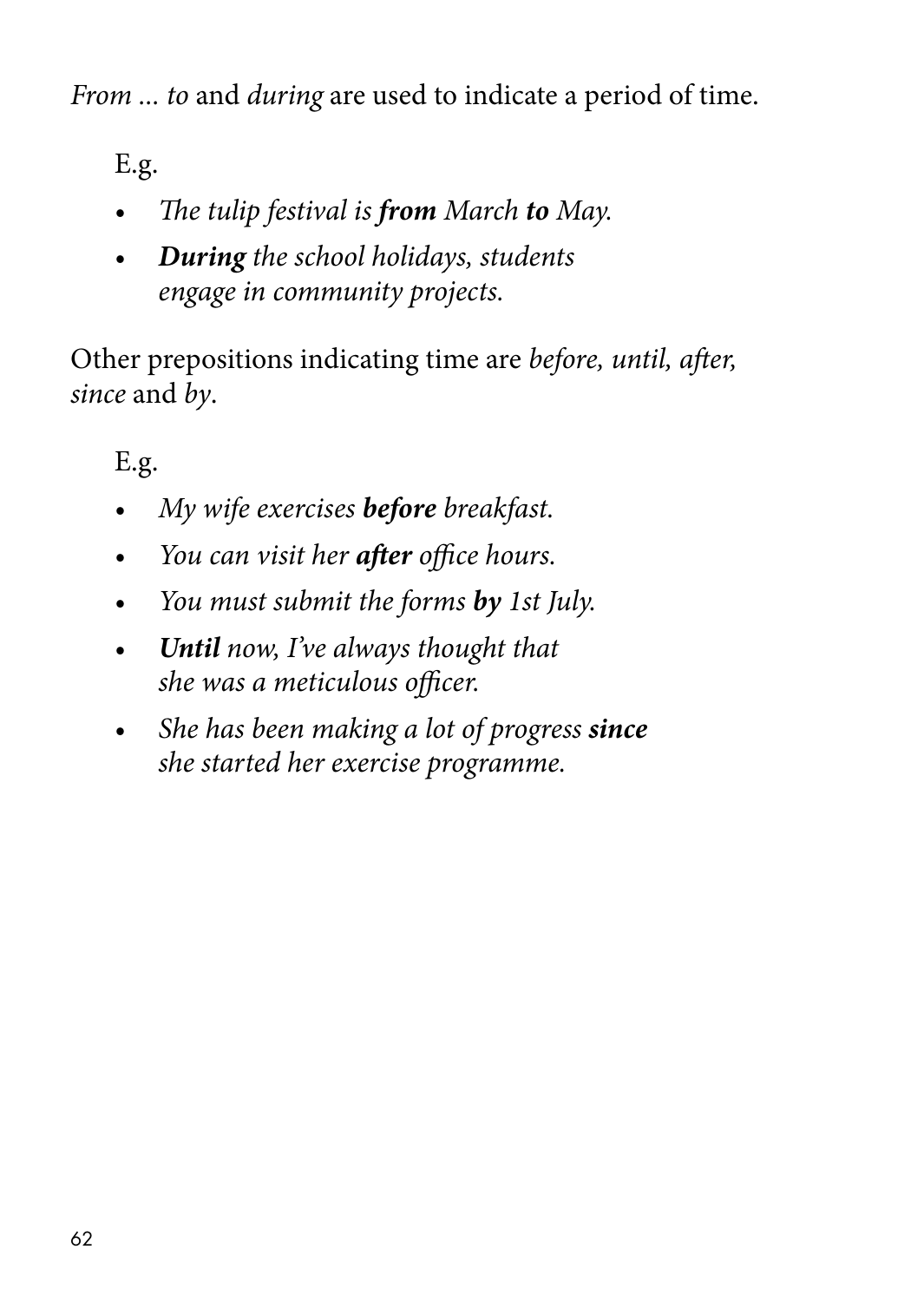### **Troublesome Prepositions**

. . . . . . . . . . . . . . . . .

There are times when we are unsure which preposition we should use. These are some troublesome prepositions.

## **Beside and Besides**

*Beside* means "next to".

E.g.

*• She sits beside me in the office.*

*Besides* means "other than" or "apart from".

E.g.

*• Besides enjoying cooking, I like reading a book when I'm free.*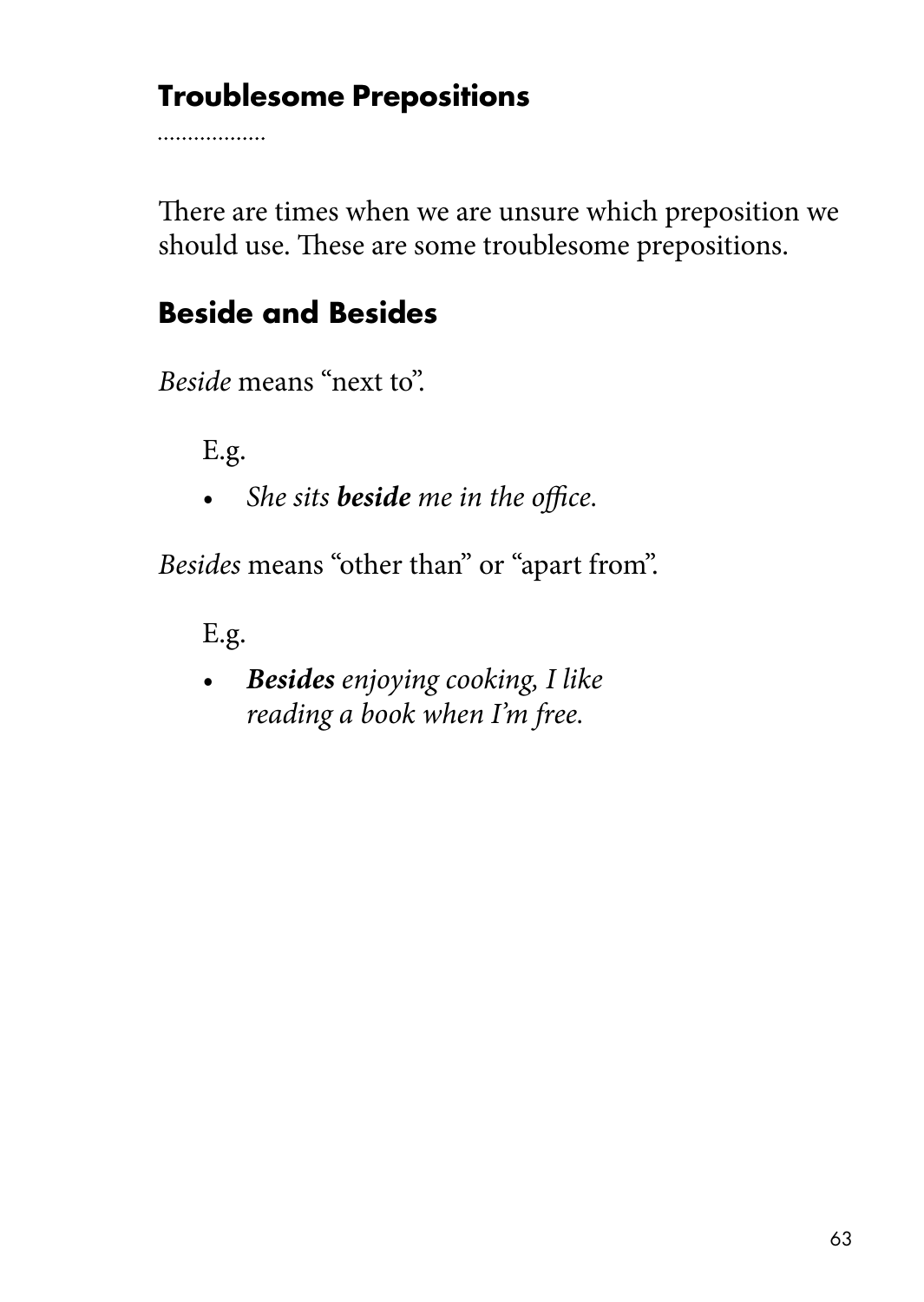## **Between and Among**

*Between* is used when referring to two people, places or things.

*Among* is used for three or more people, places or things.

E.g.

- *• Divide the cake among the five of you.*
- *• The twins shared the sweets between themselves*.

## **'Differ with' and 'Differ from'**

When you *differ with* someone, you disagree with that person's opinion or idea.

When you *differ from* someone, it means that you are unlike that person.

- *• The form teacher differed with the English teacher on the boy's abilities.*
- *• Mr Chan differed from his predecessor in terms of management style.*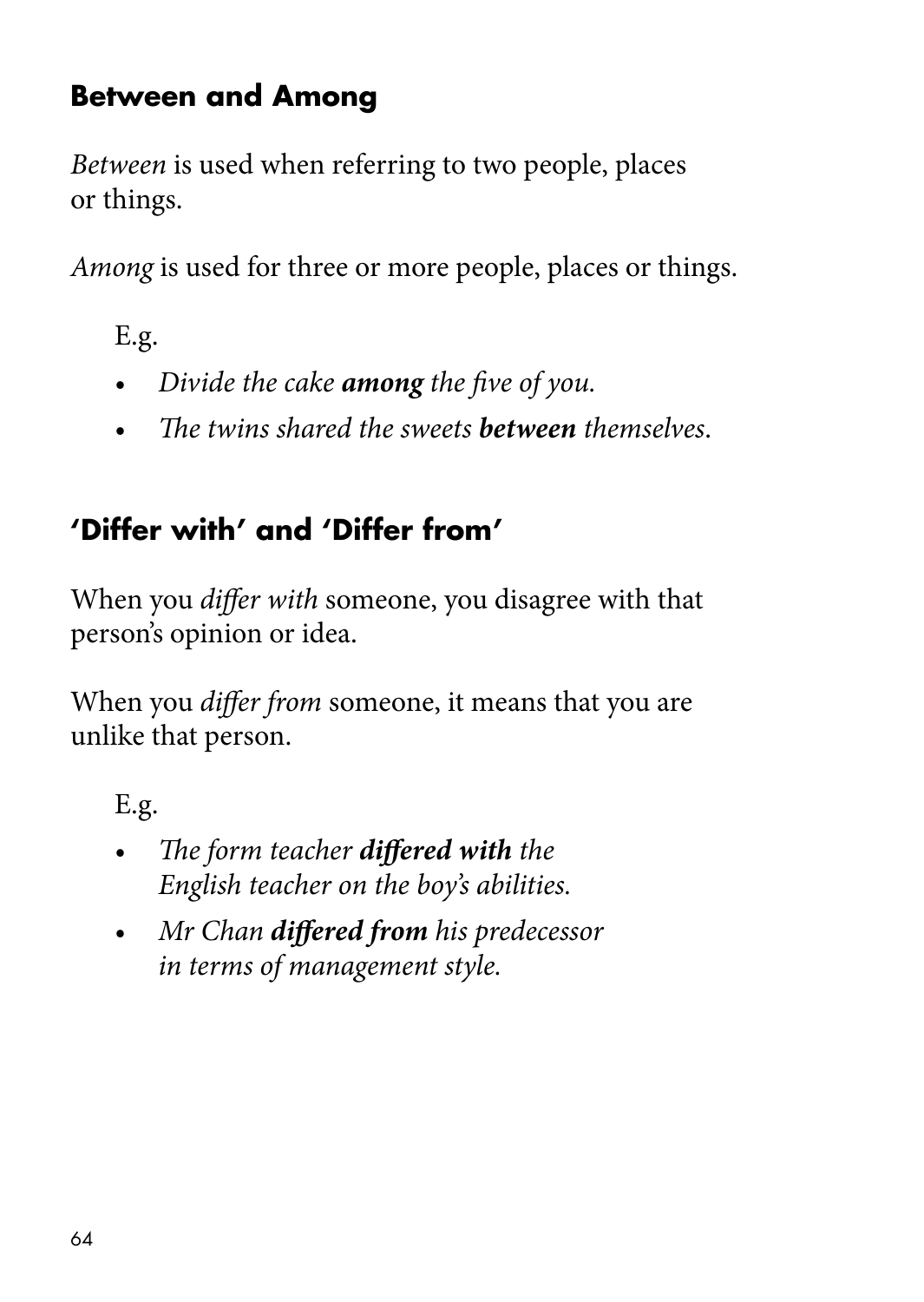Sometimes you may find it hard to decide which preposition you should use with a word.

This is a list to help you.

- *• according to*
- *• angry with*
- *• ashamed of*
- *• bored with* (something)
- *• comment on*
- *• disagree with*
- *• disappointed in* (something)
- *disappointed with (somebody)*
- *• disgusted at* (something)
- *• disgusted with* (somebody)
- *• pride oneself on* (something)
- *• protest against*
- *• rely on*
- *• similar to*
- *• write about* (something)
- *• write to* (somebody)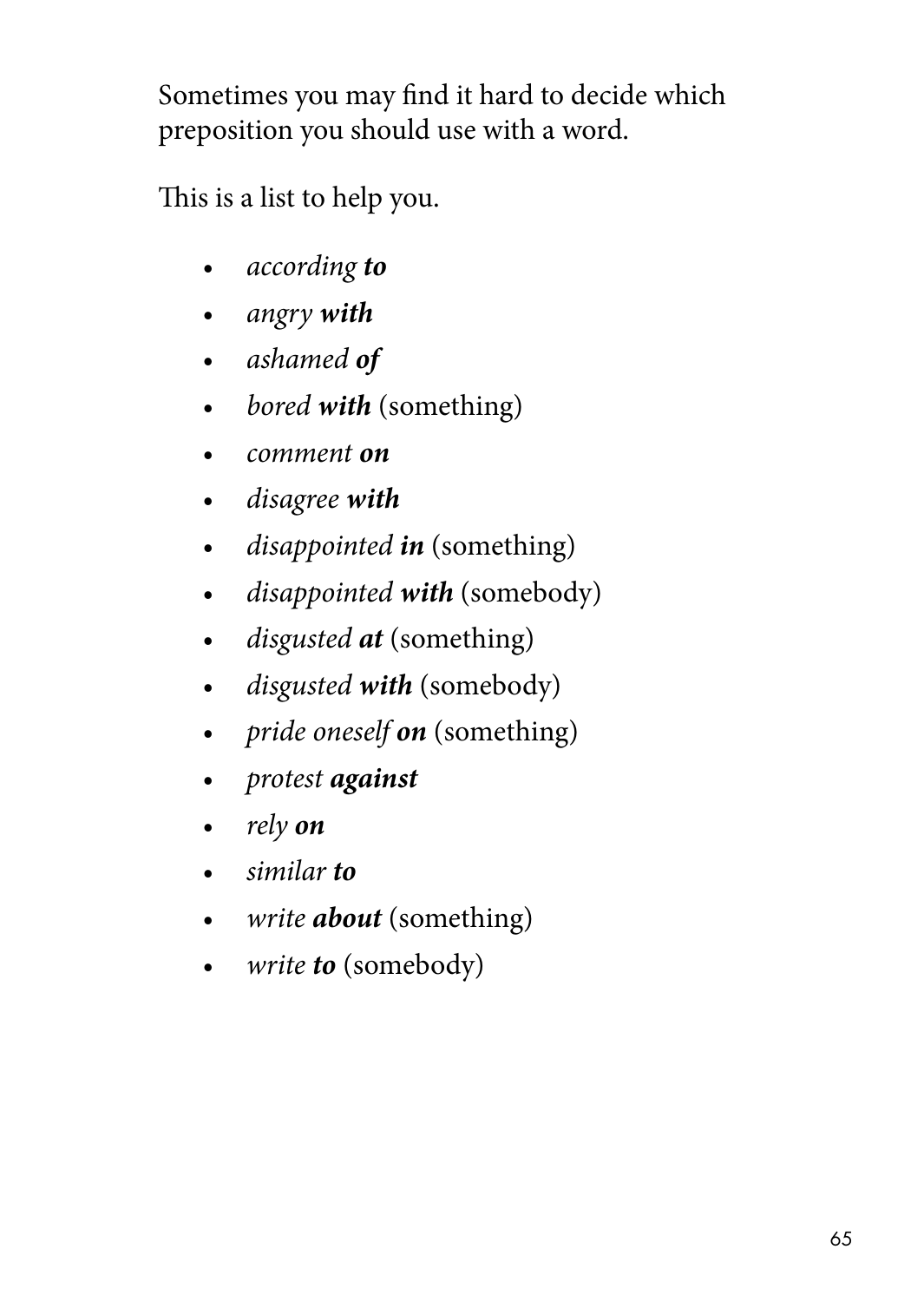**Phrasal verbs – verbs used with a preposition or adverb. Phrasal verbs are never hyphenated.**

- *• back away to retreat*
- *• back down retract or withdraw*  (from a position or argument)
- *• back out fail to keep an agreement*
- *• back up make a copy of computer data*
- *• back* (someone) *up to support someone*
- *• fall apart break into pieces* (literally) *or become emotionally disturbed* (figuratively)
- *• fall behind make little progress*
- *• fall out have a bad relationship with someone*
- *•* (something) *fall through be unsuccessful*
- *• get across communicate successfully*
- *• get ahead make progress*
- *• get along have a good relationship with someone*
- *• get around to finally manage to do something*
- *• get back at take revenge*
- *• put across communicate*
- *• put* (someone) *down insult someone*
- *• put forward suggest or nominate*
- *• put up allow someone to stay at your house for a few days*
- *• put up with tolerate*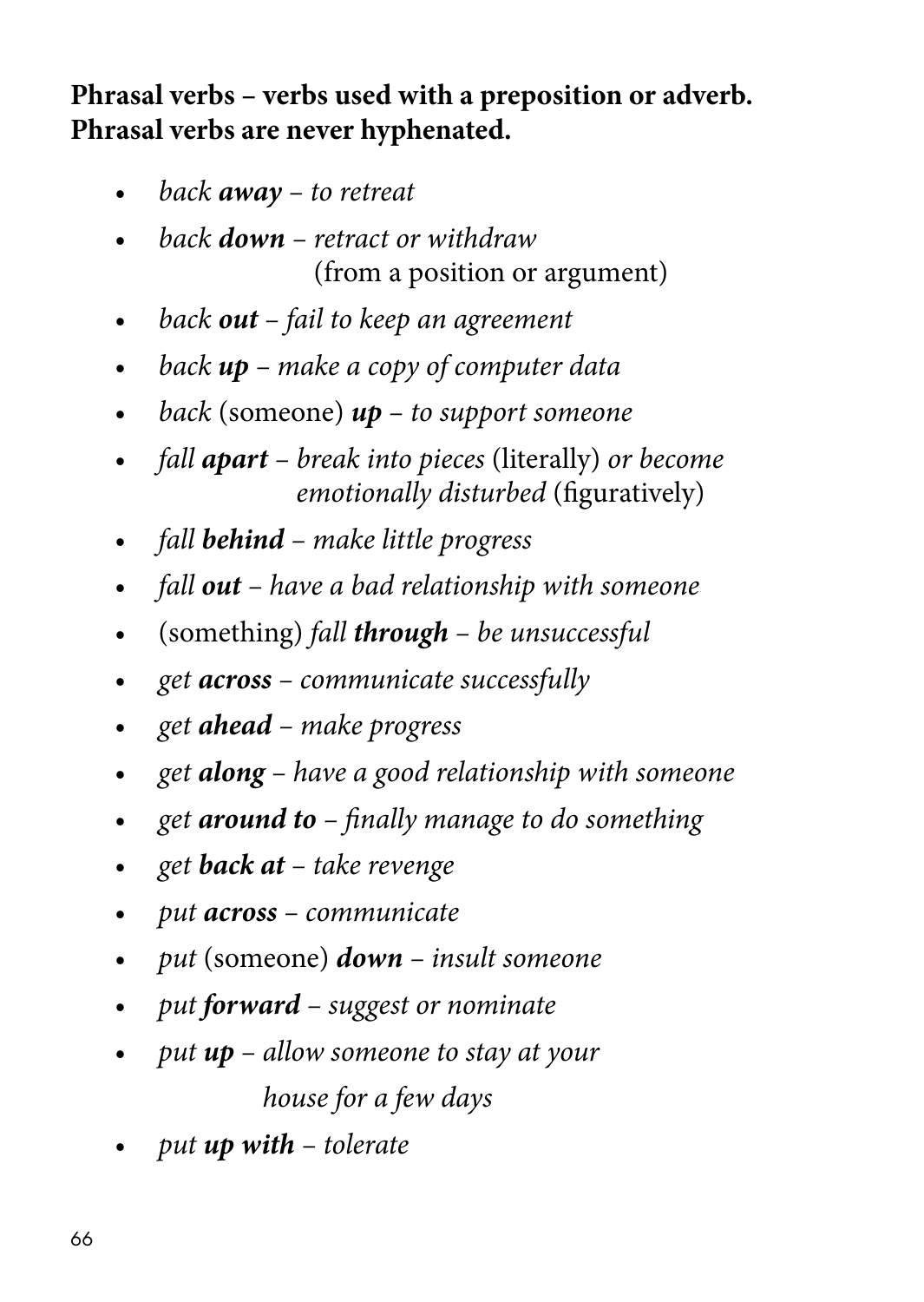## **Adverbs**

................

An adverb is a word that modifies verbs, adjectives, adverbs and prepositions.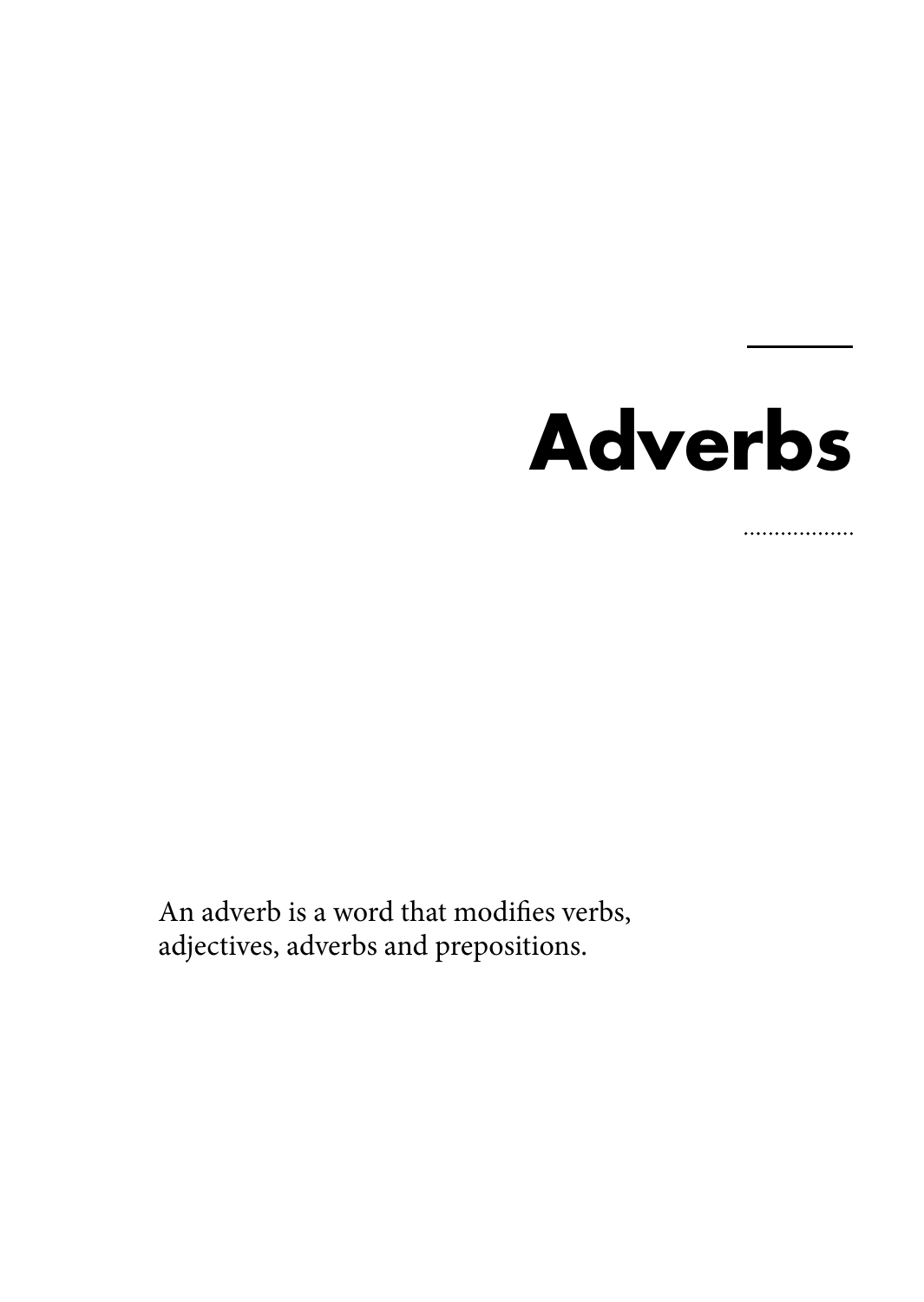While adjectives tell you more about a noun or pronoun, adverbs do the same for verbs. Adverbs tell you, among other things, how (manner), when (time) or where (place) an action took place.

E.g.

- *• She sang beautifully.* (manner)
- *• She came early for the interview.* (time)
- *• I stayed here when I visited Hanoi.* (place)

Some adverbs also moderate or intensify adjectives or adverbs.

- *• That was an extremely entertaining performance.*
- *• I wouldn't recommend it. It was a very bad show.*
- *• I went to the market rather early on Saturday.*
- *• She danced remarkably well.*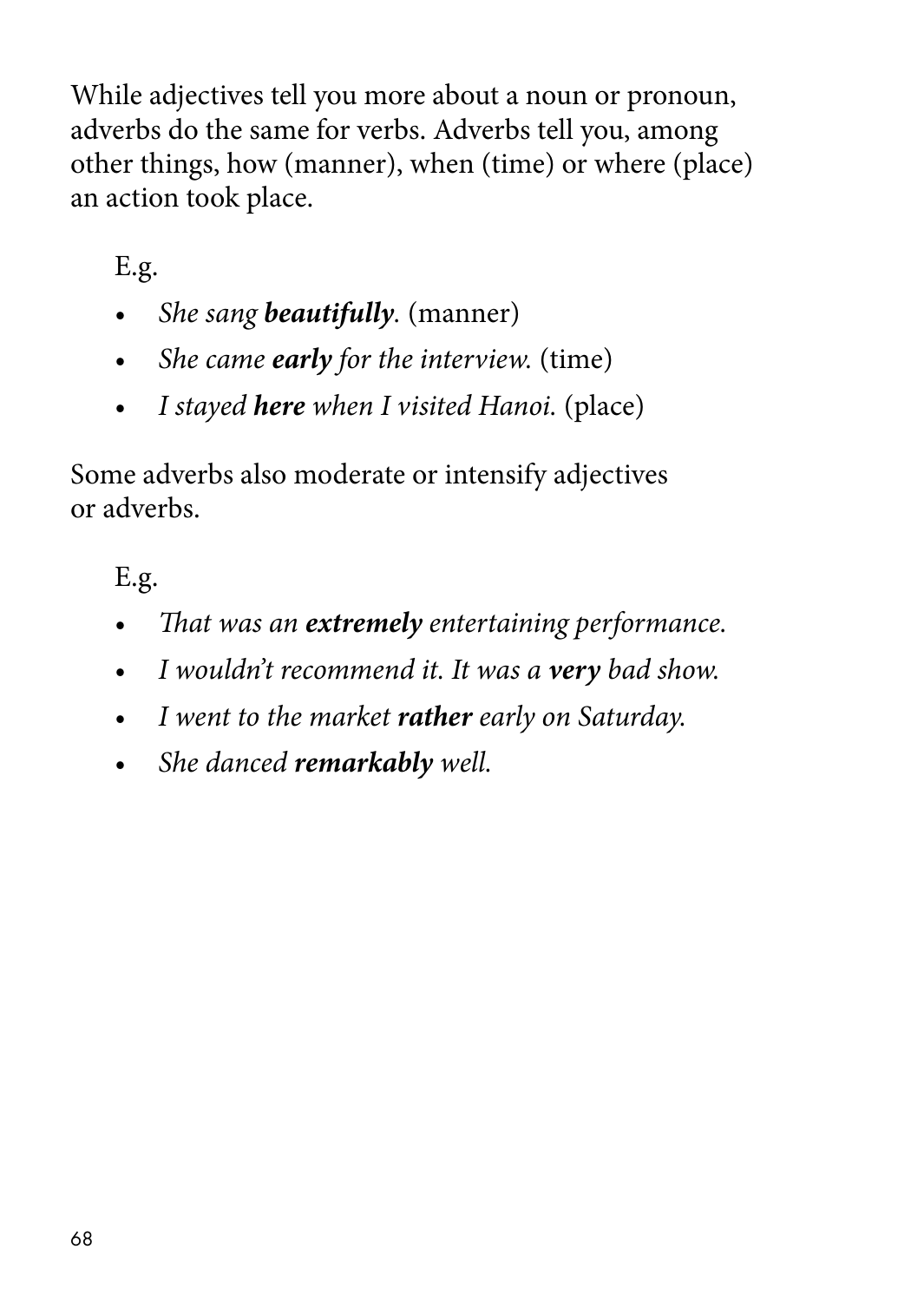## **Possible Positions of Adverbs in a Sentence**

At the beginning of a sentence (usually to emphasise a point).

. . . . . . . . . . . . . . . . .

*• Finally, we found our way back to the camp.*

In the middle of a sentence.

*• The philanthropist rarely reveals his identity when he makes his donations.*

At the end of a sentence, after a verb.

*• She screamed loudly.*

Adverbs may be categorised into the following classes:

| Manner | $\ddot{\cdot}$ | gracefully, sadly, slowly, well  |
|--------|----------------|----------------------------------|
| Time   |                | before, now, since, eventually   |
| Place  |                | here, there, everywhere, nowhere |
| Degree |                | almost, quite, very, rather      |
| Number | $\mathcal{L}$  | once, twice                      |
|        |                | Interrogative: where, when, how  |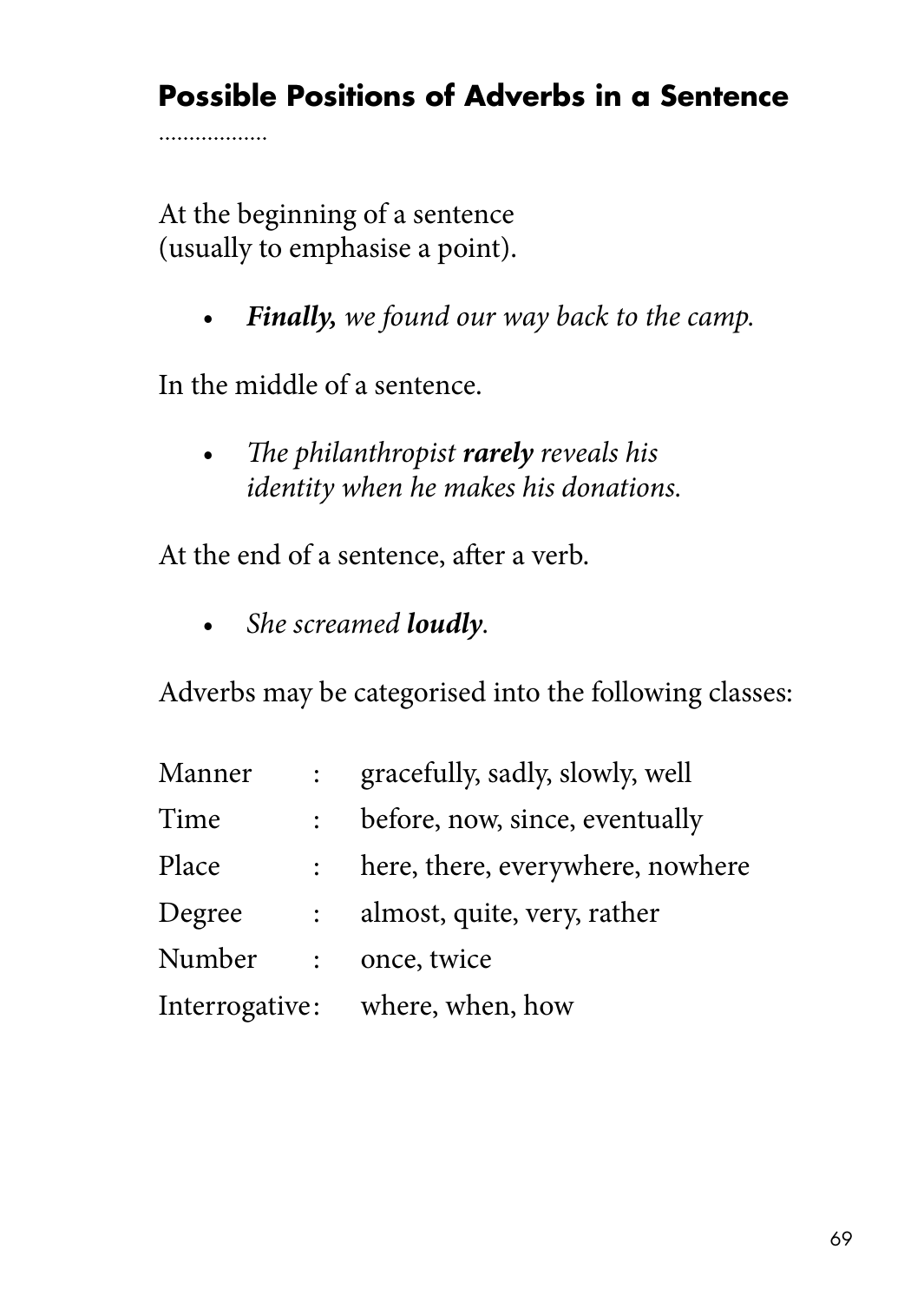## **Adverbs of Manner**

Adverbs of manner tell you the way an action is performed. They answer the question **how?** Usually, the adverb follows the verb.

E.g.

. . . . . . . . . . . . . . . . .

*• The students cheered enthusiastically when they were told that they were getting a holiday.*

Sometimes, the adverb is placed before the verb to emphasise the manner of the action.

E.g.

- *• He deliberately tripped the rude boy.*
- *• She suddenly appeared out of nowhere.*

Although many adverbs of manner end in *-ly*, not all do.

E.g.

*• She's trying hard to impress the judges.*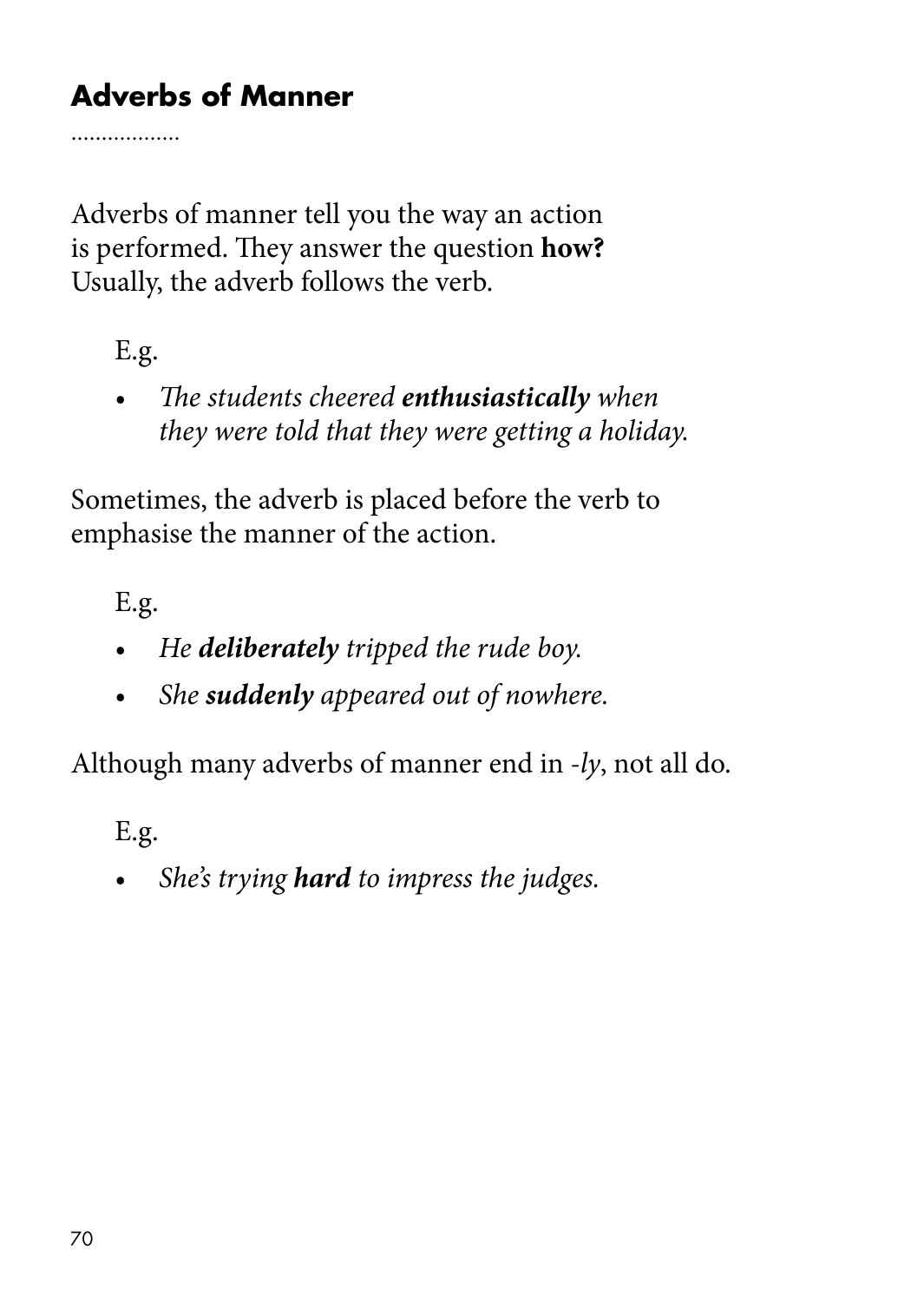## **Adverbs of Time**

. . . . . . . . . . . . . . . . .

Adverbs of time answer the questions **when? how long?** and **how often?** 

- *• Lunch will be ready soon.*
- *Jenny visited us twice last year but we haven't seen her since.*
- *• Harold rarely visits his grandparents.*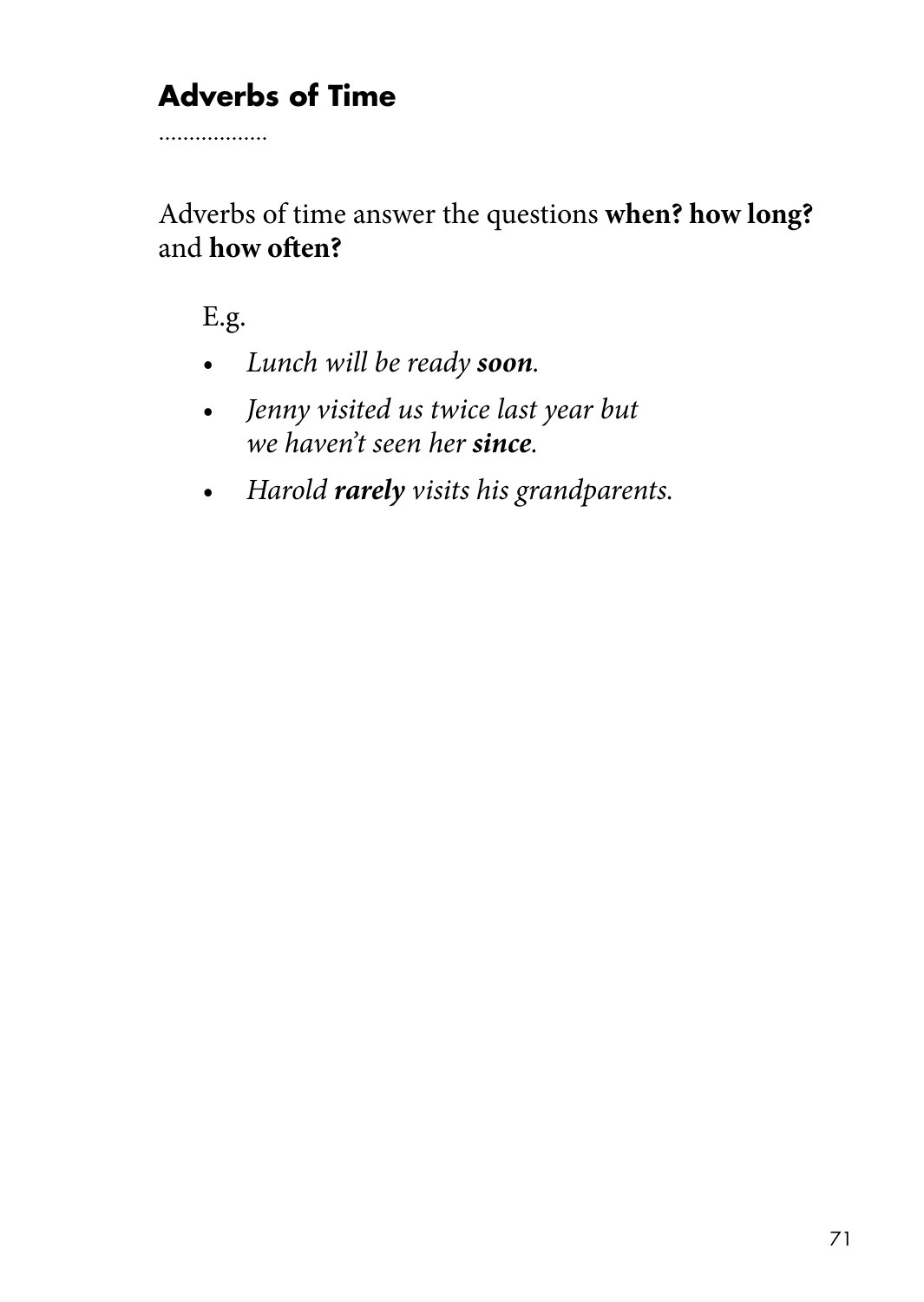#### **Possible Positions of Adverbs of Time in a Sentence**

. . . . . . . . . . . . . . . . .

At the beginning of the sentence, usually for emphasis.

E.g.

*• Frankly, the job is not worth doing for the money alone.*

After the verb or at the end of a sentence.

E.g.

*• The school looked very different then.*

Before the verb.

E.g.

*• The neighbours now realise what had happened.*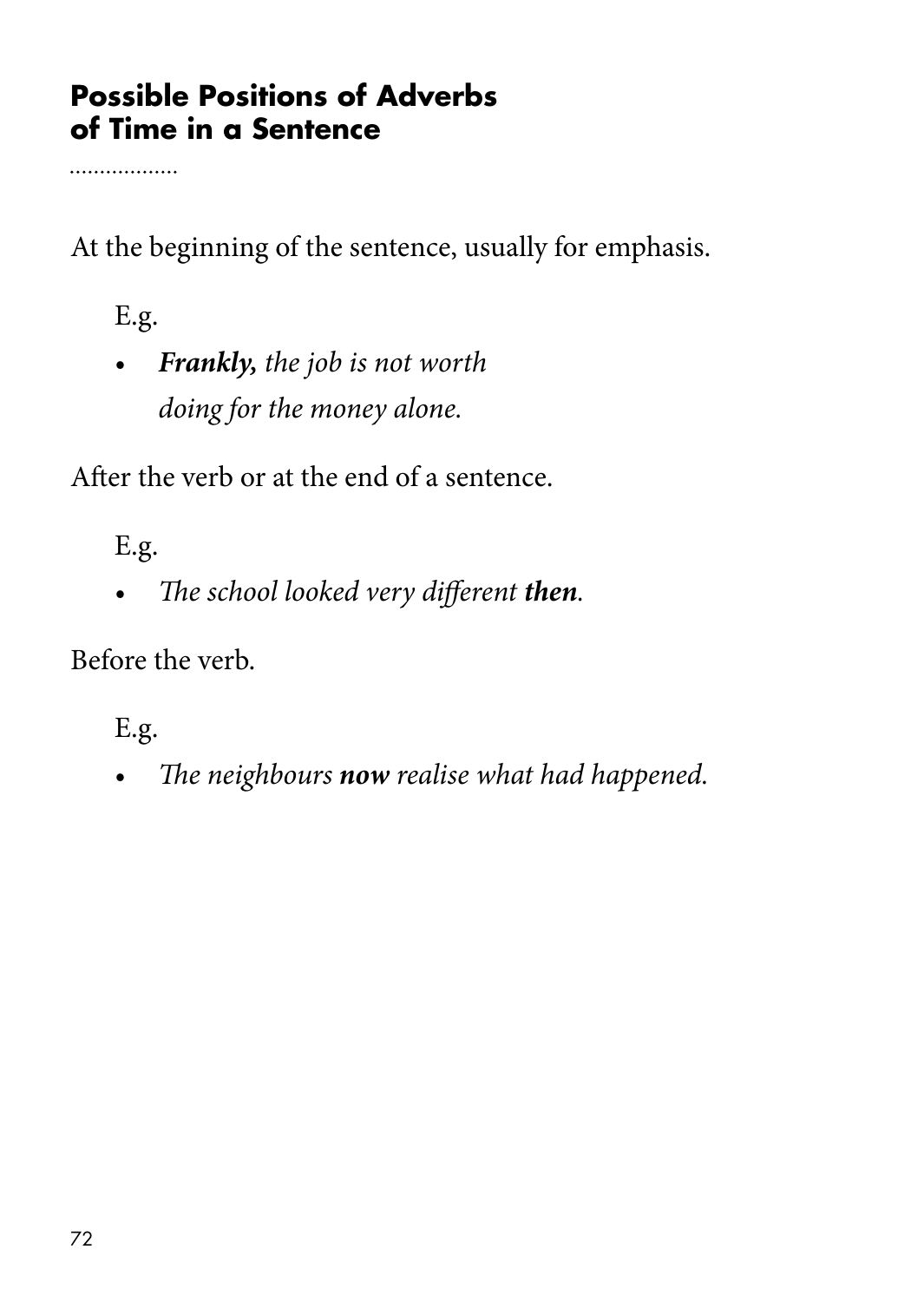## **Adverbs of Degree**

Adverbs of degree answer the question **how much?** or **to what extent?** They increase or reduce the force of the word they describe.

They are usually used with adjectives and are placed before the adjective that they describe.

E.g.

. . . . . . . . . . . . . . . . .

*• The students put up a totally entertaining performance.*

They are used with other adverbs and are placed before the adverb they describe.

E.g.

*• The young man walked incredibly slowly.*

When used with verbs, they come before the verb.

E.g.

*• The audience absolutely hated the show.*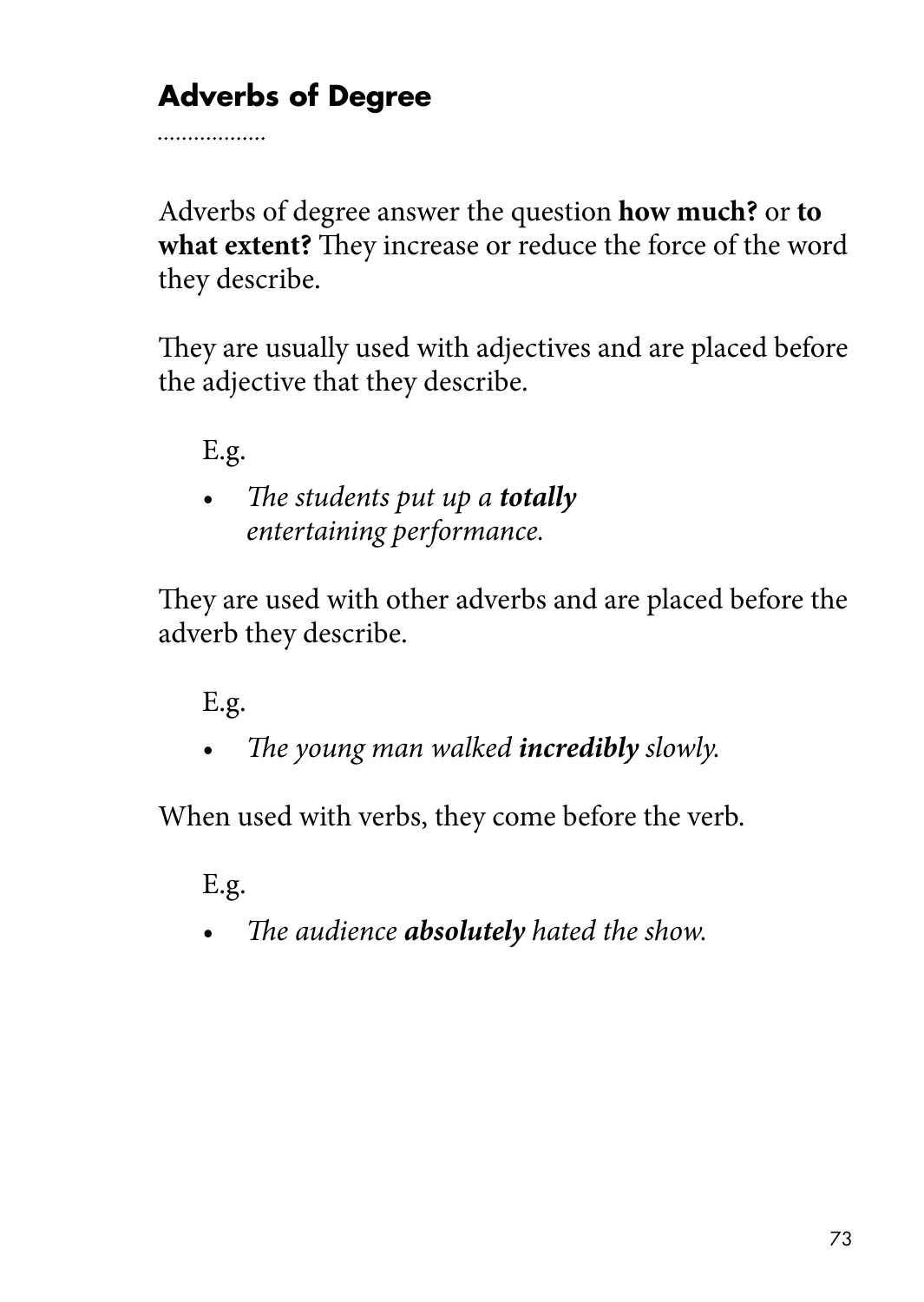Adverbs are used to indicate comparison in the same way as adjectives. They generally form the comparative or superlative by adding *more* and *most* to the positive adverb.

| <b>Positive</b> | Comparative    | <b>Superlative</b> |
|-----------------|----------------|--------------------|
| early           | earlier        | earliest           |
| long            | longer         | longest            |
| bravely         | more bravely   | most bravely       |
| carefully       | more carefully | most carefully     |
| greedily        | more greedily  | most greedily      |

#### Exceptions:

| <b>Positive</b> | Comparative | <b>Superlative</b> |
|-----------------|-------------|--------------------|
| badly           | worse       | worst              |
| well            | better      | best               |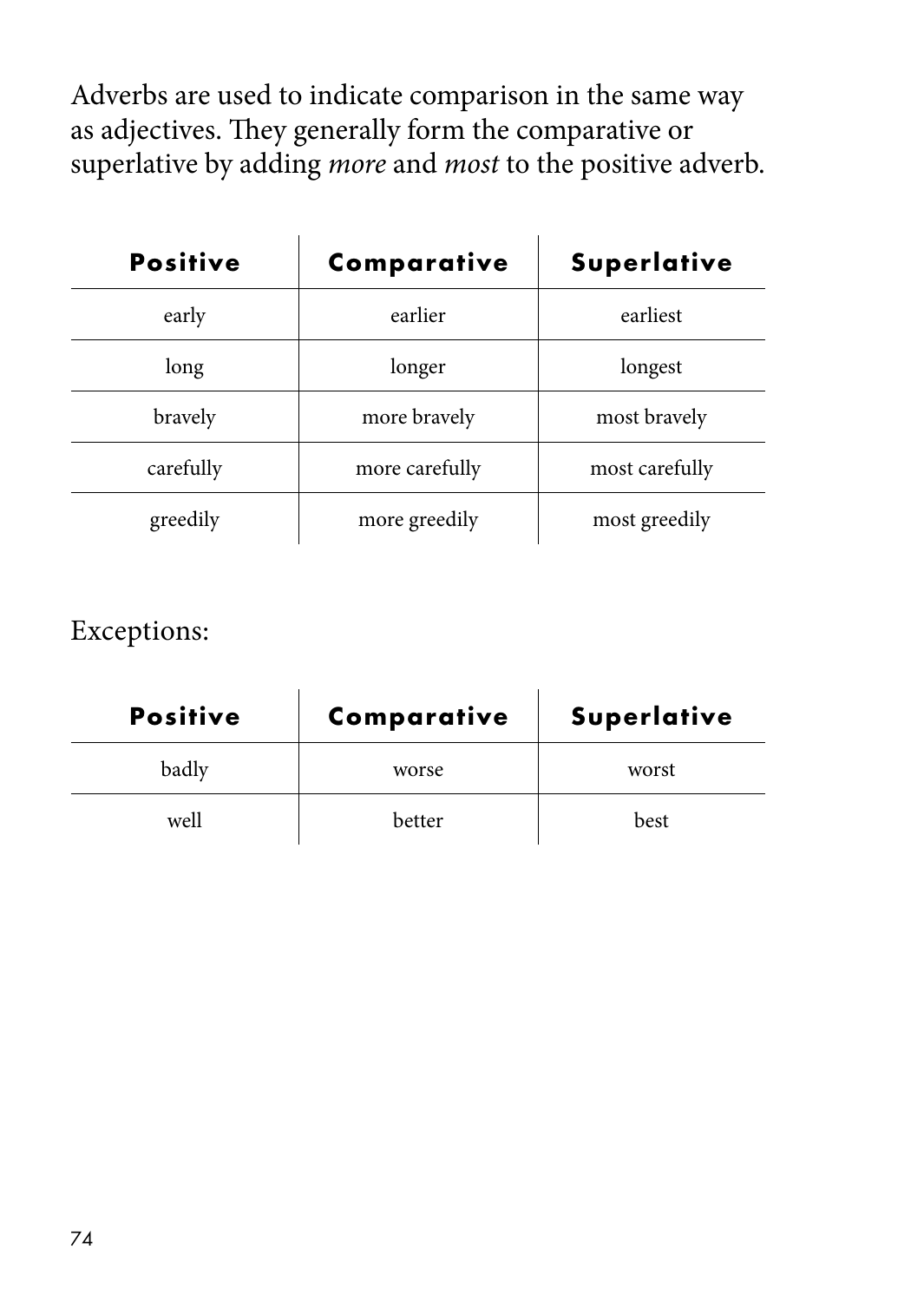## **Confusion between Adjectives and Adverbs**

Adjectives describe nouns and pronouns. Using adjectives to modify verbs, adverbs or other adjectives is not Standard English.

E.g.

. . . . . . . . . . . . . . . . .

- *• He behaves strange.* (not Standard English)
- *• He behaves strangely.* (Standard English)
- *After a few lessons Tom sang real well.*  (not Standard English)
- *After a few lessons Tom sang really well.* (Standard English)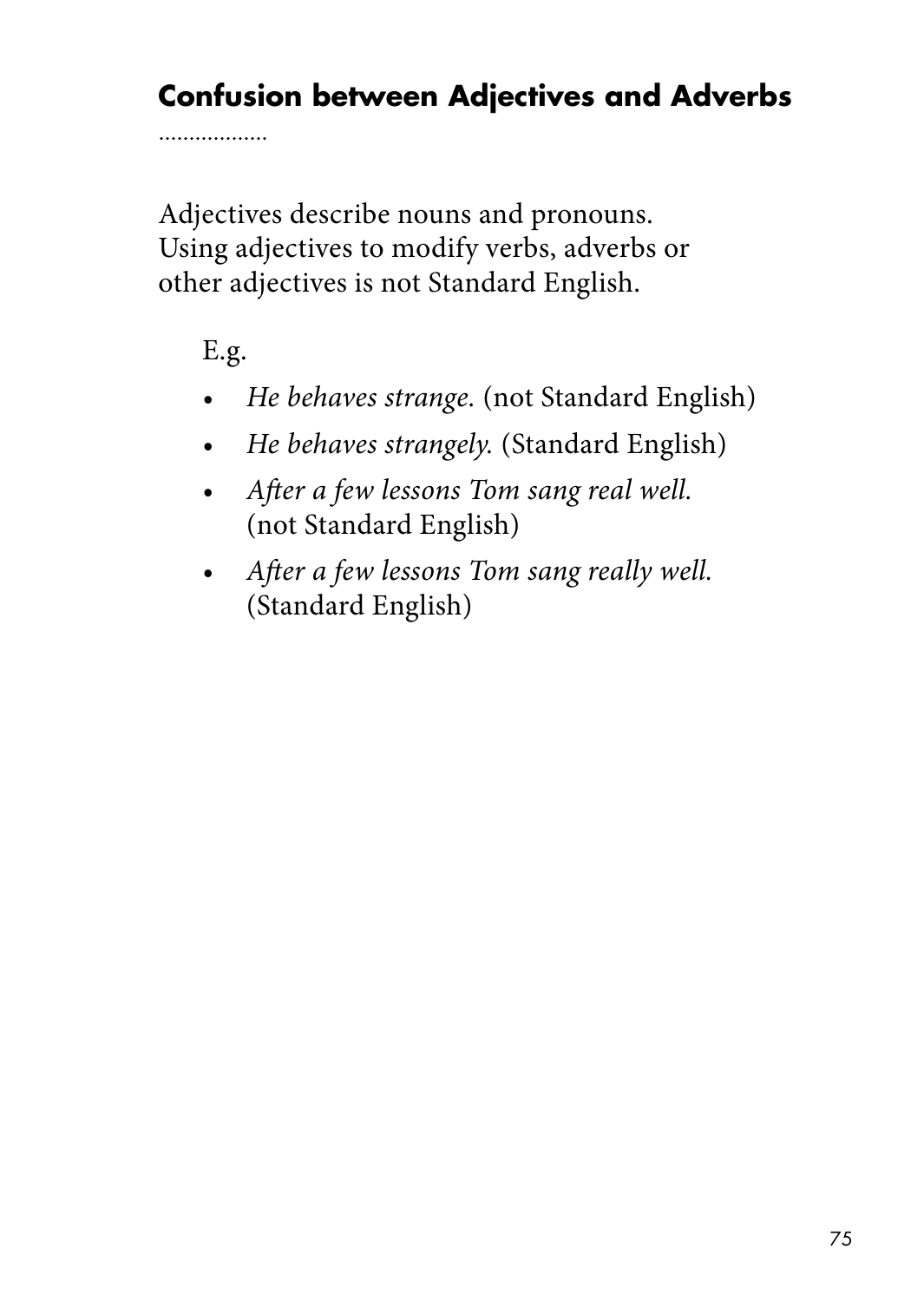#### **Now test yourself! How well do you know your adverbs?**

. . . . . . . . . . . . . . . . .

Re-write the following sentences so that they are grammatically correct.

- 1. The team played good.
- 2. The tiger stalked its prey slow and quiet.
- 3. It's rude to talk so loud on the bus.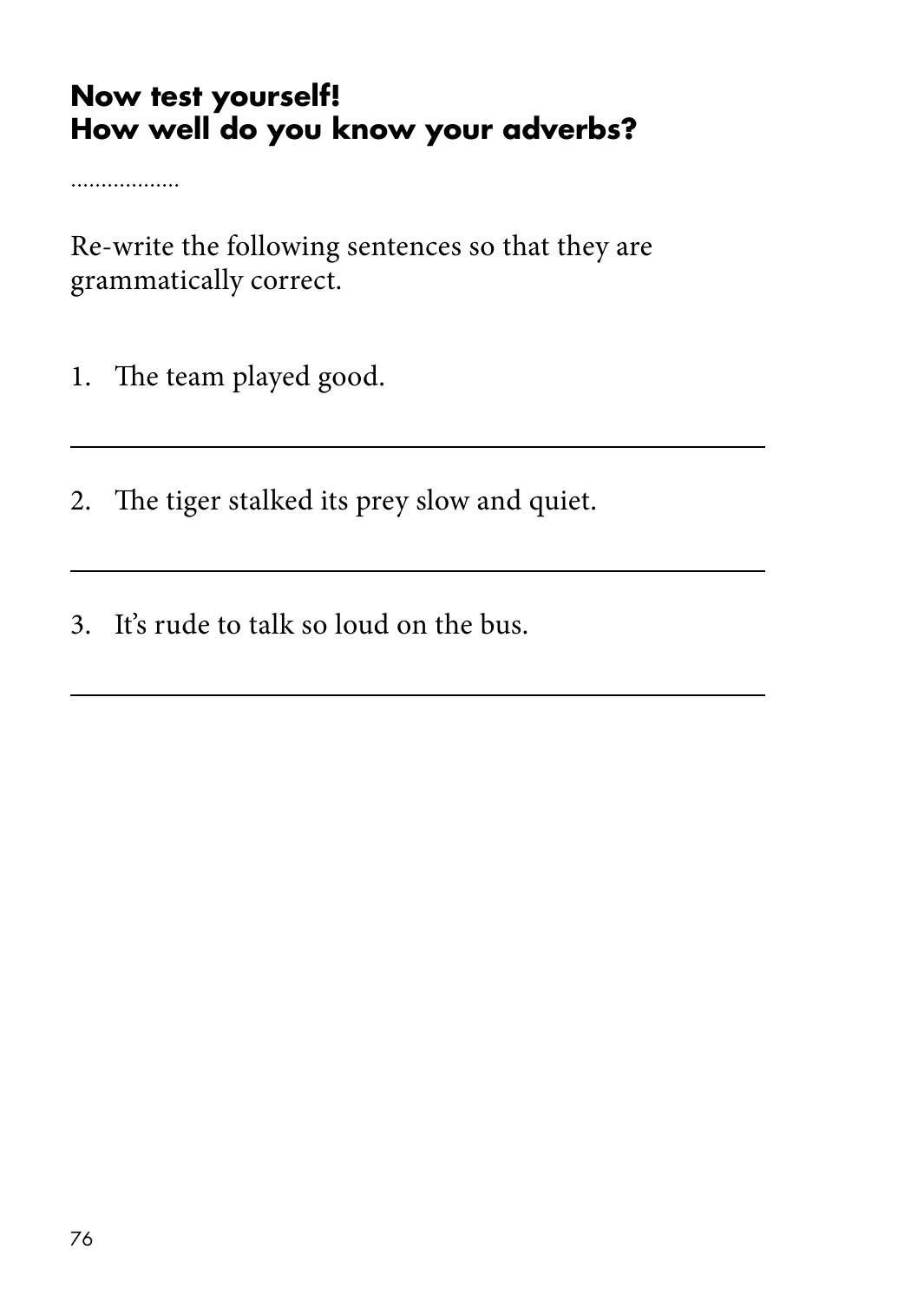Fill in the blanks with the appropriate adverb. Use the words in the box to fill in the blanks.

| shabbily     | rarely   | slightly    | firmly |
|--------------|----------|-------------|--------|
| surprisingly | recently | frantically | when   |

4. \_\_\_\_\_\_\_\_\_\_, when I was in Bangkok on a business trip, I had a strange experience. A frail-looking Thai girl, dressed 5. <u>in a torn dress</u>, came up to me. Thinking that she was just another beggar, I took a coin from my pocket and gave it to her. However, she took no interest in it. She placed her grubby hands 6. on my briefcase. When I tried to remove her hand, she said something  $7.$   $\qquad \qquad$  in Thai. I was 8. annoyed by her. She then pointed to a street food vendor and urged me to buy her some food. I 9. attention to street children but 10. I found myself getting her some food.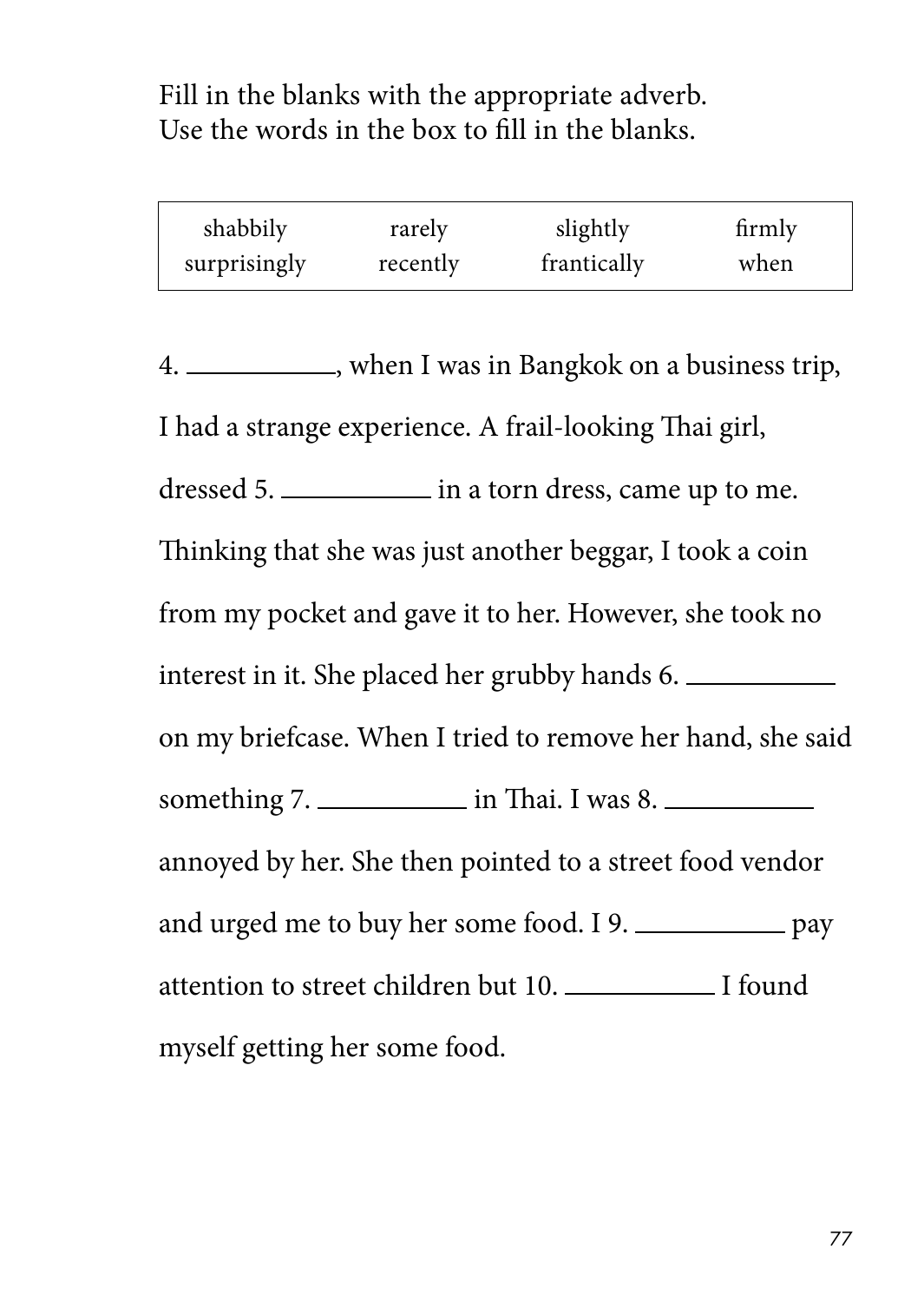#### **ANSWERS**

- 1. The team played good. (*good* is an adjective) Amended: The team played well. (The adverb *well* modifies the verb *played.*)
- 2. The tiger stalked its prey slow and quiet. (*slow* and *quiet* are adjectives) Amended: The tiger stalked its prey slowly and quietly. (The adverbs *slowly* and *quietly* modify the verb *stalked.*)
- 3. It's rude to talk so loud on the bus. (*loud* is an adjective) Amended: It's rude to talk so loudly on the bus. (The adverb *loudly* modifies the verb *talk.)*
- 4. Recently
- 5. shabbily
- 6. firmly
- 7. frantically
- 8. slightly
- 9. rarely
- 10. surprisingly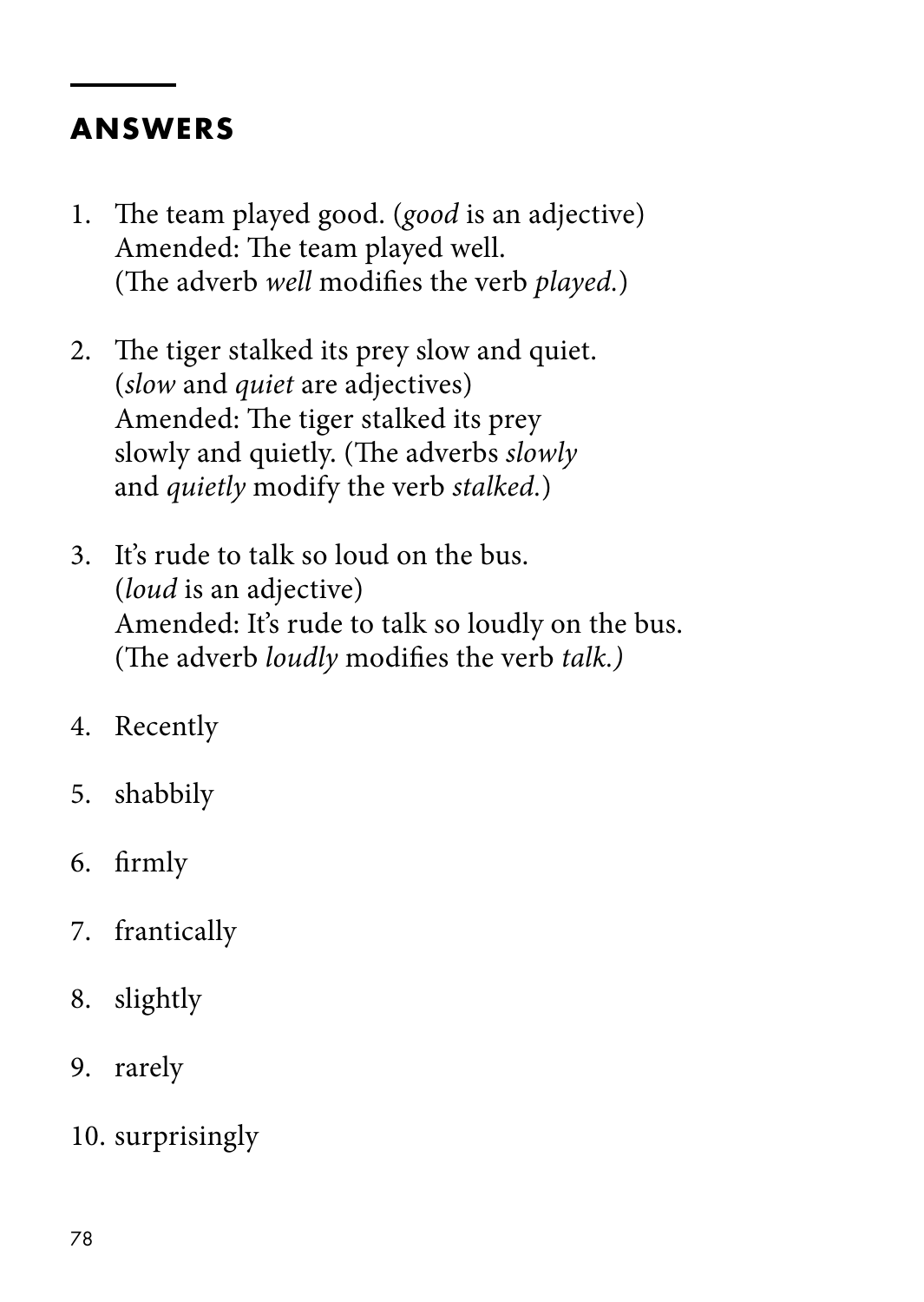# **Conjunctions**

. . . . . . . . . . . . . .

A conjunction is a word that connects similar words or group of words such as phrases, clauses and sentences.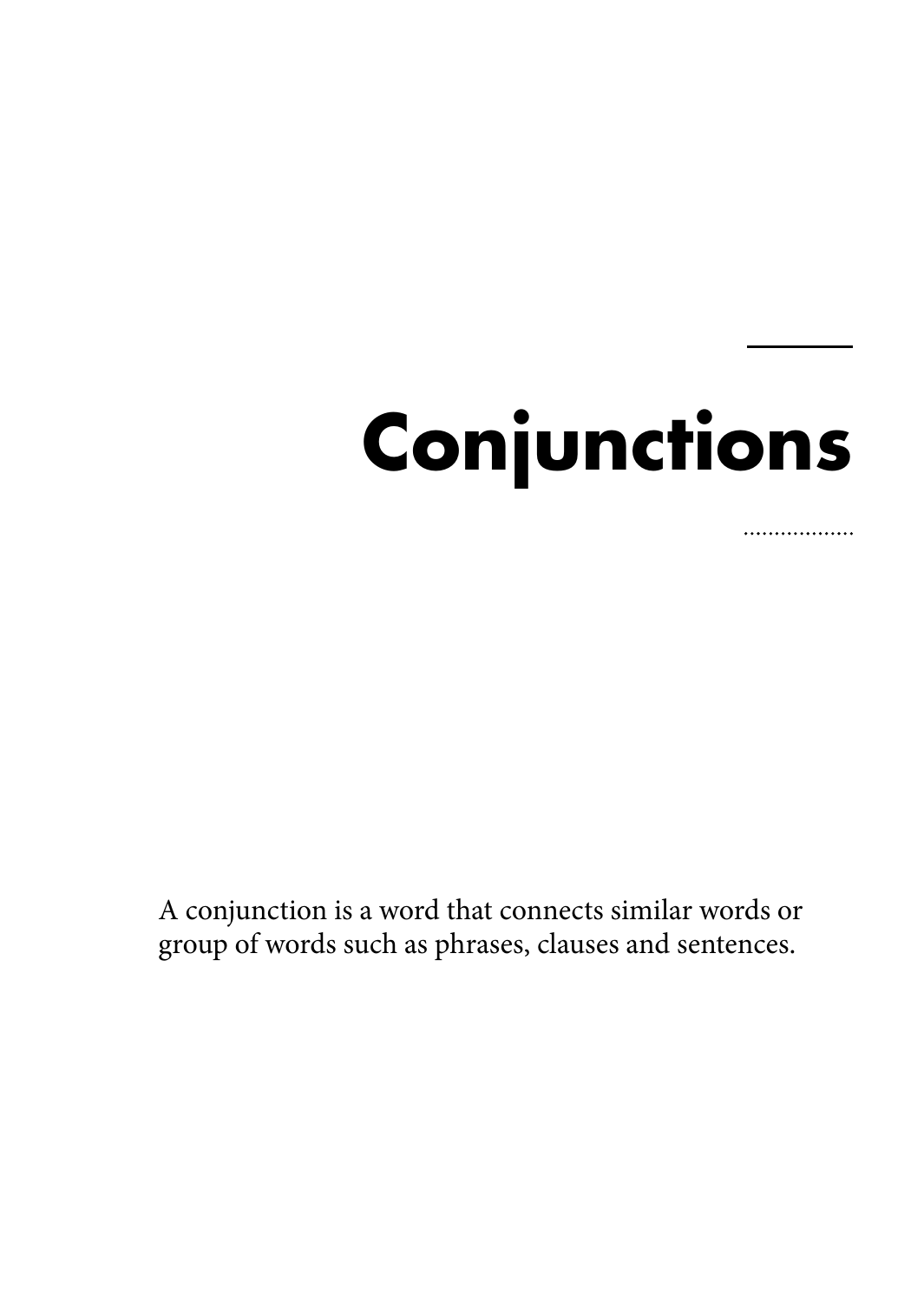## **CONJUNCTIONS**

Conjunctions are connectors that link words, phrases, clauses or sentences. There are two main types of conjunctions: coordinating and subordinating conjunctions.

**Coordinating conjunctions** join equivalent word classes, phrases or clauses. Joined words and phrases should be of the same class or type, and joined clauses should be main clauses.

Coordination can take place between two or more main clauses.

E.g.

*• Emily went to see a doctor and was given two days' medical leave but went to work anyway.*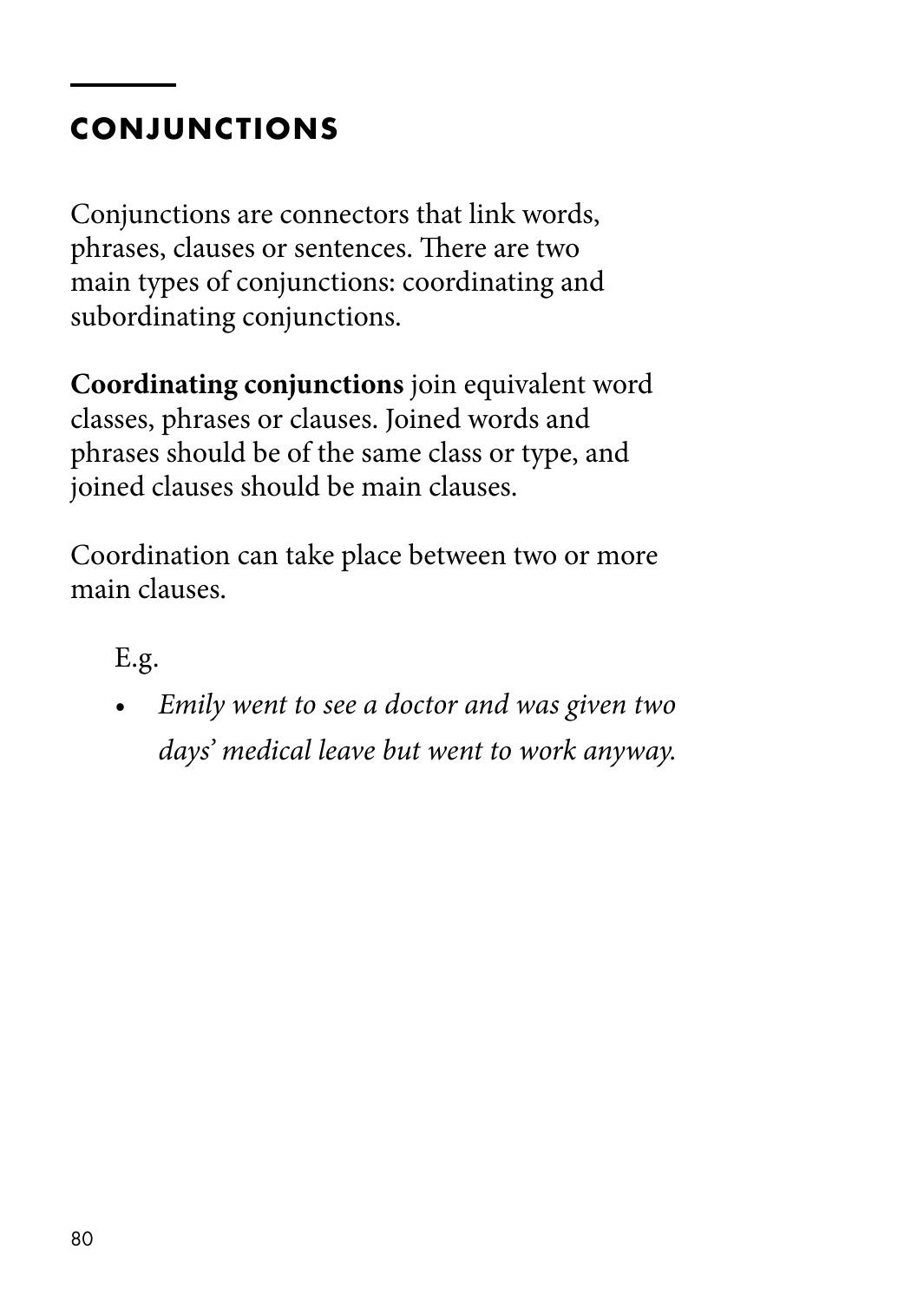The main coordinating conjunctions are **and, but** and **or**.

Conjunctions are useful as they help avoid unnecessary repetition of words or phrases.

E.g.

- *It is a small kitchen. It is a practical kitchen. → It is a small but practical kitchen.*
- *John will inform you of the results. John's assistant will inform you of the results. → John or his assistant will inform you of the results.*
- *They gave their opinions. I gave my opinions. → They gave their opinions and I gave mine.*

Coordinating conjunctions may be used in several ways.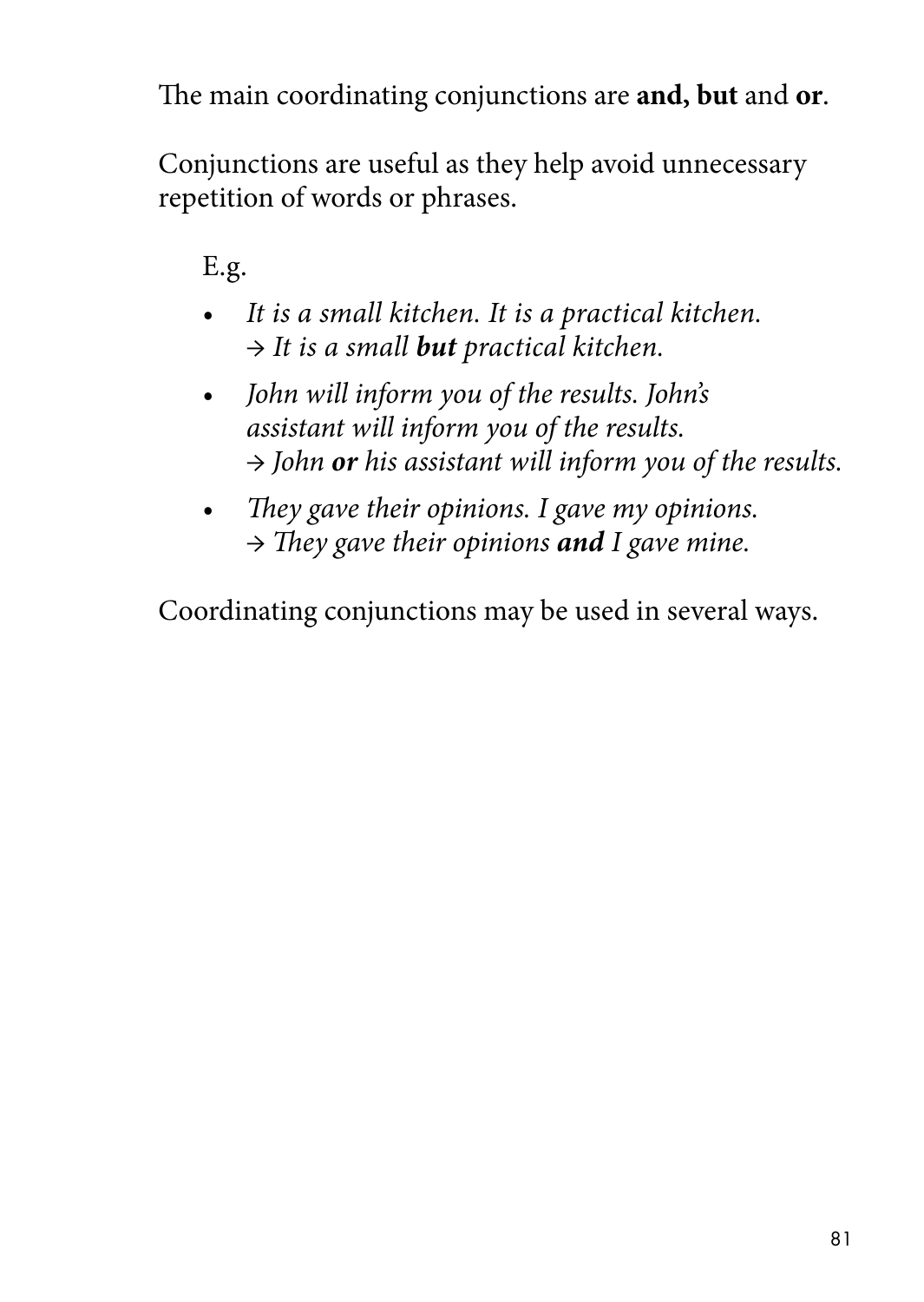## **Addition**

. . . . . . . . . . . . . . . . .

The conjunction **and** connects words and phrases that are linked in some way.

E.g.

*• Sam and I will not be attending the meeting.*

The conjunctions **both … and** are used as a pair for emphasis.

E.g.

*• Both the girls and I were eager to participate in the competition.*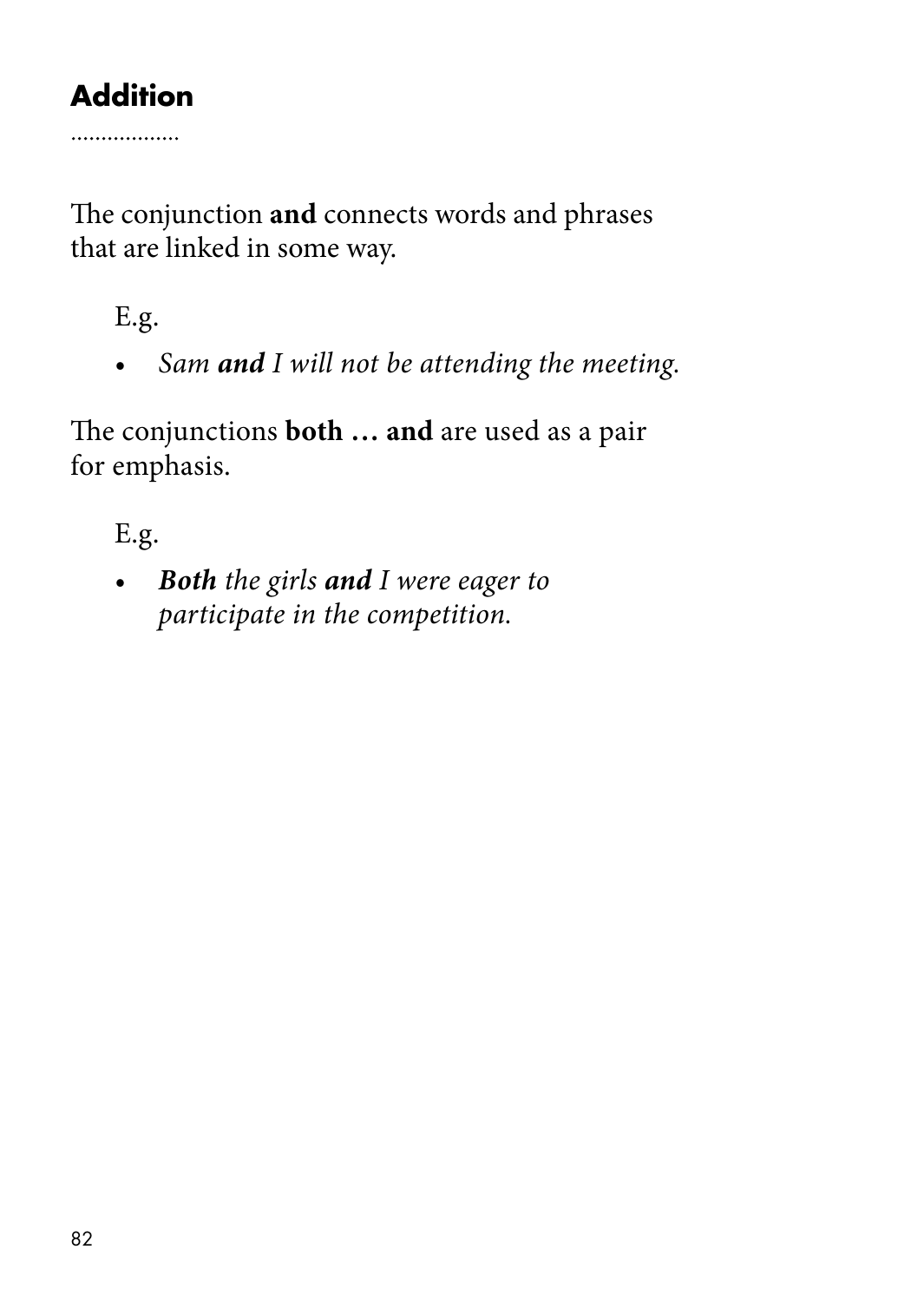#### **Contrast**

. . . . . . . . . . . . . . . . .

The conjunctions **but**, **though** and **so** link words, phrases or clauses that have contrasting meanings. In the case of clauses containing a contrasting idea, **whereas** and **while** are used.

E.g.

- *Slowly but surely the ancient temple was painstakingly rebuilt.*
- *Jane, though looking better, is still feeling weak after the operation.*
- *Alex ate too much at the buffet lunch, so he skipped dinner.*
- *Mrs Gopal is firm with her students whereas Mrs Chan tends to be more lenient.*
- *While Stanley tended the garden, his wife baked a cake.*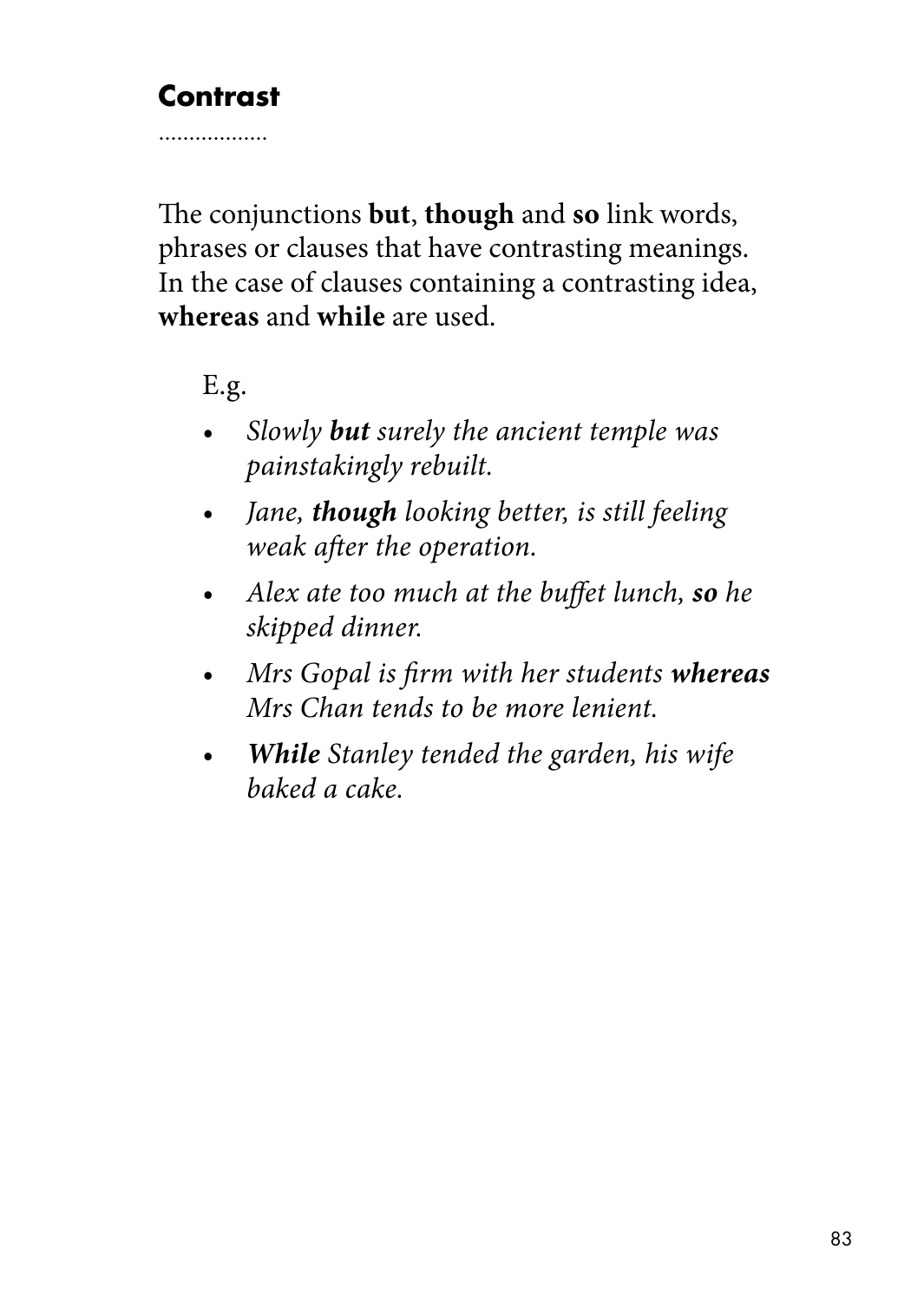## **A Choice or Alternative**

. . . . . . . . . . . . . . . . .

You use the conjunction **or** to link words, phrases or clauses that present a choice or alternative.

E.g.

- *• Would you like to have dinner now or later?*
- *• I'll contact you by phone or email.*

The pairs **either … or** and **neither … nor** are used to lend greater emphasis to the alternatives.

E.g.

- *• Neither the boys nor Sally believes her story.*
- *Either Meiling or Sharon is going to the airport today.*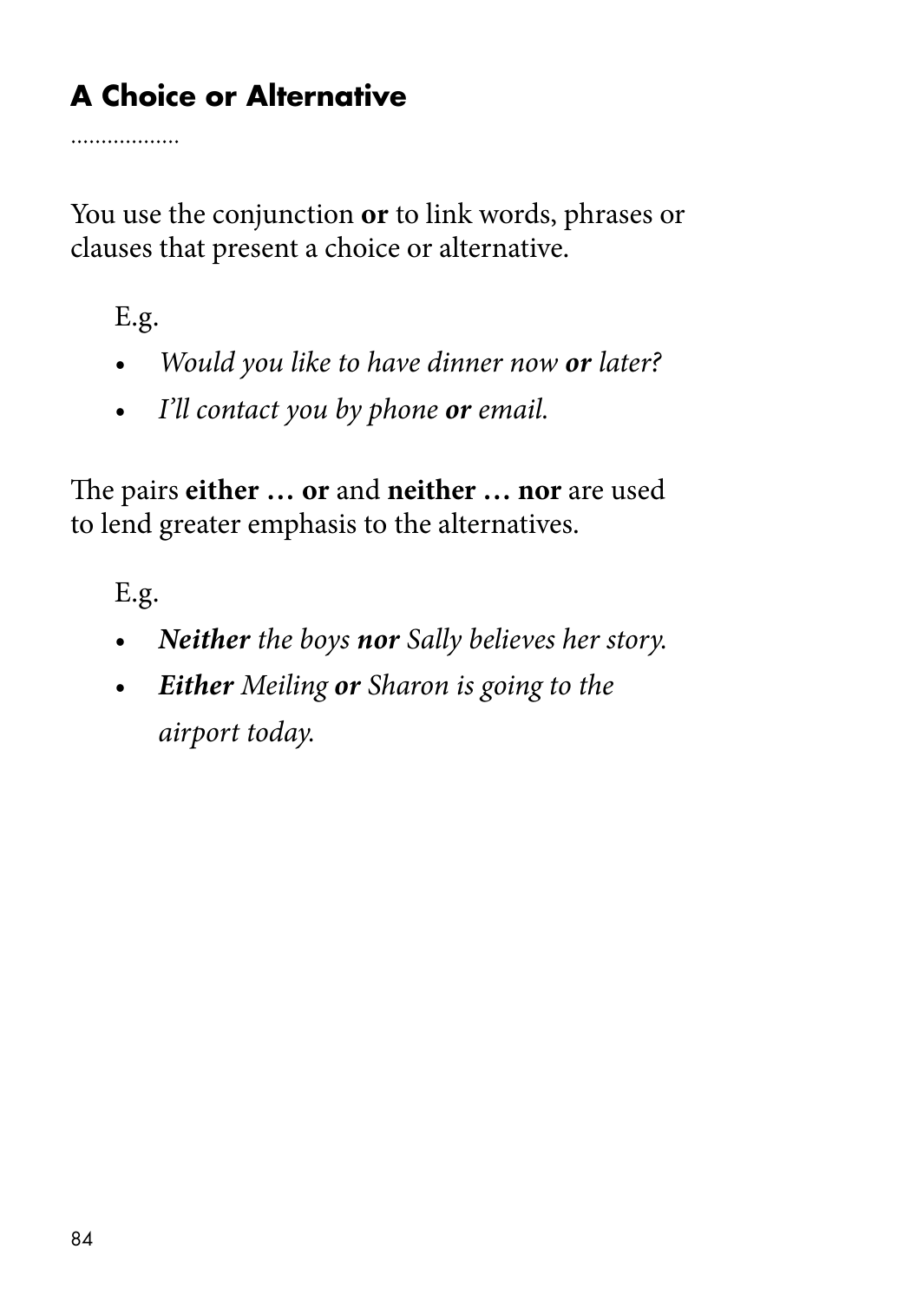## **Cause and Effect**

The coordinating conjunctions **so** and **therefore** link a cause to its effect.

E.g.

. . . . . . . . . . . . . . . . .

- *He had worked hard, so his success was not unexpected.*
- *• They heard the announcement on the radio and therefore took another route to avoid the traffic jam.*

Unlike coordinating conjunctions, **subordinating conjunctions** join an independent clause to a dependent clause.

The dependent clause cannot stand on its own and often does not make sense without the main clause.

Most subordinating conjunctions are single words, e.g. *although, as, because, since, when.* 

- Although the journey to the disaster site was difficult, the volunteers want to continue to support the project.
- **Since** they refused to obey the school rules, the boys were suspended from school for a week.
- Sarah was waiting for the bus to arrive **when** she fell.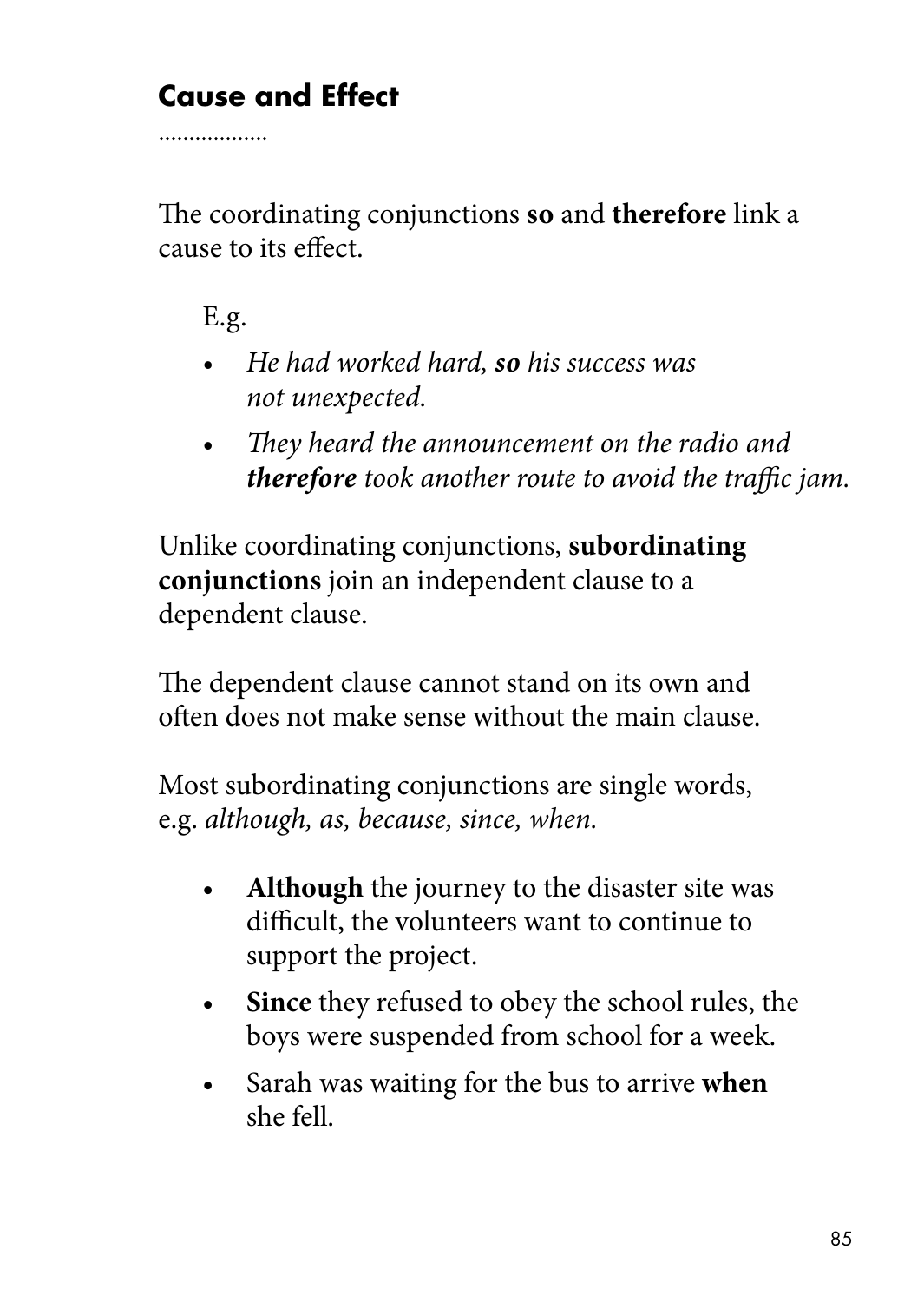However, some subordinating conjunctions consist more than one word, e.g. *except that, as long as, even if*.

E.g.

- *Even if he gives me a lift, I am not going to the funfair.*
- *• Except for Jane, all are expected at the lunch.*
- *• She will be allowed to keep her pet as long as she looks after it well.*
- *Even if he gives me a lift, I am not going to the funfair.*

These are some subordinating conjunctions that convey the following ideas:

| Cause                                           |               | since, because, so that     |
|-------------------------------------------------|---------------|-----------------------------|
| Concession and Comparison: although, as though, |               |                             |
|                                                 |               | even though                 |
| Condition                                       | $\mathcal{L}$ | even if, unless             |
| Place                                           |               | where, wherever             |
| Time                                            |               | after, as soon as, whenever |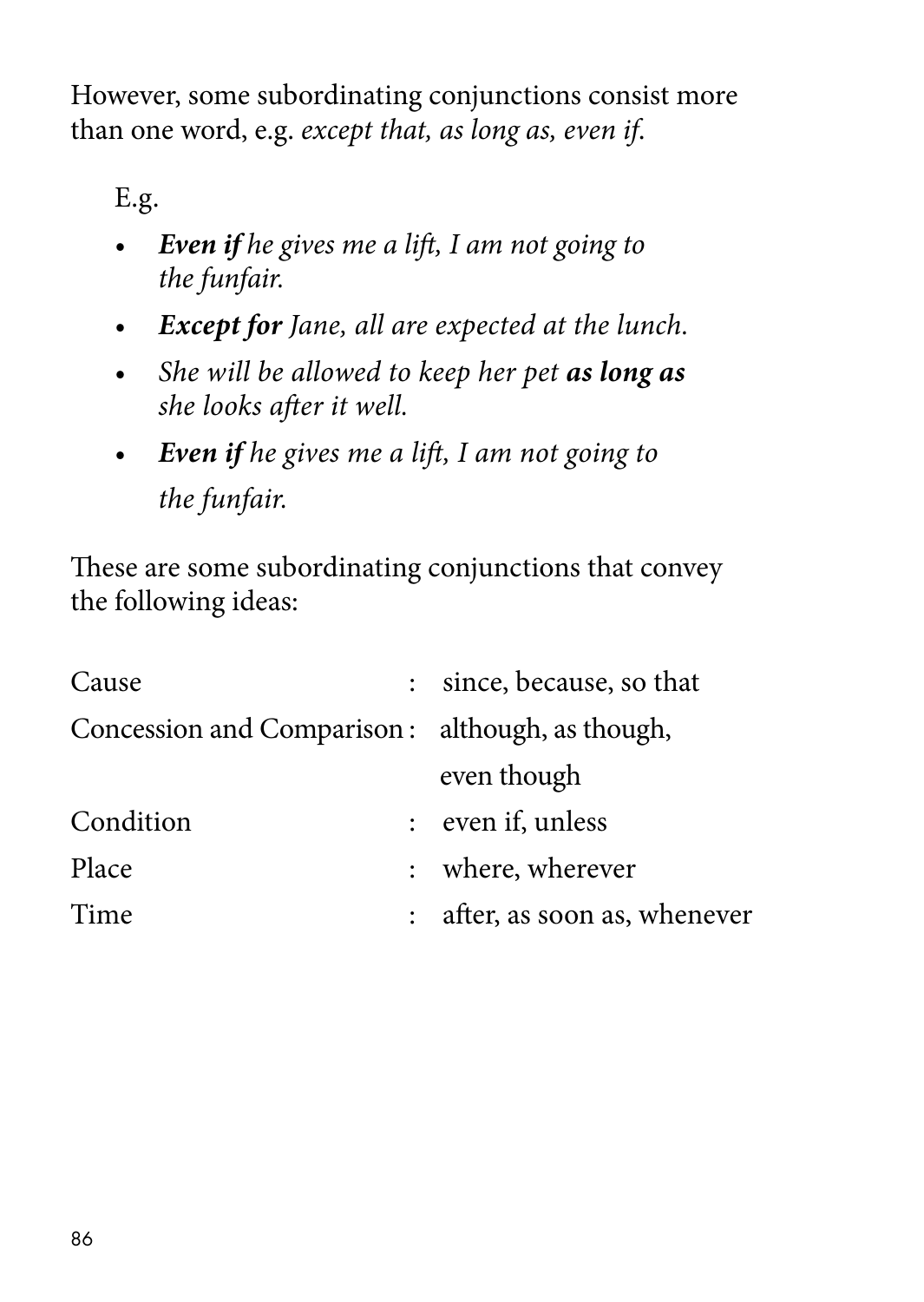## **Correlative Conjunctions**

. . . . . . . . . . . . . . . .

Some conjunctions combine with other words to form **correlative conjunctions.** They appear together, joining various sentence elements that should be treated as grammatically equal.

Some examples are *both…and; not only, but also; either … or/neither … nor; whether … or.*

• **Whether** you win **or** lose this competition is not the issue; it's how hard you've tried.

## **Using "like" as a Conjunction.**

Although *like* is often used as a conjunction, this is regarded as rather informal and should be avoided in formal writing.

E.g.

- *He doesn't go out like he used to.* (informal)
- *He doesn't go out the way he used to.* (formal)

Instead of "Like I told you yesterday, we aren't going to the zoo today", say "As I told you yesterday, we aren't going to the zoo today".

Instead of "It looks like it's going to rain", say "It looks as if it's going to rain".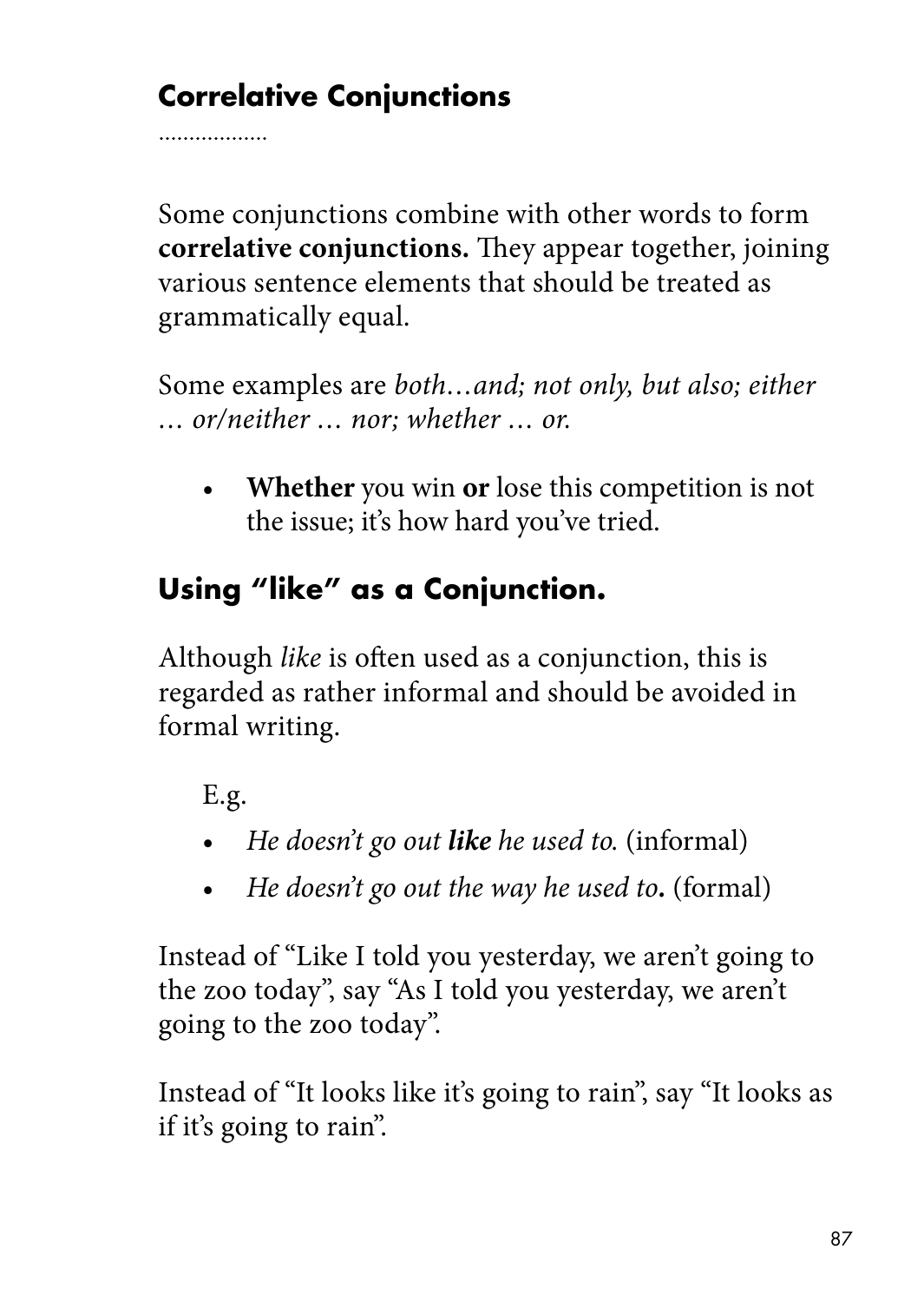#### **Misuse of "either … or"**

This construction presents a choice between two alternatives. However, the two alternatives should belong to the same word class.

E.g.

- *We can go to either Bangkok or Bali for our vacation this year.* (Both are nouns.)
- *They can eat either now or after the show.*  (Both are adverbs.)

Sometimes *either* is placed in an incorrect position.

E.g.

• *She can take either the exam or ask to be interviewed.* (One is a noun *– exam –* and the other is a verb *– ask.*)

The correct phrasing should be: She can **either take** the exam **or ask** to be interviewed. (Both are verbs.)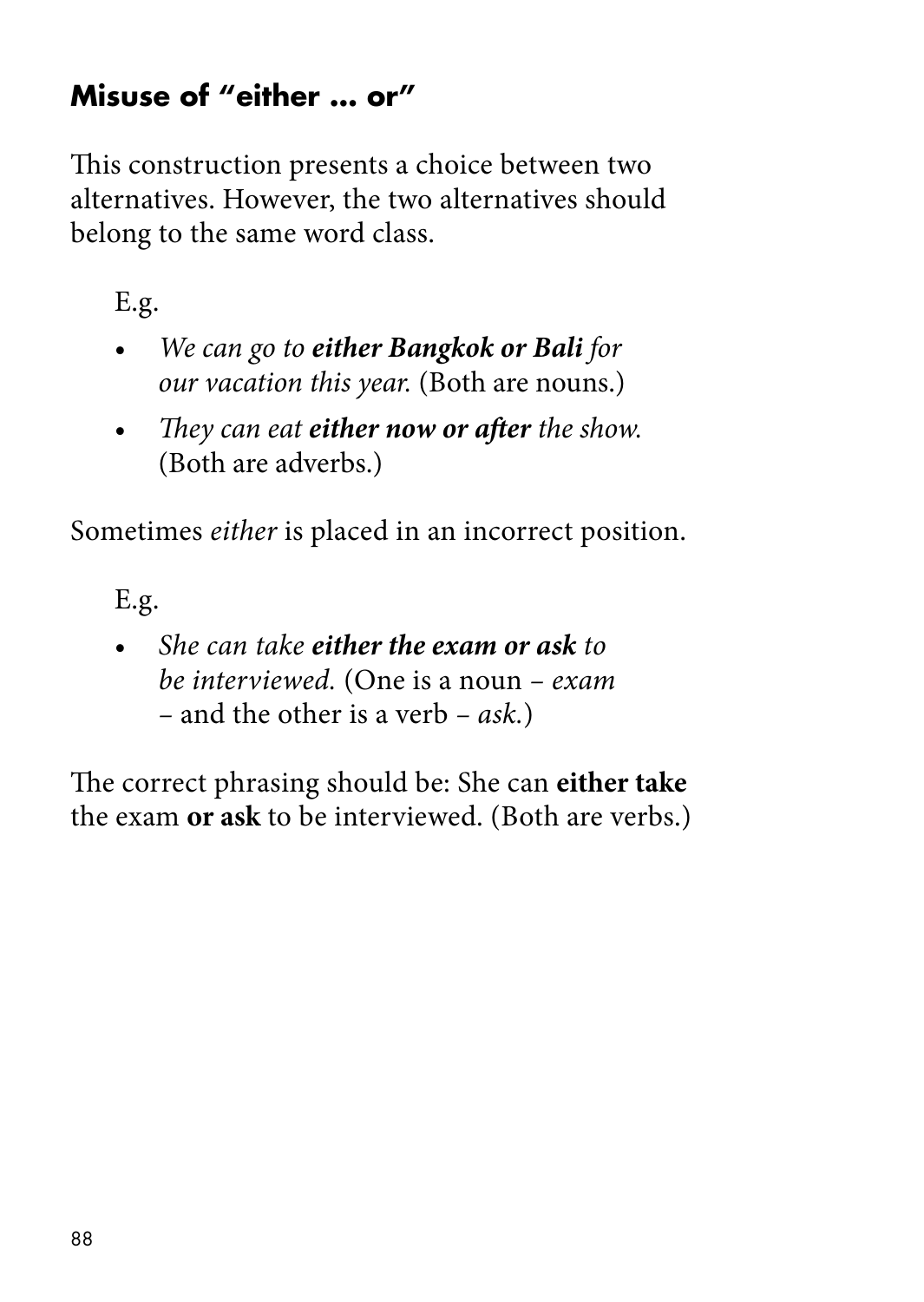#### **Misuse of "due to"**

*Due to* is often used in place of *because of* or *as a result of*. However, the correct way to use it is when it follows a noun or pronoun, i.e., in a sentence structure such as "something is due to...".

Therefore, the sentence below is incorrect:

• *Our departure was delayed due to bad weather*.

It should be recast as:

• *The delay in our departure was due to bad weather*.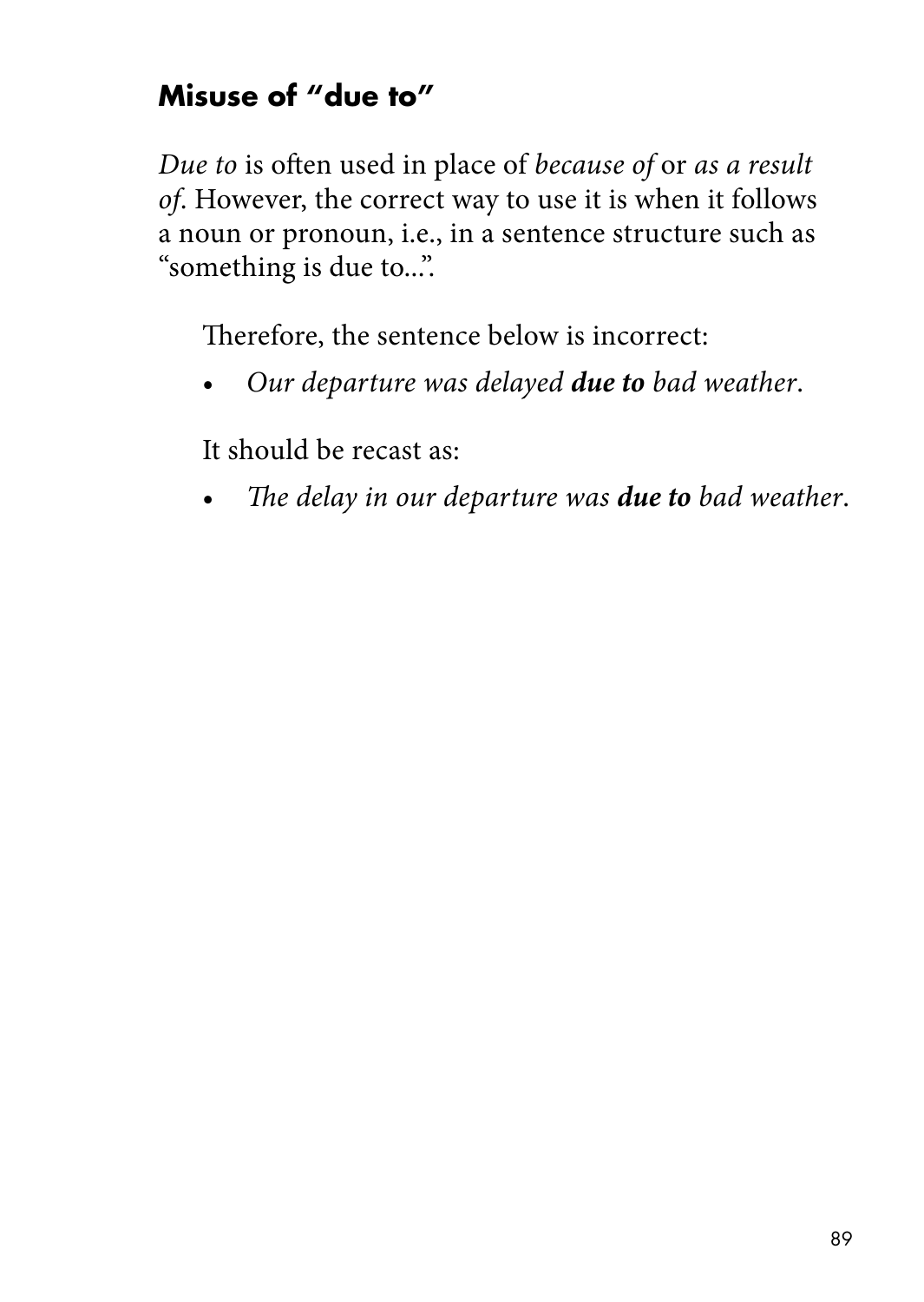#### **Now test yourself! How well do you know your conjunctions?**

. . . . . . . . . . . . . . . .

Incorrect conjunctions have been used in the sentences below. Choose the correct conjunction from the box to correct each sentence.

but so as or although until if unless and whereas

- 1. Vast forests of trees used to cover the mountain slopes, **and** much of them have been cleared for roads.
- 2. The old lady spoke to them in a soft **but** gentle voice.
- 3. Are we going to walk **and** take the bus to town?
- 4. It was getting late, **while** I decided to take a taxi.
- 5. Joyce enjoys listening to pop songs, **and** her husband prefers classical music.
- 6. **While** it was raining, we decided to cancel our plans to visit the zoo.
- 7. **Unless** you do not try, you will not succeed.
- 8. **Unless** James knows he's wrong, he won't admit it.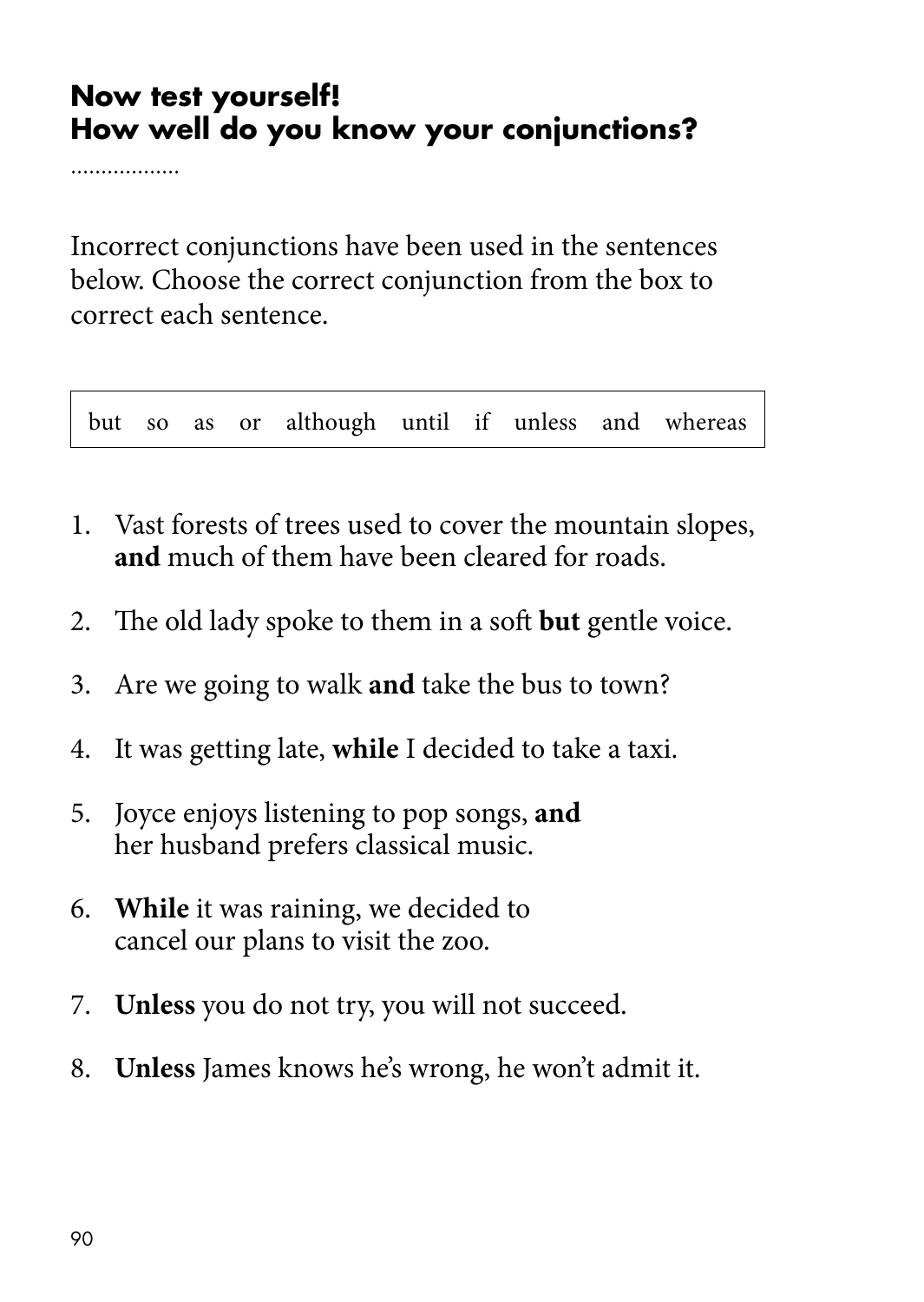- 9. Wait **when** your mother comes back.
- 10. She won't go to the party **before**  she gets a lift from a friend.

#### **ANSWERS**

- 1. Vast forests of trees used to cover the mountain slopes, **but** much of them have been cleared for roads. – **but** introduces a contrary idea. The trees used to
	- cover the mountain slopes but no longer do so.
- 2. The old lady spoke to them in a soft **and** gentle voice. – **and** provides a similar positive aspect of the old lady's voice.
- 3. Are we going to walk **or** take the bus to town? – or indicates the choices available to the speaker and his friend/s.
- 4. It was getting late, **so** I decided to take a taxi. – **so** indicates a consequence of the preceding clause.
- 5. Joyce enjoys listening to pop songs, **whereas** her husband prefers classical music.
	- **whereas** introduces a clause that has a contrasting idea.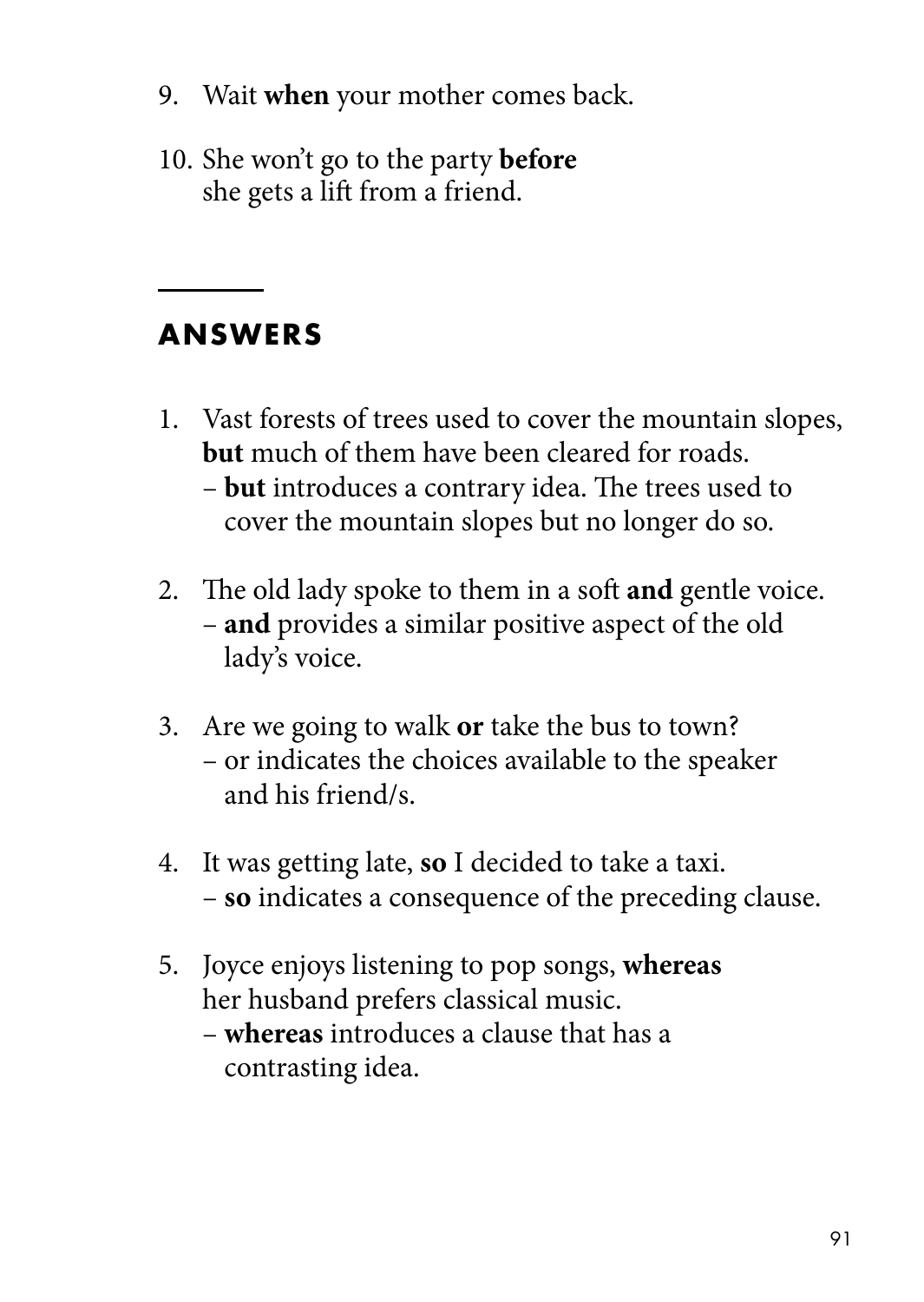- 6. **As** it was raining, we decided to cancel our plans to visit the zoo. – **As** suggests that the clause provides a reason.
- 7. **If** you do not try, you will not succeed. – **If** indicates a likely possibility or condition.
- 8. **Although** James knows he's wrong, he won't admit it. – **Although** expresses a concession, that there is something positive and negative in the same sentence.
- 9. Wait **until** your mother comes back. – **until** indicates a specific time.
- 10. She won't go to the party **unless** she gets a lift from a friend.
	- **unless** indicates a condition.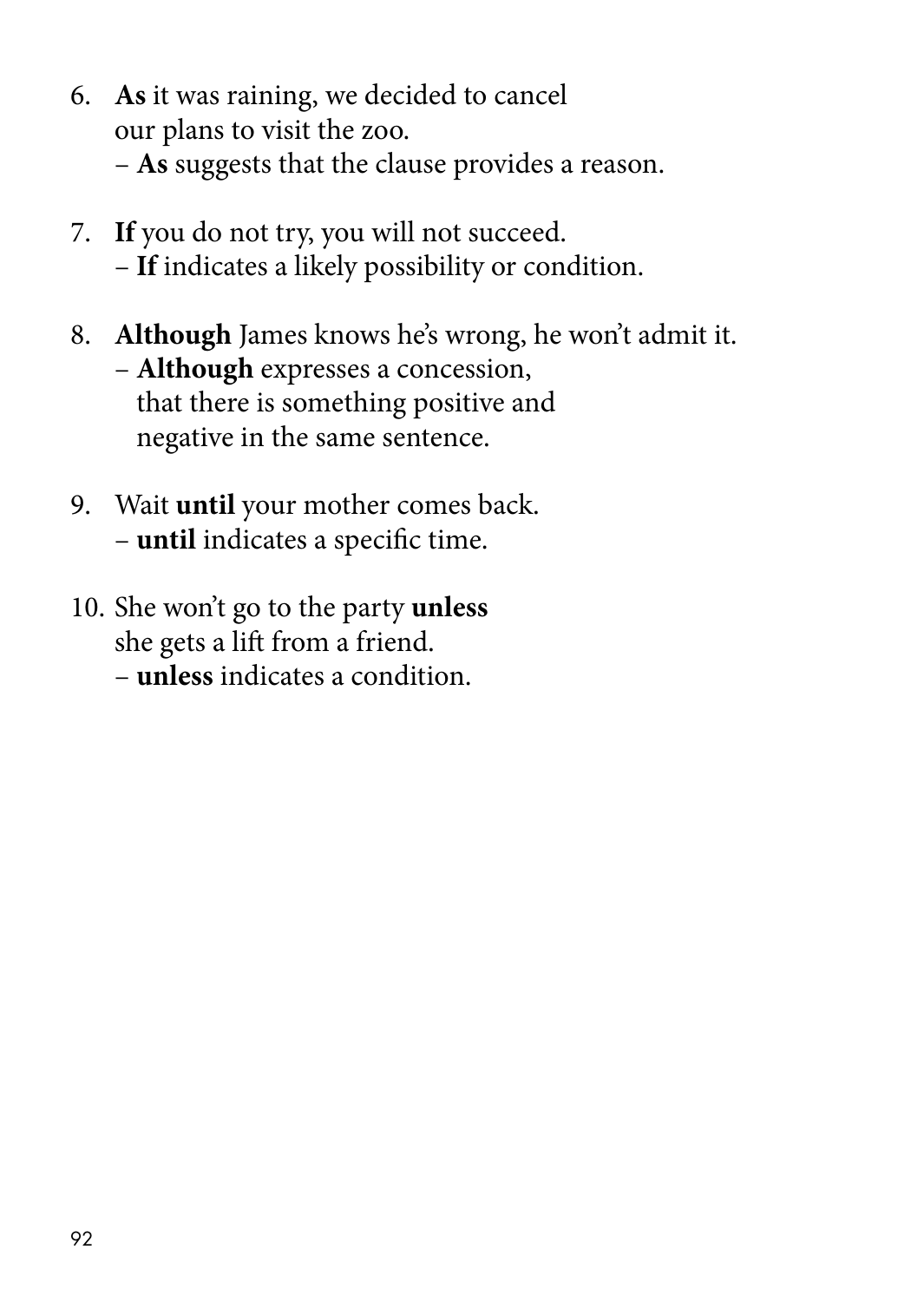## **Grammar Gaffes**

.................

A gaffe is an embarrassing mistake people make in public.

This compilation of corrections to common grammar gaffes may save you from unintended awkward moments.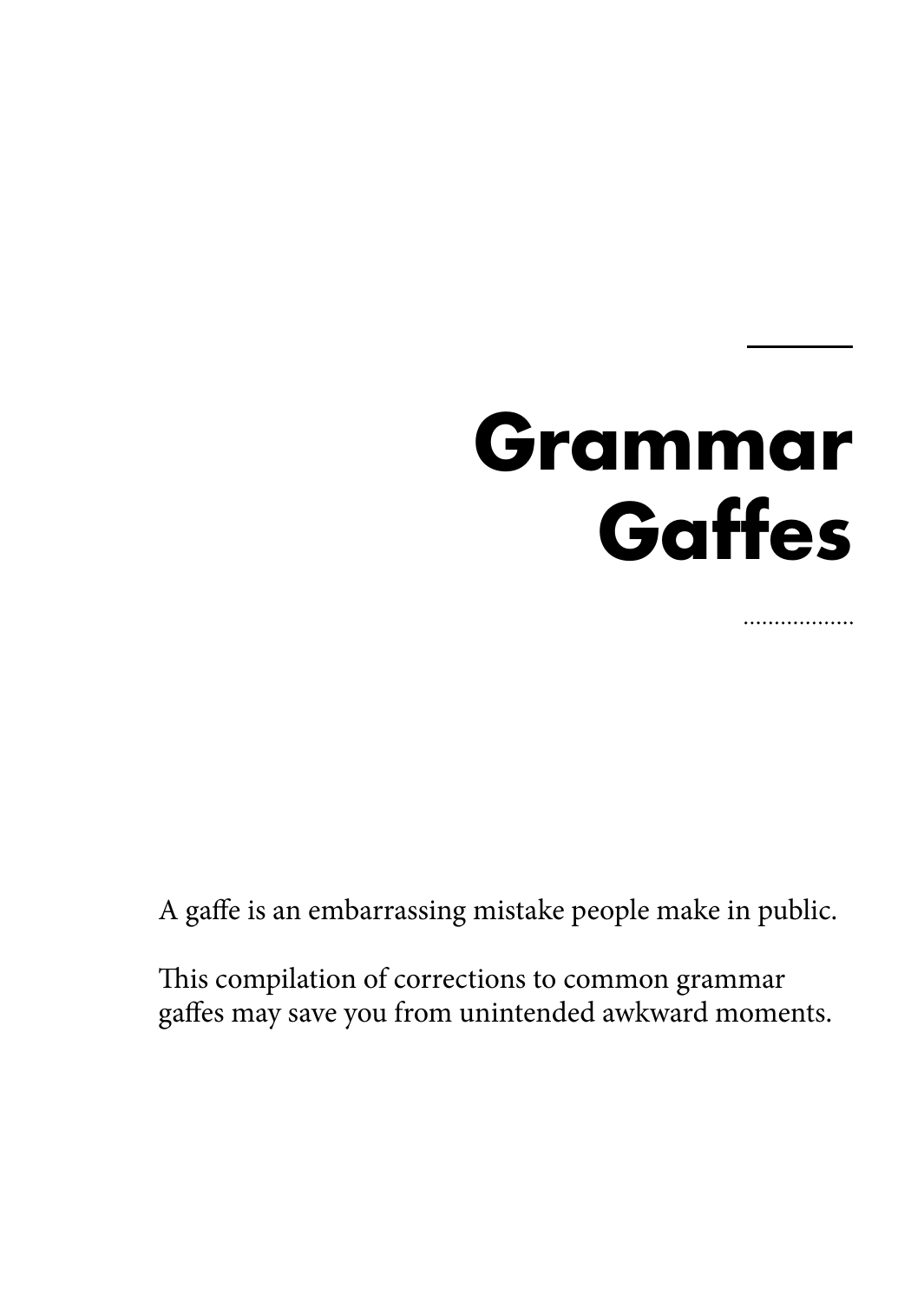Gaffe: When I will arrive, I will call you. Correct: When I arrive, I will call you.

Gaffe: He don't care about me anymore. Correct: He doesn't care about me anymore.

Gaffe: I am not speaking to nobody here. Correct: I am not speaking to anybody here.

Gaffe: To gain insights on the matter. Correct: To gain insights into the matter.

Gaffe: Irregardless of what she said, he should not have punched her.

Correct: Regardless of what she said, he should not have punched her.

Gaffe: Can you borrow/loan me \$2?

Correct: Can you lend me \$2? May I borrow \$2?

Gaffe: I am staying in Jurong. Correct: I live in Jurong.

Gaffe: He plays computer games everyday. Correct: He plays computer games every day.

Gaffe: I prefer green tea more than English tea. Correct: I prefer green tea to English tea.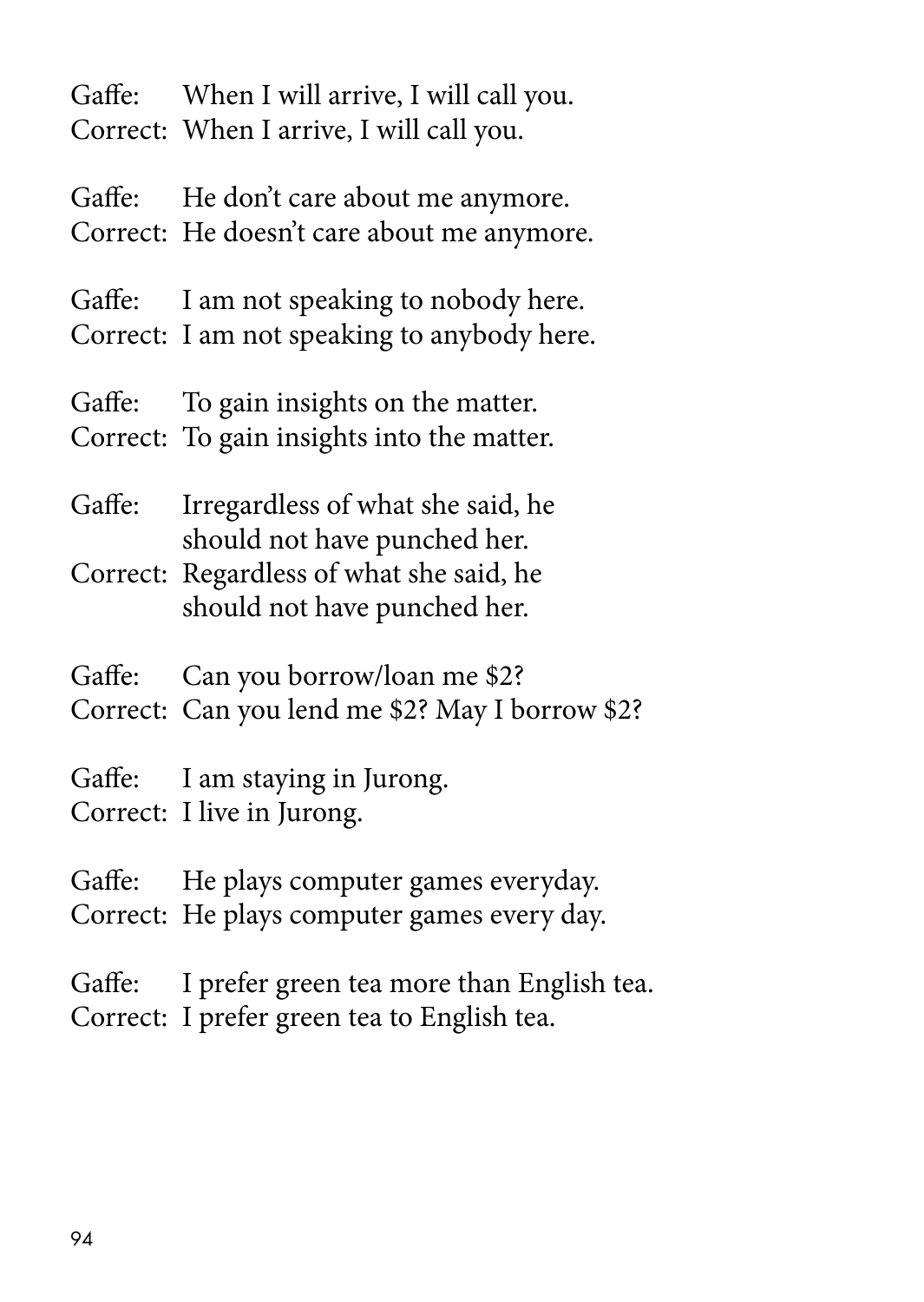Gaffe: On hindsight, I should have attended that meeting. Correct: In hindsight, I should have attended that meeting.

Gaffe: He stayed at Indonesia for a week. Correct: He stayed in Indonesia for a week.

Gaffe: The fire alarm has gone on again. Correct: The fire alarm has gone off again.

- Gaffe: He emphasised on the importance of being punctual for meetings.
- Correct: He emphasised the importance of being punctual for meetings.
- Gaffe: The commander stressed on the importance of being fit.
- Correct: The commander stressed the importance of being fit.
- Gaffe: He travelled between 1 January to 10 January. Correct: He travelled between 1 January and 10 January.
- Gaffe: Divide the chocolates among the two of you.
- Correct: Divide the chocolates between the two of you.
- Gaffe: He smoked despite the continuous warnings of his Principal.
- Correct: He smoked despite the continual warnings of his Principal.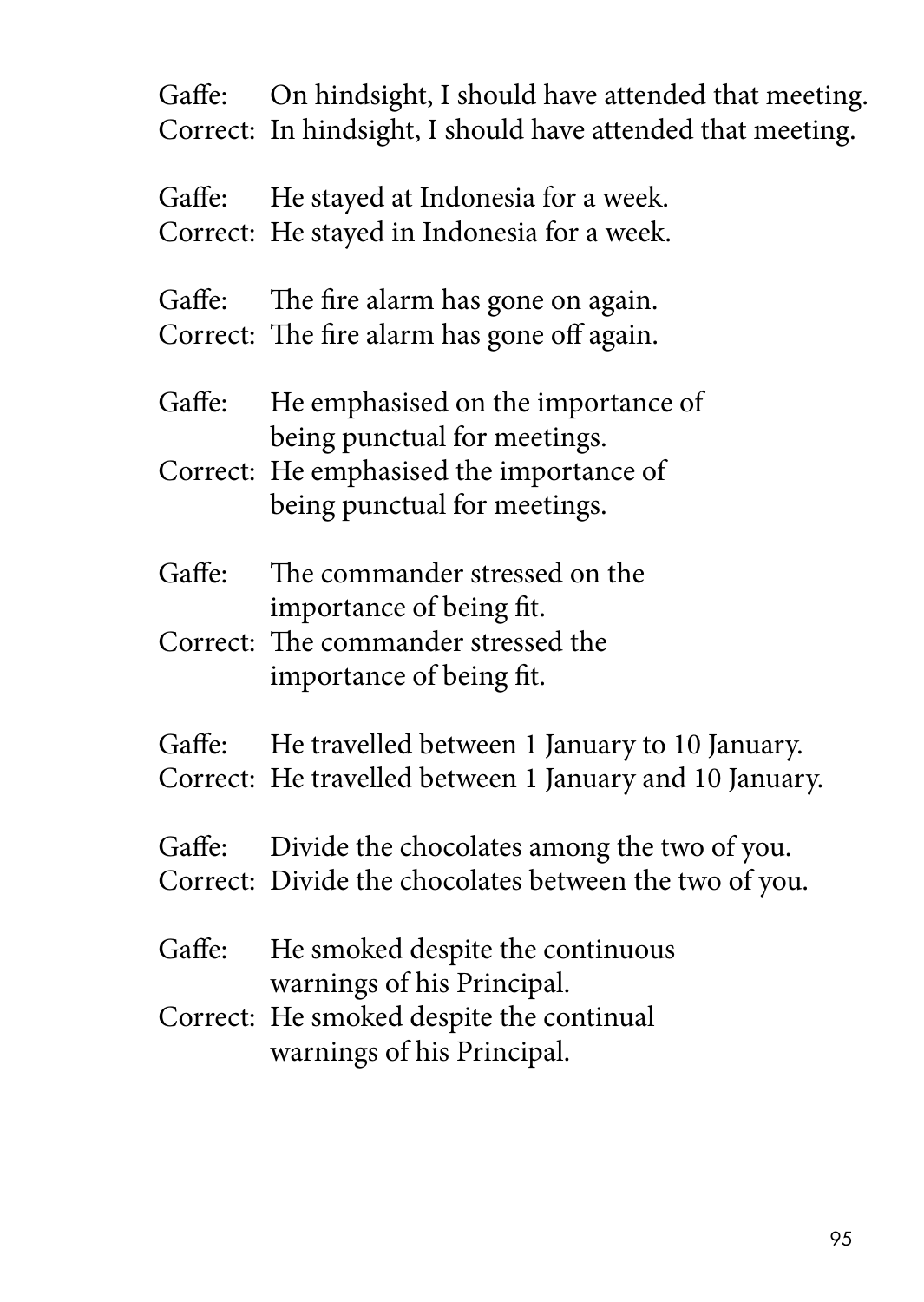Gaffe: Help arrived just on time. Correct: Help arrived just in time.

Gaffe: Do you have sometime to check this? Correct: Do you have some time to check this?

Gaffe: This phone costs a hundred over dollars. Correct: This phone costs over a hundred dollars.

Gaffe: This chocolate bar comprises of nuts. Correct: This chocolate bar comprises nuts.

Gaffe: Here is the details of the meeting. Correct: Here are the details of the meeting.

Gaffe: What does it comes with? Correct: What does it come with?

Gaffe: It doesn't makes sense.

Correct: It doesn't make sense.

Gaffe: He look very serious. Correct: He looks very serious.

Gaffe: She always say I very lazy. Correct: She always says that I am very lazy.

Gaffe: The place I've been to are all in Asia. Correct: The places I've been to are all in Asia.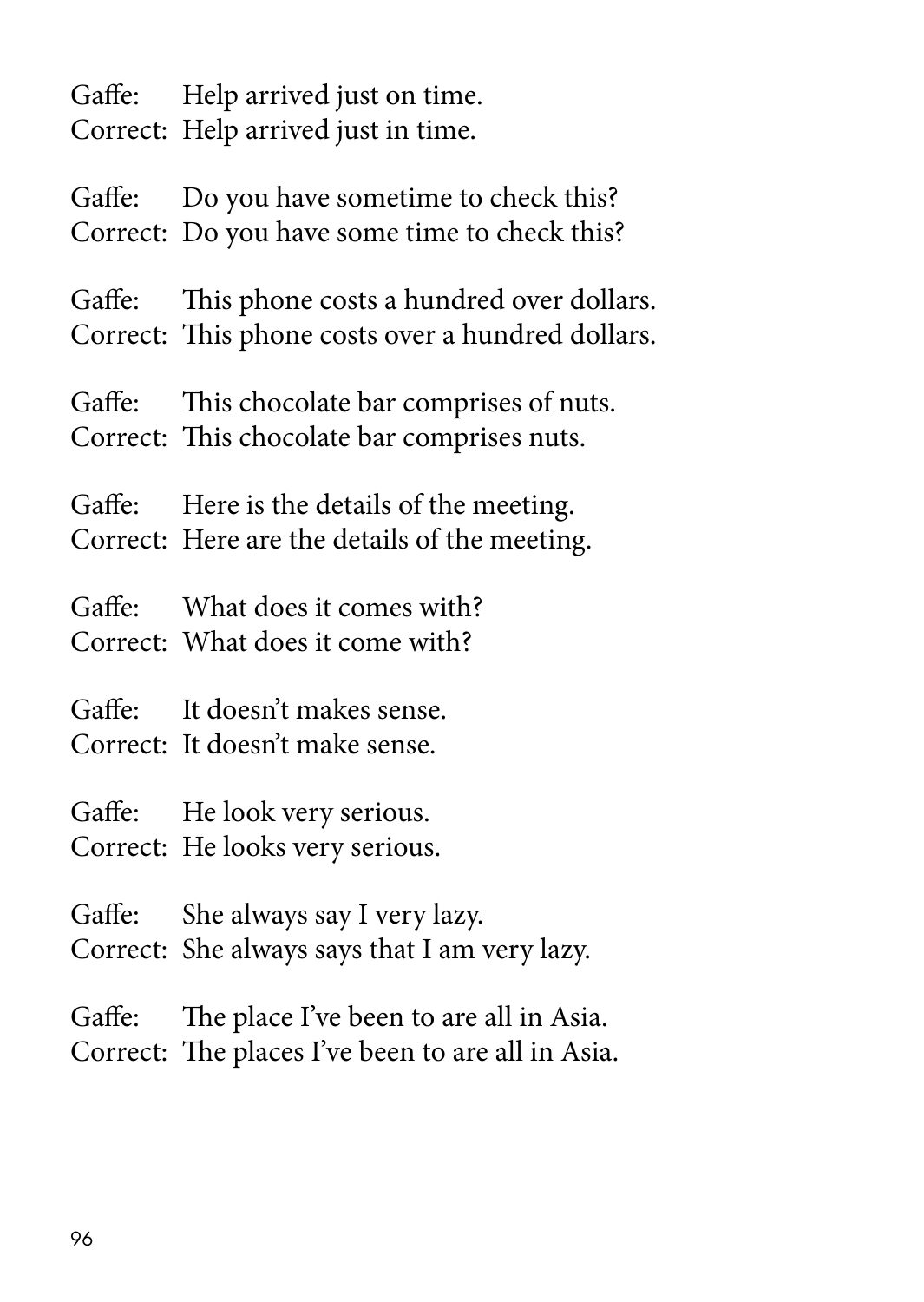Gaffe: My three weeks experience in catering ... Correct: My three-week experience in catering ...

Gaffe: I eat fish yesterday. Correct: I ate fish yesterday.

Gaffe: What happen yesterday? Correct: What happened yesterday?

Gaffe: I see you last week. Correct: I saw you last week.

Gaffe: How much you willing to let go? Correct: How much are you willing to sell it for?

Gaffe: I want to talk on this problem. Correct: I want to talk about this problem.

Gaffe: In my personal opinion Correct: In my opinion

Gaffe: My fellow colleague will attend to you. Correct: My colleague will attend to you.

Gaffe: I am concern about his health. Correct: I am concerned about his health.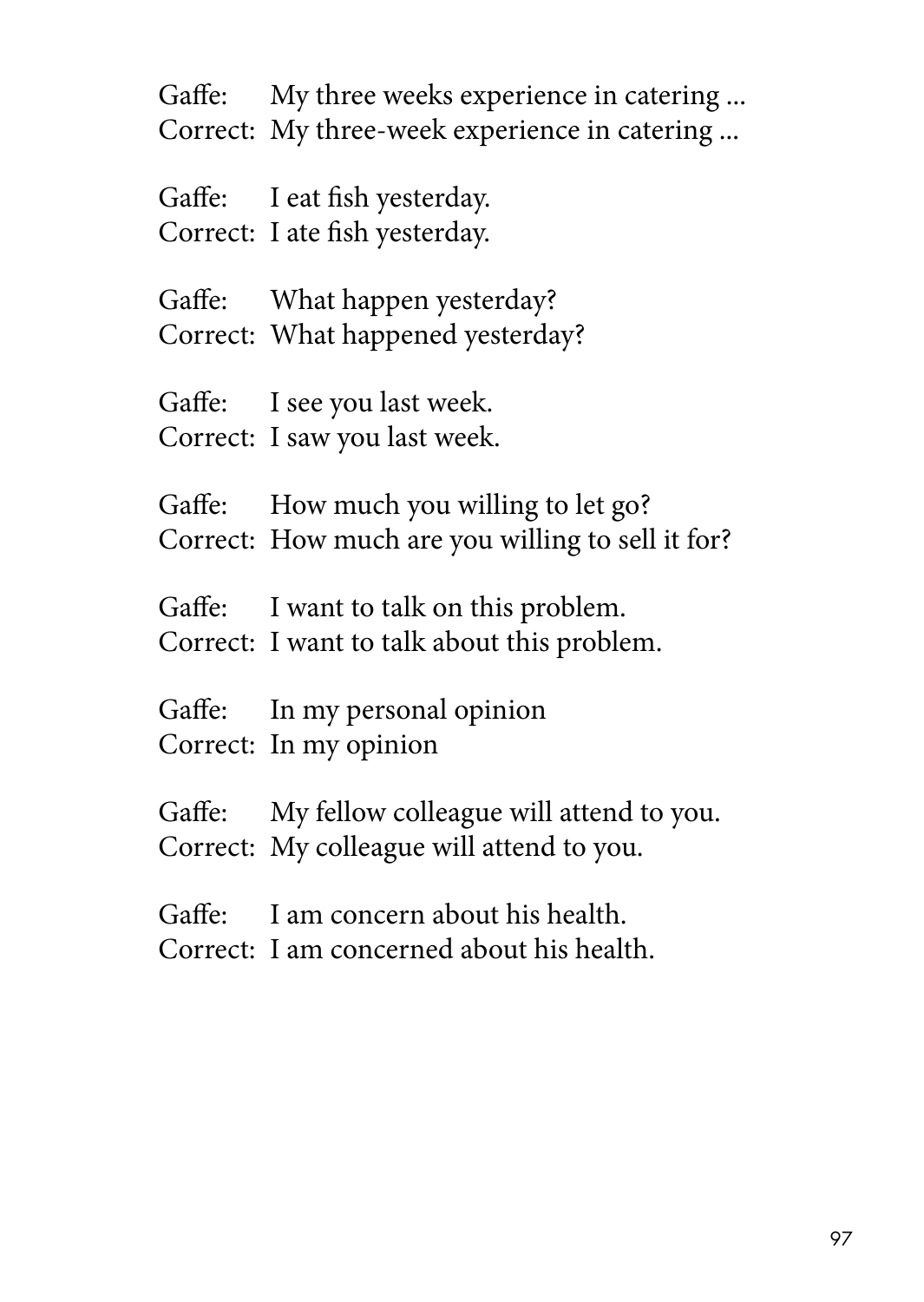## **Common Errors in Singapore**

.................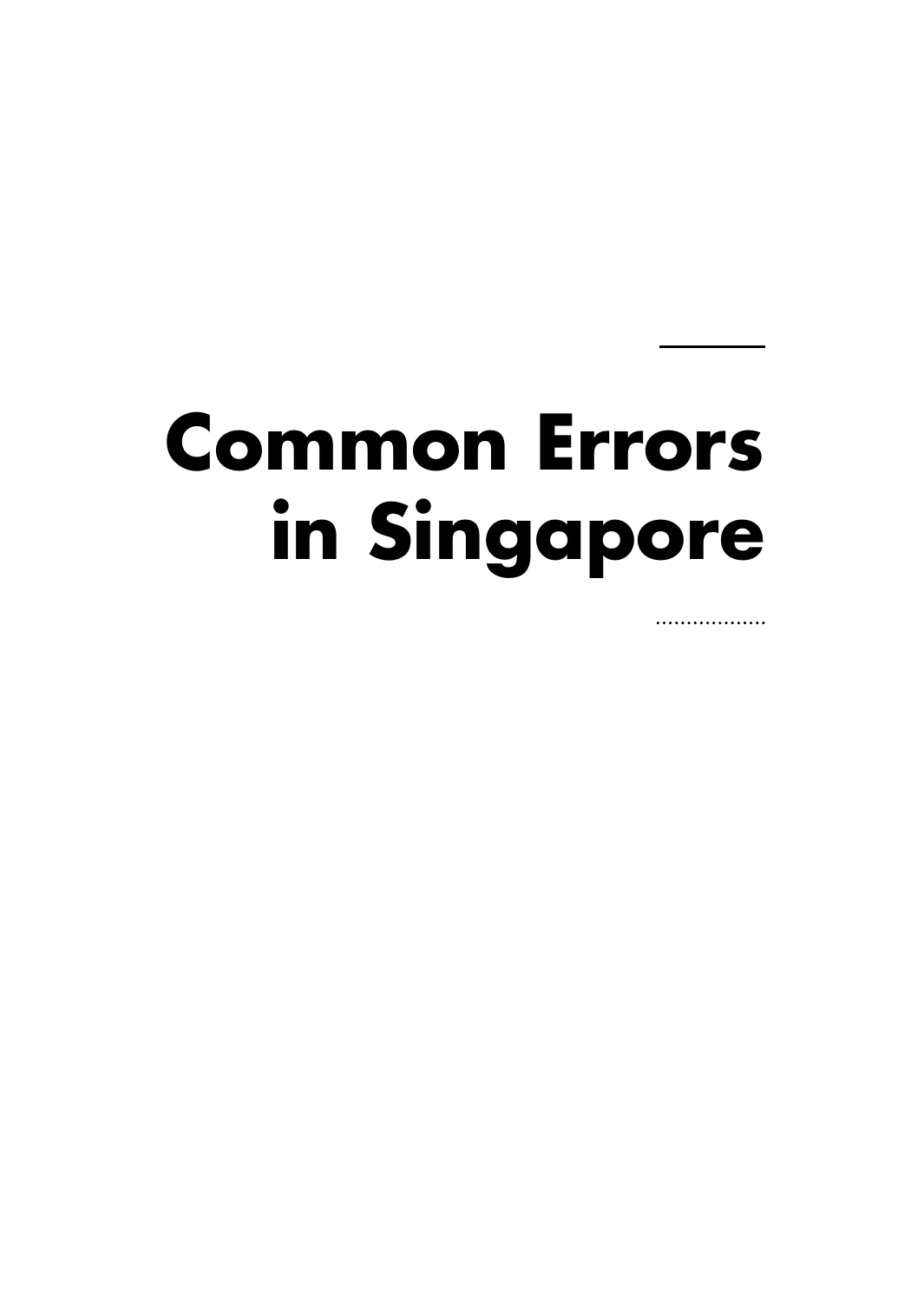#### **HEARD IN SINGAPORE**

#### **At Home**. . . . . . . . . . . . . . . .

Singaporean Blunder: Please on/off it. Standard English: Please turn it on/off. Singaporean Blunder: Please off the tap. Standard English: Please turn off the tap.

Singaporean Blunder: Please off/close the light. Standard English: Please turn off the light.

Singaporean Blunder: Please on/open the light. Standard English: Please switch on the light.

Singaporean Blunder: He likes to play cheat when we play card games. Standard English: He likes to cheat when we play cards.

Singaporean Blunder: With regards to the matter, I think ... Standard English: With regard to the matter, I think ...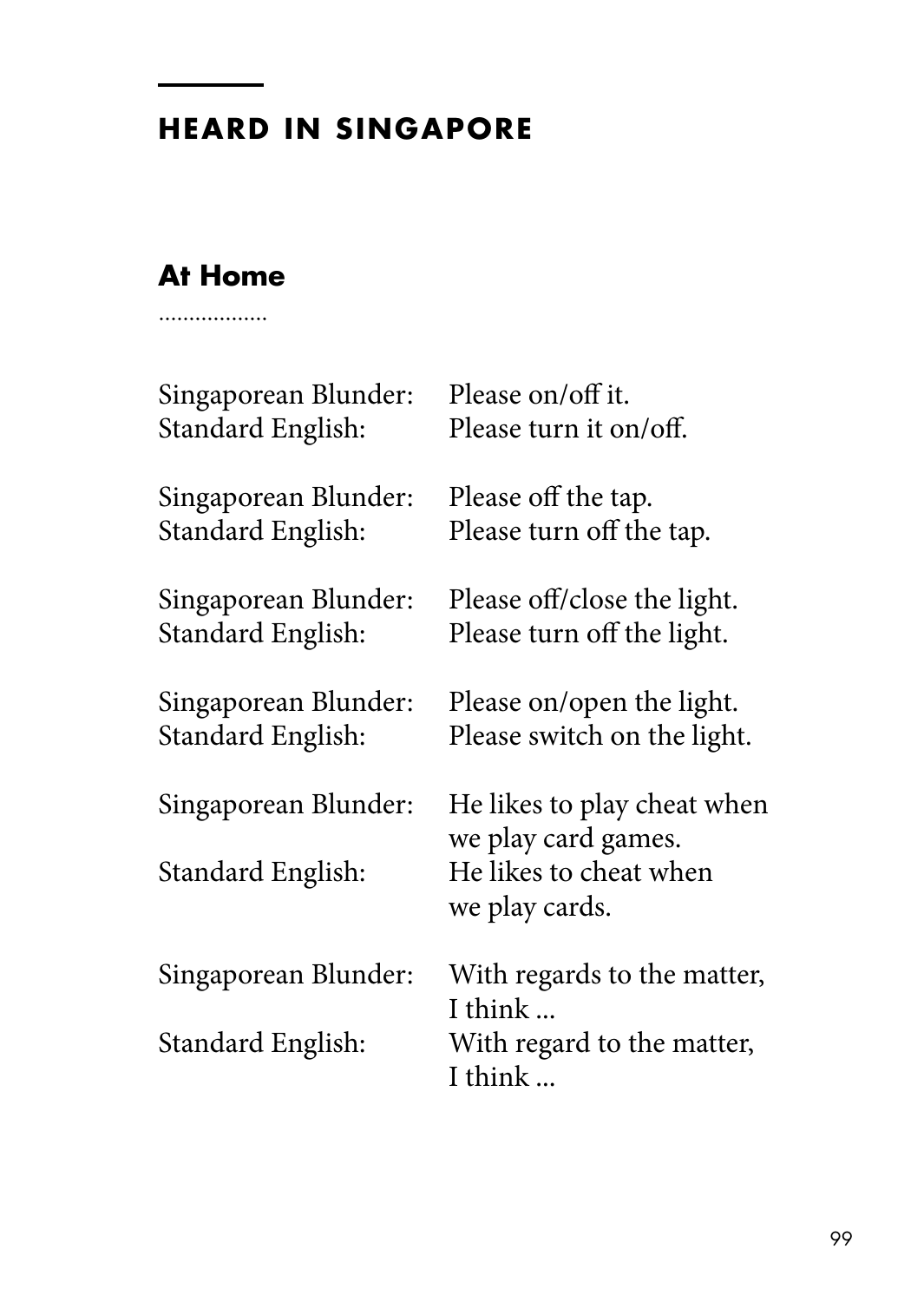| Why you never do<br>your homework?<br>Why didn't you do<br>your homework? |
|---------------------------------------------------------------------------|
| You got eat already?<br>Have you eaten?                                   |
| I lazy to go out.<br>I am too lazy to go out.                             |
| He scored 8 upon 10<br>for the Math test.<br>He scored 8 out of 10        |
| for the Math test.                                                        |
|                                                                           |

## **In the Office**

. . . . . . . . . . . . . . . .

| Singaporean Blunder:<br>Standard English: | Lisa is taking writing classes<br>to upgrade her skills.<br>Lisa is taking writing classes<br>to improve her skills. |
|-------------------------------------------|----------------------------------------------------------------------------------------------------------------------|
| Singaporean Blunder:                      | Eric wants to apply<br>leave next week.                                                                              |
| Standard English:                         | Eric wants to apply for<br>leave next week.                                                                          |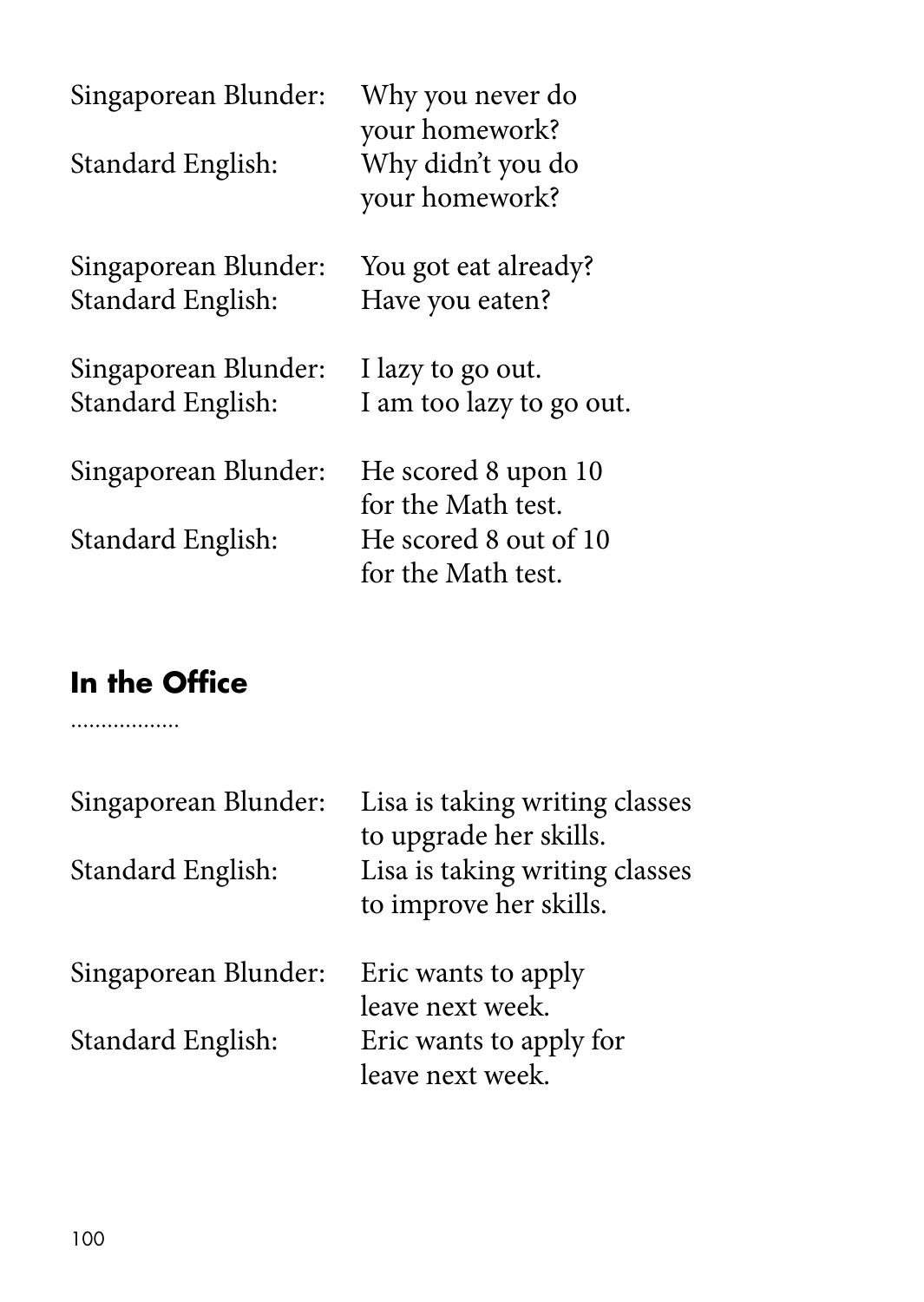| Singaporean Blunder:<br>Standard English: | I feedback to her.<br>I gave her feedback.  |
|-------------------------------------------|---------------------------------------------|
| Singaporean Blunder:                      | Please revert to me<br>as soon as possible. |
| Standard English:                         | Please reply as soon as possible.           |

However, using *revert* to mean "reply to" is common in some varieties of English, e.g. Indian English.

| Singaporean Blunder:                      | Today is my off day.<br>[An off day is a day when<br>things don't go well for you] |
|-------------------------------------------|------------------------------------------------------------------------------------|
| Standard English:                         | Today is my day off.                                                               |
| Singaporean Blunder:<br>Standard English: | Don't worry, sure can one.<br>Don't worry. It will surely work.                    |
| Singaporean Blunder:                      | So late already.<br>Why never go back?                                             |
| Standard English:                         | It's late now. Why haven't<br>you left for home?                                   |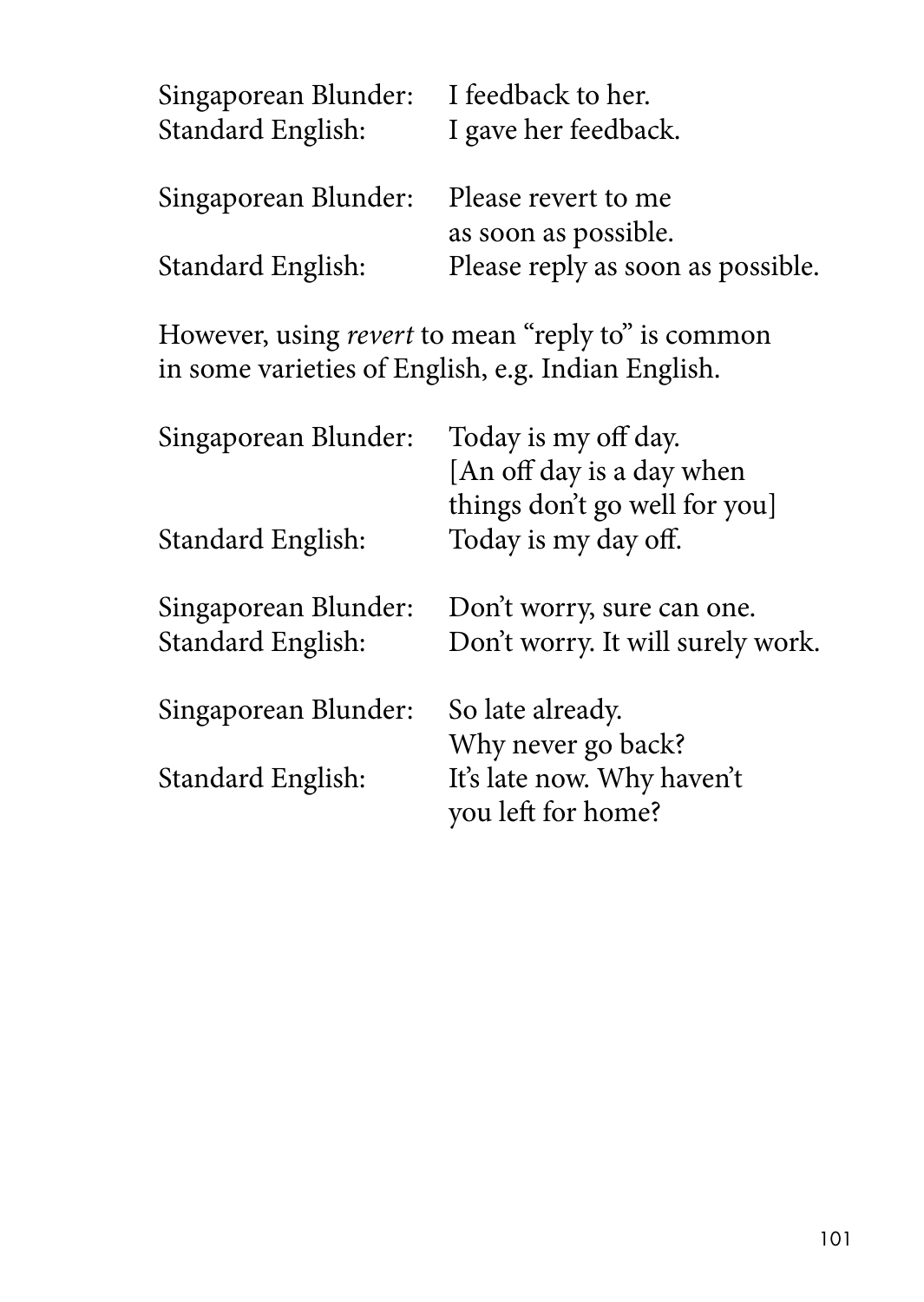## **At the Shopping Mall**

. . . . . . . . . . . . . . . . .

| Singaporean Blunder:<br>Standard English: | Where is the in-charge<br>of this shop?<br>Where is the person in<br>charge of this shop? |
|-------------------------------------------|-------------------------------------------------------------------------------------------|
| Singaporean Blunder:                      | Please give me lesser salt.                                                               |
| Standard English:                         | Please give me less salt.                                                                 |

*Less* is used with uncountable nouns; *few* is used with countable nouns. Lesser is an adjective meaning "not as great in size, amount or importance" (Oxford) and is a synonym for words such as "inferior" and "poorer".

| Singaporean Blunder:                      | The shop is opened from                                                        |
|-------------------------------------------|--------------------------------------------------------------------------------|
|                                           | 10 am to 8 pm.                                                                 |
| Standard English:                         | The shop is open from                                                          |
|                                           | 10 am to 8 pm.                                                                 |
| Singaporean Blunder:<br>Standard English: | You have key in invalid password.<br>You have keyed in an<br>invalid password. |
| Singaporean Blunder:<br>Standard English: | You are entitle to discount.<br>You are entitled to a discount.                |
| Singaporean Blunder:<br>Standard English: | You go where?<br>Where are you going?                                          |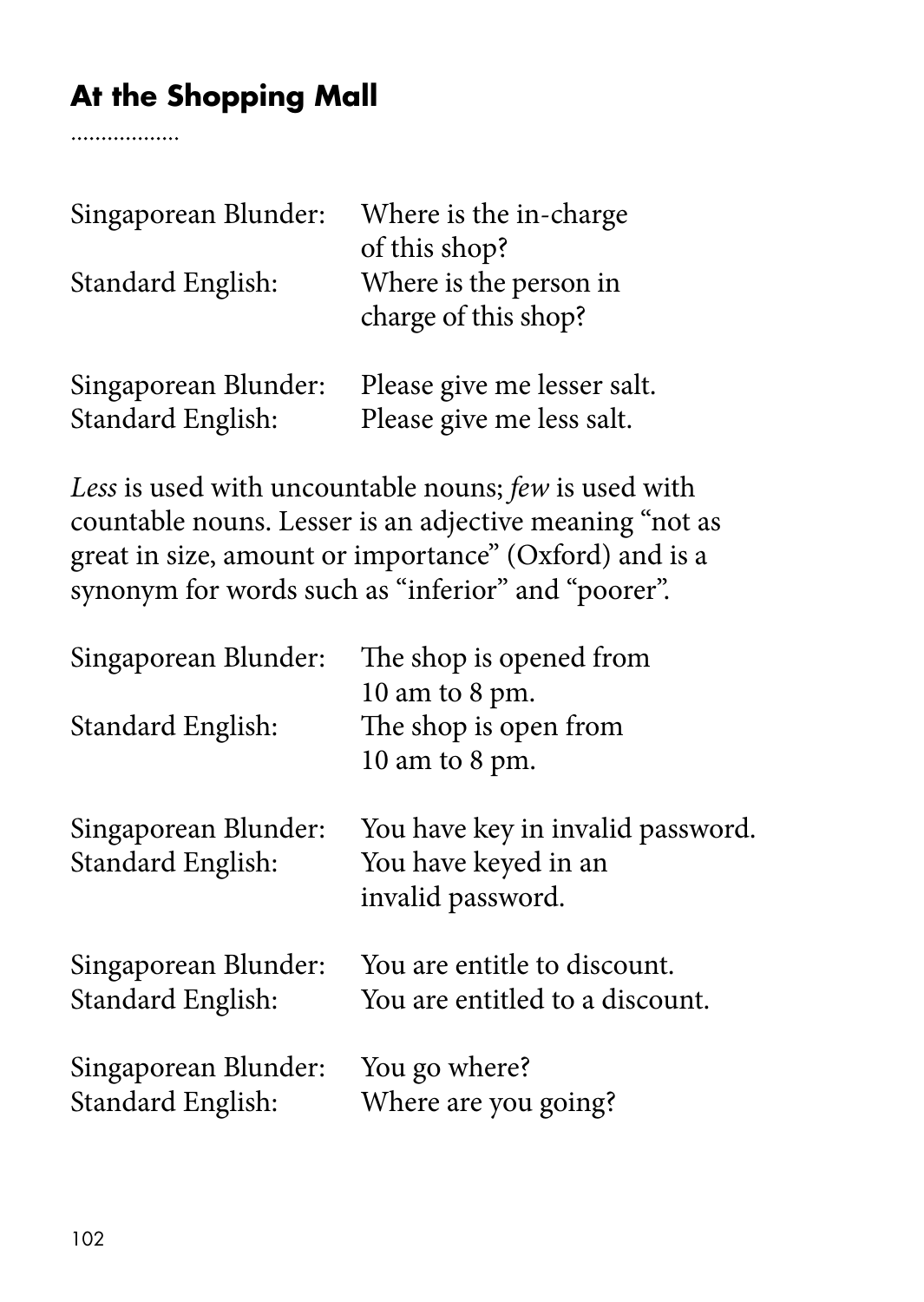## **Here, There and Everywhere**

. . . . . . . . . . . . . . . .

| Singaporean Blunder:                      | The driver behind just<br>horned at you.                            |
|-------------------------------------------|---------------------------------------------------------------------|
| Standard English:                         | The driver behind just honked/<br>sounded his horn at you.          |
| Singaporean Blunder:<br>Standard English: | He is one kind.<br>He is strange /<br>He behaves strangely.         |
| Singaporean Blunder:<br>Standard English: | I will fetch the kids to school.<br>I will take the kids to school. |
| Singaporean Blunder:                      | From the SLE, you exit<br>out at Yishun.                            |
| Standard English:                         | From the SLE, you exit at Yishun.                                   |
| Singaporean Blunder:                      | I need to draw money<br>from the ATM.                               |
| Standard English:                         | I need to withdraw money<br>from the ATM.                           |
| Singaporean Blunder:<br>Standard English: | Got so many car here!<br>There are so many cars here!               |
| Singaporean Blunder:<br>Standard English: | I cannot ownself do.<br>I can't do this myself.                     |
| Singaporean Blunder:<br>Standard English: | The house sell already.<br>The house has been sold.                 |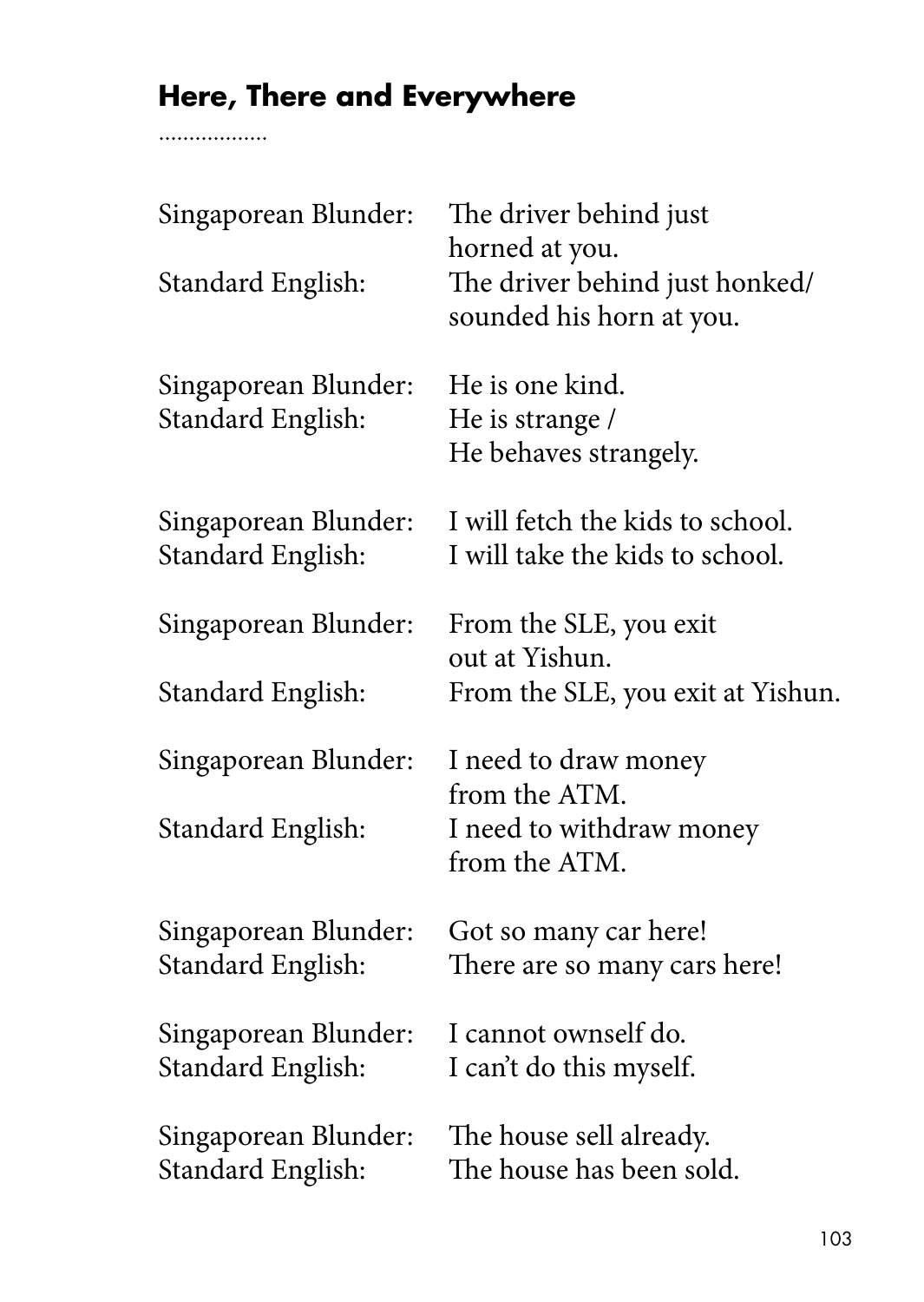## **Redundancies**

...............

| Singaporean Blunder: | To make it more clearer, I will<br>rewrite the proposal.                   |
|----------------------|----------------------------------------------------------------------------|
| Standard English:    | [More is redundant]<br>To make it clearer, I will<br>rewrite the proposal. |
| Singaporean Blunder: | I will reprint the document again.<br>[Again is redundant]                 |
| Standard English:    | I will reprint the document.                                               |
| Singaporean Blunder: | Please repeat your question again.                                         |
| Standard English:    | [Again is redundant]<br>Please repeat your question.                       |
| Singaporean Blunder: | I like blue colour bags.                                                   |
| Standard English:    | [Colour is redundant]<br>I like blue bags.                                 |
| Singaporean Blunder: | He is big in size.                                                         |
| Standard English:    | [In size is redundant]<br>He's big.                                        |
| Singaporean Blunder: | I will return back the files to<br>you later. [Back is redundant]          |
| Standard English:    | I will return the files to you later.                                      |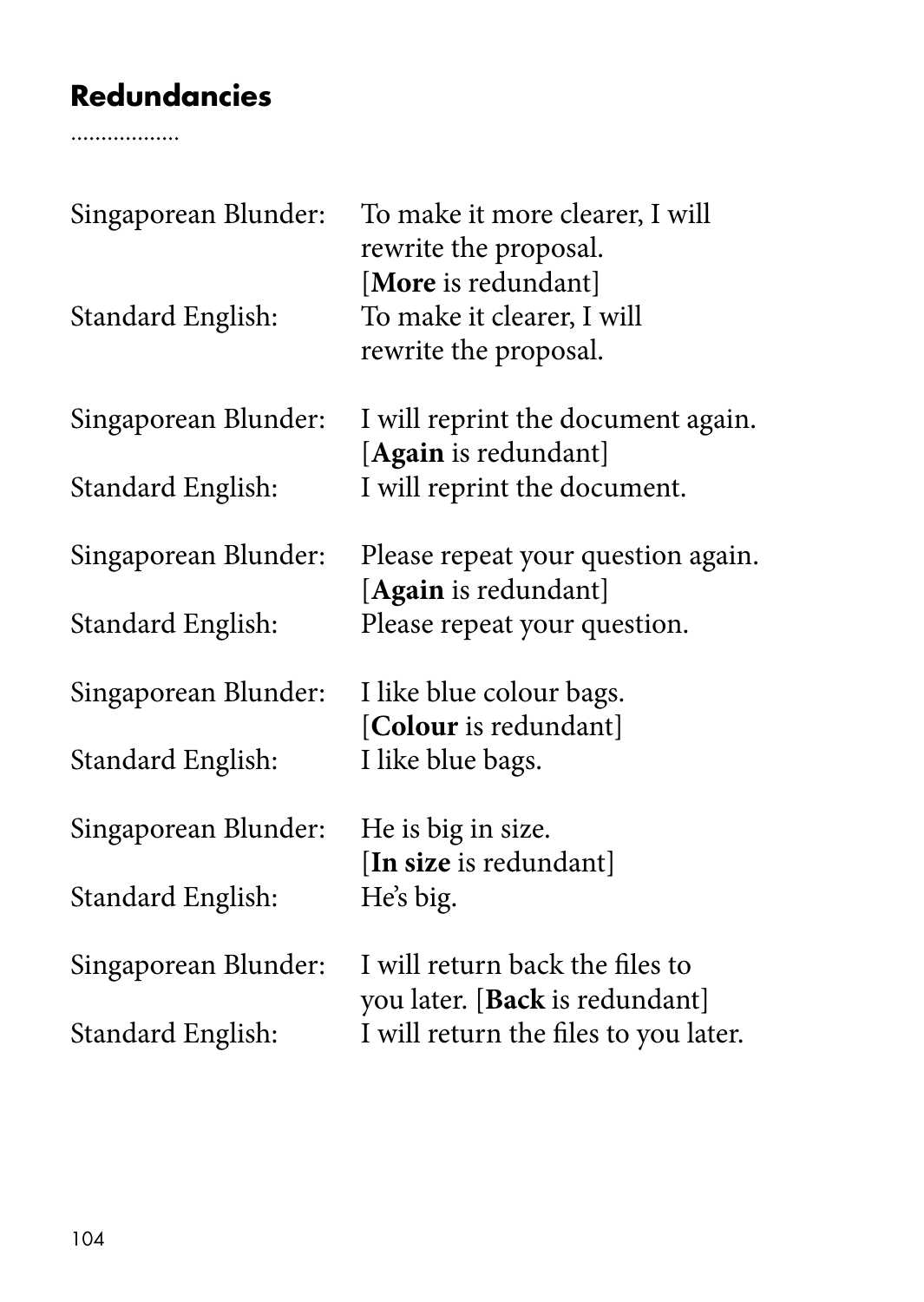| Singaporean Blunder:<br>Standard English: | We discussed about this<br>during the meeting.<br>[ <b>About</b> is redundant]<br>We discussed this<br>during the meeting. |
|-------------------------------------------|----------------------------------------------------------------------------------------------------------------------------|
| Singaporean Blunder:                      | I didn't include it in.                                                                                                    |
| Standard English:                         | [In is redundant]<br>I didn't include it.                                                                                  |
| Singaporean Blunder:                      | Let me separate them out.                                                                                                  |
| Standard English:                         | [ <b>Out</b> is redundant]<br>Let me separate them.                                                                        |
| Singaporean Blunder:                      | The manager emphasised on<br>the importance of exercising                                                                  |
| Standard English:                         | regularly. (On is not necessary)<br>The manager emphasised the<br>importance of exercising regularly.                      |